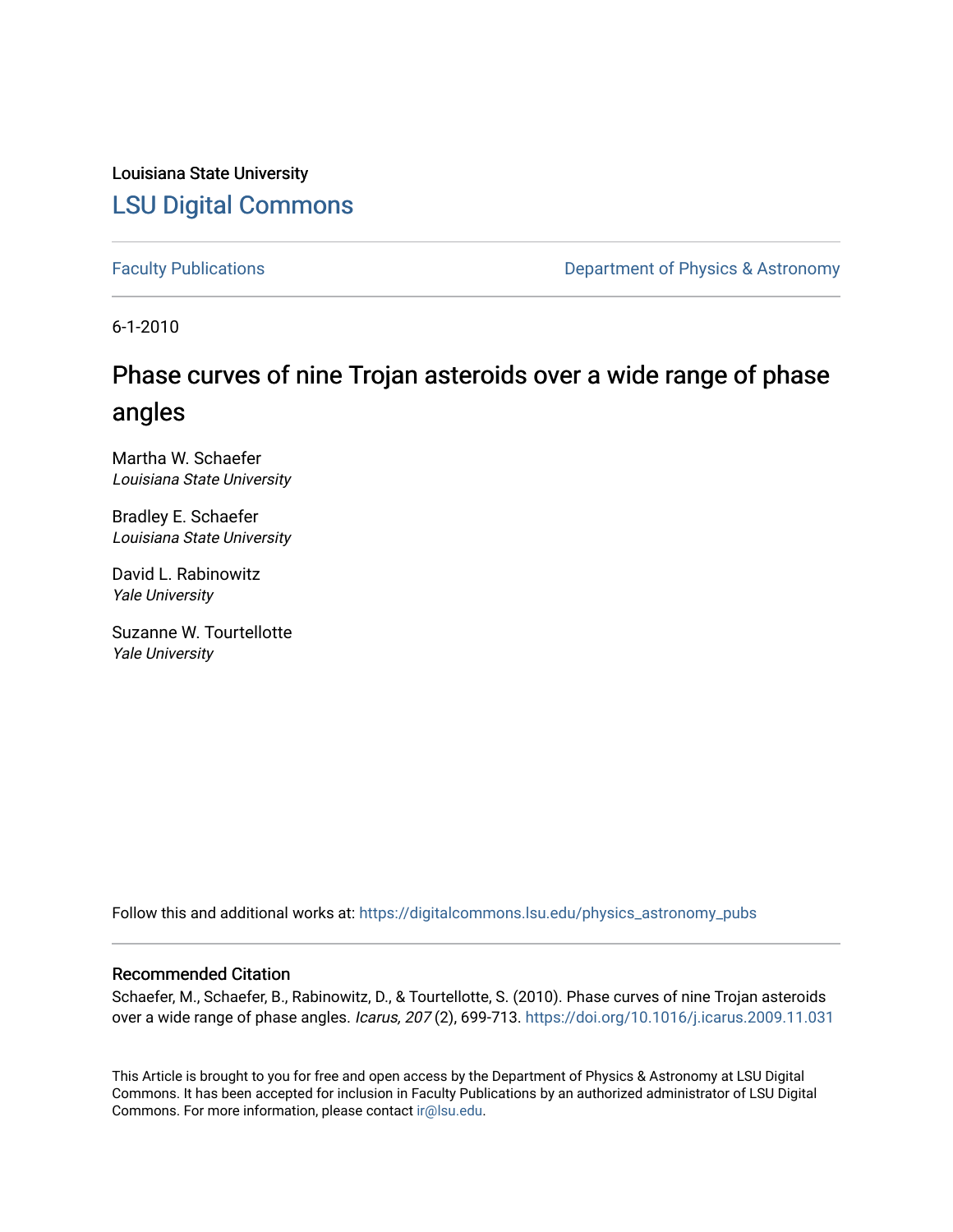# **Phase Curves of Nine Trojan Asteroids over a Wide Range of Phase Angles**

Martha W. Schaefer

*Geology and Geophysics* and *Physics and Astronomy Louisiana State University, Baton Rouge, LA 70803, USA mws@lsu.edu*

Bradley E. Schaefer *Physics and Astronomy Louisiana State University, Baton Rouge, LA, USA*

> David L. Rabinowitz *Center for Astronomy and Astrophysics Yale University, New Haven, CT, USA*

Suzanne W. Tourtellotte *Department of Astronomy Yale University, New Haven, CT, USA*

## **Abstract**

We have observed well-sampled phase curves for nine Trojan asteroids in B-, V-, and Ibands. These were constructed from 778 magnitudes taken with the 1.3-m telescope on Cerro Tololo as operated by a service observer for the SMARTS consortium. Over our typical phase range of 0.2-10°, we find our phase curves to be adequately described by a linear model, for slopes of 0.04-0.09 mag/° with average uncertainty less than 0.02 mag/°. (The one exception, 51378 (2001 AT33), has a formally negative slope of -  $0.02\pm0.01$  mag/°.) These slopes are too steep for the opposition surge mechanism to be shadow hiding (SH), so we conclude that the dominant surge mechanism must be coherent backscattering (CB). In a detailed comparison of surface properties (including surge slope, B-R color, and albedo), we find that the Trojans have surface properties similar to the P and C class asteroids prominent in the outer main belt, yet they have significantly different surge properties (at a confidence level of 99.90%). This provides an imperfect argument against the traditional idea that the Trojans were formed around Jupiter's orbit. We also find no overlap in Trojan properties with either the main belt asteroids or with the small icy bodies in the outer Solar System. Importantly, we find that the Trojans are indistinguishable from other small bodies in the outer Solar System that have lost their surface ices (such as the gray Centaurs, gray Scattered Disk Objects, and dead comets). Thus, we find strong support for the idea that the Trojans originally formed as icy bodies in the outer Solar System, were captured into their current orbits during the migration of the gas giant planets, and subsequently lost all their surface ices.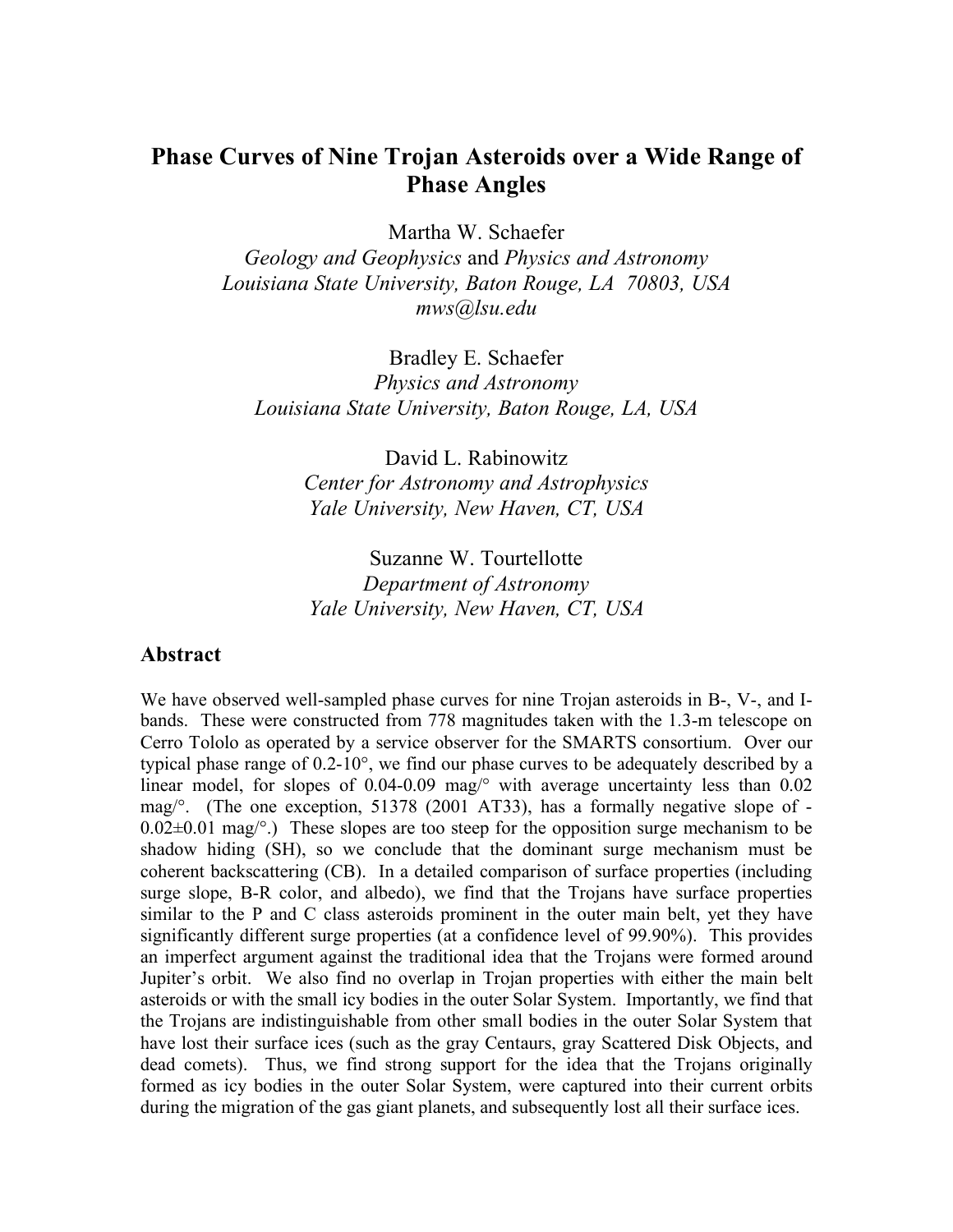## **Introduction**

The Trojan asteroids share the orbit of Jupiter, orbiting the sun in two populations at the Lagrangian points of Jupiter's orbit,  $\sim 60^{\circ}$  leading (L4) and  $\sim 60^{\circ}$  trailing (L5) that body. The traditional idea was that these asteroids were captured rocky material from near the same orbit as Jupiter (Barucci et al., 2002). Alternatively, Morbidelli et al. (2005) suggested, based on dynamical reasons, that the Trojan asteroids were formed much farther out in the Solar System and were captured into co-orbital motion with Jupiter during the time when the giant planets themselves were migrating, just after Jupiter and Saturn crossed their mutual 1:2 resonance. If these bodies were formed at their present distance from the Sun, then their surfaces would always have been rocky. However, if they were formed much farther out in the Solar System and migrated inward, their surfaces would have originally been icy and would have de-iced since the migration. So we have a question: are Trojans captured asteroids or icy bodies captured during a migration of Jupiter?

If the Trojan asteroids were captured into their present orbits after their formation, then evidence of this should exist in their surface properties. Spectroscopy offers one method to study the dynamical evolution of these bodies. Recent work, for example by Bendjoya et al. (2004), Fornasier et al. (2004), and Roig et al. (2008) indicates that the Trojan asteroids are dominantly of the D taxonomic class, with a small fraction of the members of the P and C classes. Of the Trojans asteroids classified in the JPL Small-Body Database engine, 81% are of class D, 14% of class C, and 14% of class P (there is some overlap). Also from this database, the classified outer main belt asteroids have 20% in the D class, 34% in the C class, and 28% in the P class.

Another way to distinguish the origin of the Trojan asteroids is to compare their phase curves with those of regular asteroids and outer icy bodies. The phase curve of a body is a measurement of the reflected brightness of that body as a function of solar phase angle  $(\alpha)$ , here presented in units of degrees), i.e., the angle from the Sun to the object to the Earth. In general, the body's brightness increases as it approaches opposition ( $α \sim 0°$ ) by as much as around half a magnitude. This brightening in the phase curve is called the *opposition surge*, and is the result of one or both of two mechanisms. The first mechanism is shadow-hiding, which is caused by the disappearance of shadows on a surface as the Sun gets behind the observer. The characteristic angular size of the opposition surge here is 6° or larger, and the brightening cannot be more than a factor of two in amplitude. The second mechanism, coherent backscattering, is caused by constructive interference of light rays multiply-scattered by the surface. The characteristic angular size of this surge is from a few tenths of a degree to perhaps 3°, and the amplitude is also restricted to be no more than a factor of two. In practice, surge amplitudes range from 0.03—0.5 mag, with coherent backscattering surges producing fairly sharp spikes in the phase curve, and the shadow-hiding surges leading to shallow slopes over observable ranges of phases  $(0-10^{\circ}$  for Trojans). For general reviews on phase curves in our Solar System see Hapke (1993), Belskaya and Shevchenko (2000), Muinonen et al. (2002), Rabinowitz et al. (2007), and Schaefer et al. (2009a; b)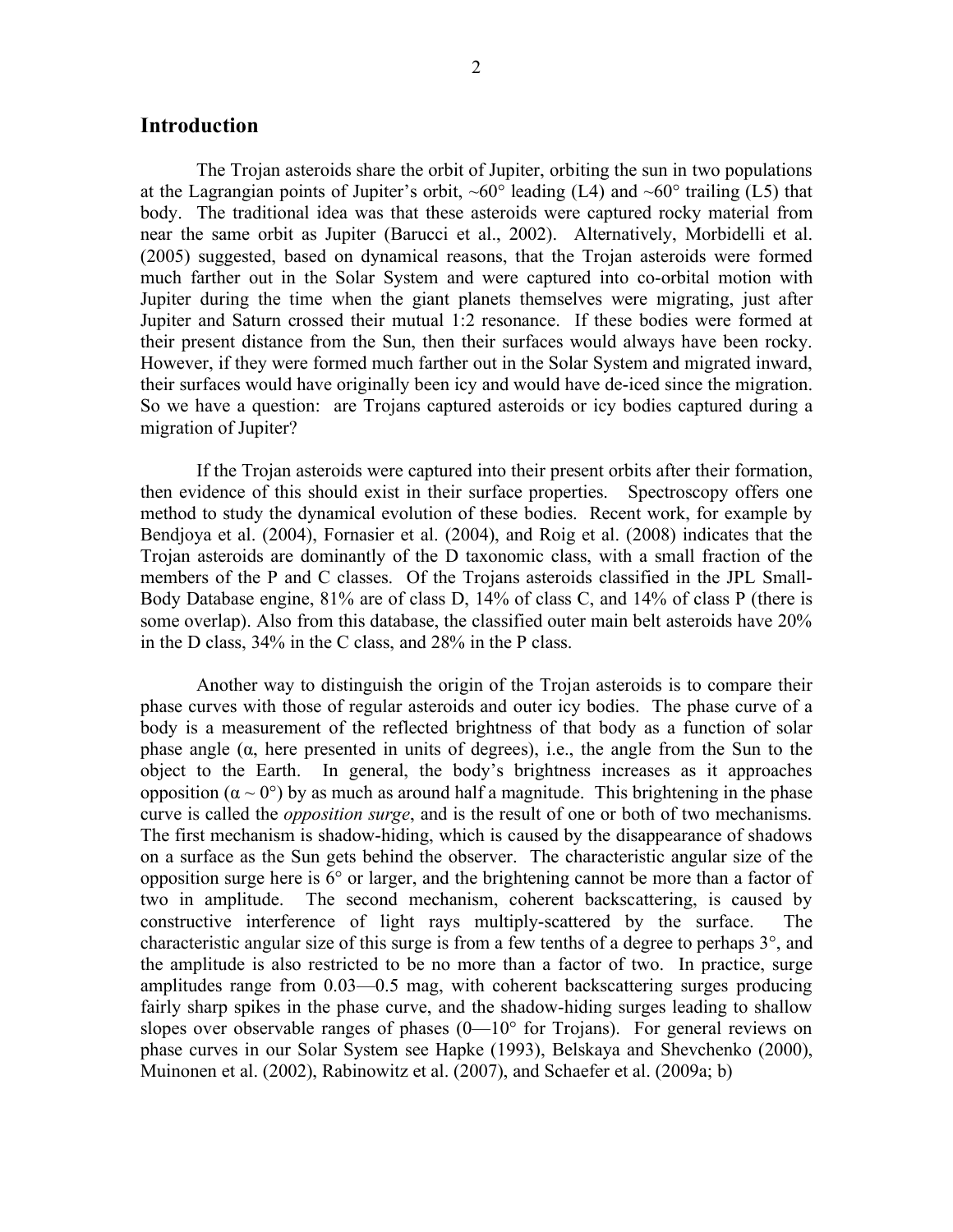Phase curves provide one of the few independent means to compare the Trojans to possible parent populations. With this, we can compare Trojan phase curves with those of Centaurs, dead-comet candidates, and normal asteroids. If the traditional view of the formation of the Trojans is correct, then they should have phase curves comparable to those of normal asteroids from the outer main belt. If Trojans were originally icy bodies from the outer Solar System, then their phase curves should be more like those icy bodies that have suffered extensive volatile loss due to proximity to the Sun, such as dead comets and gray Centaurs. Schaefer et al., 2008b predict that the Trojans will have identical phase curves as the gray Centaurs and the dead-comet candidates.

Thus, the phase curves offer a possible means of distinguishing the origin of the Trojan asteroids. For the comparison, all available phase curves for the outer icy bodies have been collected in Schaefer et al. (2008a; 2009b), and phase curves for the asteroids are presented in Belskaya and Shevchenko (2000) and Muinonen et al. (2002). Prior work on phase curves of Trojan asteroids has been sparse. French (1987) reports on a slope for 1187 Anchises, but this is based on only four nights of data below 2°. What is needed are well-sampled phase curves for many Trojans.

To fill this need, and to test origin hypotheses for the Trojans, we have undertaken three campaigns to obtain well-sampled phase curves. Our photometry of 9 Trojans in the B, V, and I bands was all collected with the 1.3-m telescope on Cerro Tololo in the years 2006—2008. Our results are 9 well-sampled phase curves that we compare to asteroids, Centaurs, and dead comets.

## **Data**

For this project we used the 1.3 m telescope of the Small and Moderate Aperture Research Telescope System (SMARTS) consortium at Cerro Tololo. Observations were made by on-site operators at Cerro Tololo. Images were recorded with the optical channel (a Fairchild  $2K \times 2K$  CCD) of the ANDICAM (A Novel Dual-Imaging Camera), a permanently mounted, dual infrared/optical CCD camera. We binned the CCD in  $2 \times 2$ mode to obtain 0.37" pixel<sup>-1</sup> and a 6.3'  $\times$  6.3' field of view. Typical seeing is 1"-2". This telescope is queue-scheduled for shared use by all members of the SMARTS consortium; therefore we were able to obtain  $\sim$ 15 minutes of observing time per target for many nights around solar phase minimum out to near maximum phase. We usually observed two targets per night, often with a sequence of three exposures (B-V-I) per target. Telescope users share dome and sky flats, bias frames, and observations in B, V, and I of Landolt stars on all photometric nights. Our reduction procedure is described in detail elsewhere (Rabinowitz et al., 2006).

Given the time restrictions of the SMARTS queue schedule, we were limited to observing roughly four targets in any one campaign. We made a total of three campaigns, corresponding to the opposition of the L4 cluster in 2006, the L4 cluster in 2007, and the L5 cluster in 2008. Eurysaces, in the L4 cluster, was observed during two campaigns. We selected our targets as being those which have maximum apparent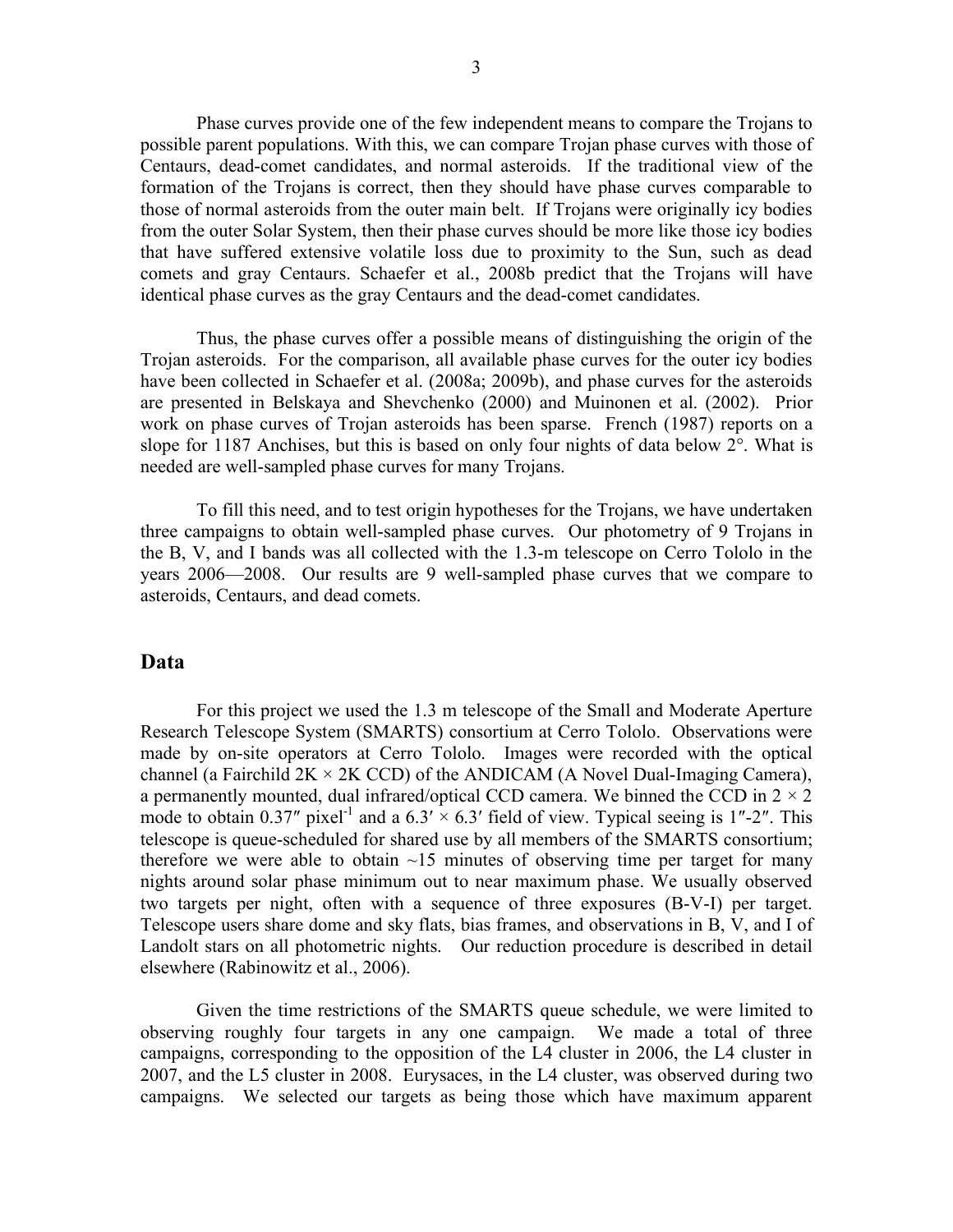magnitudes brighter than about 18 and which passed through phases of less than 0.2° (although observing conditions prevented us from obtaining data at below 0.2° in a few cases). In all, we obtained good phase curves for 9 Trojan asteroids: 588 Achilles, 1208 Troilus, 4348 Poulydamas, 6998 Tithonus, 8317 Eurysaces, 12126 (1999 RM11), 13323 (1998 SQ), 24506 (2001 BS15), and 51378 (2001 AT33).

The basic properties of our 9 targets are summarized in Table 1. The number and name (or designation) of each asteroid is given, followed by which group it belongs to (the L4 group, generally named after the Greeks, or the L5 group, generally named after the Trojans). The absolute magnitude (H) and orbital inclination (i) follow, as taken from the NASA Horizons web interface (http://ssd.jpl.nasa.gov/horizons.cgi). The last three columns contain the range of dates over which observations were made, the solar phase range of the observations, and the total number of observations (including all three bands as separate observations).

All of our observed magnitudes are presented in Table 2. Due to the length of this tabulation, the table is only presented in electronic form, while a stub of this table (the first 10 lines) is presented in the paper copy, so that readers can see the format and contents of the table.

The first three columns are light-time corrected observation times (in JD minus 2450000) of the observations in the B, V, and I bands. The raw magnitudes and their errors in the three bands are the next six columns. The reduced magnitudes (the apparent magnitudes with the modulation due to the changing distance to the Earth and Sun removed) are listed in the next three columns. Thus, the reduced magnitude is  $Bred = B$  $-5 \log_{10}(r\Delta)$ , where r and  $\Delta$  are the distances of the target to the Sun and Earth, respectively (in AU). The phase angle (Sun-asteroid-Earth) is in the final column.

The quoted uncertainties in Table 2 are for the measurement errors alone, and these are largely a product of the photon statistics in our images. However, there are additional systematic errors that have to be accounted for to get realistic error estimates. Part of this is an irreducible measurement error of 0.015 mag caused by variations in the CCD chip and recognizable by the scatter in the calibration of standard stars (Landolt, 1992; 2009). Therefore, in our analysis below, we always use the quoted statistical errors added in quadrature with the 0.015 mag systematic uncertainty. We are always using the same telescope and the same filters and the same CCD chip, so this provides us with a remarkable stability over both the short term and the long term. Standard stars (Landolt, 1992) are observed within a few hours (sometimes within a few minutes) of our Trojan fields, and these measures (using large photometric apertures to get nearly all the stars' flux and make the measures insensitive to changes in seeing, focus, or imperfections in centering) are used to calibrate the on-chip comparison stars for use in differential photometry (using small photometric apertures) with respect to the Trojan. We use multiple comparison stars that are substantially brighter than the Trojan, so the added statistical uncertainty from this process is always much smaller than the quoted error bars. The largest uncertainty in this process results from the correction for airmass in deriving the magnitudes of the comparison stars. The Trojan fields are almost always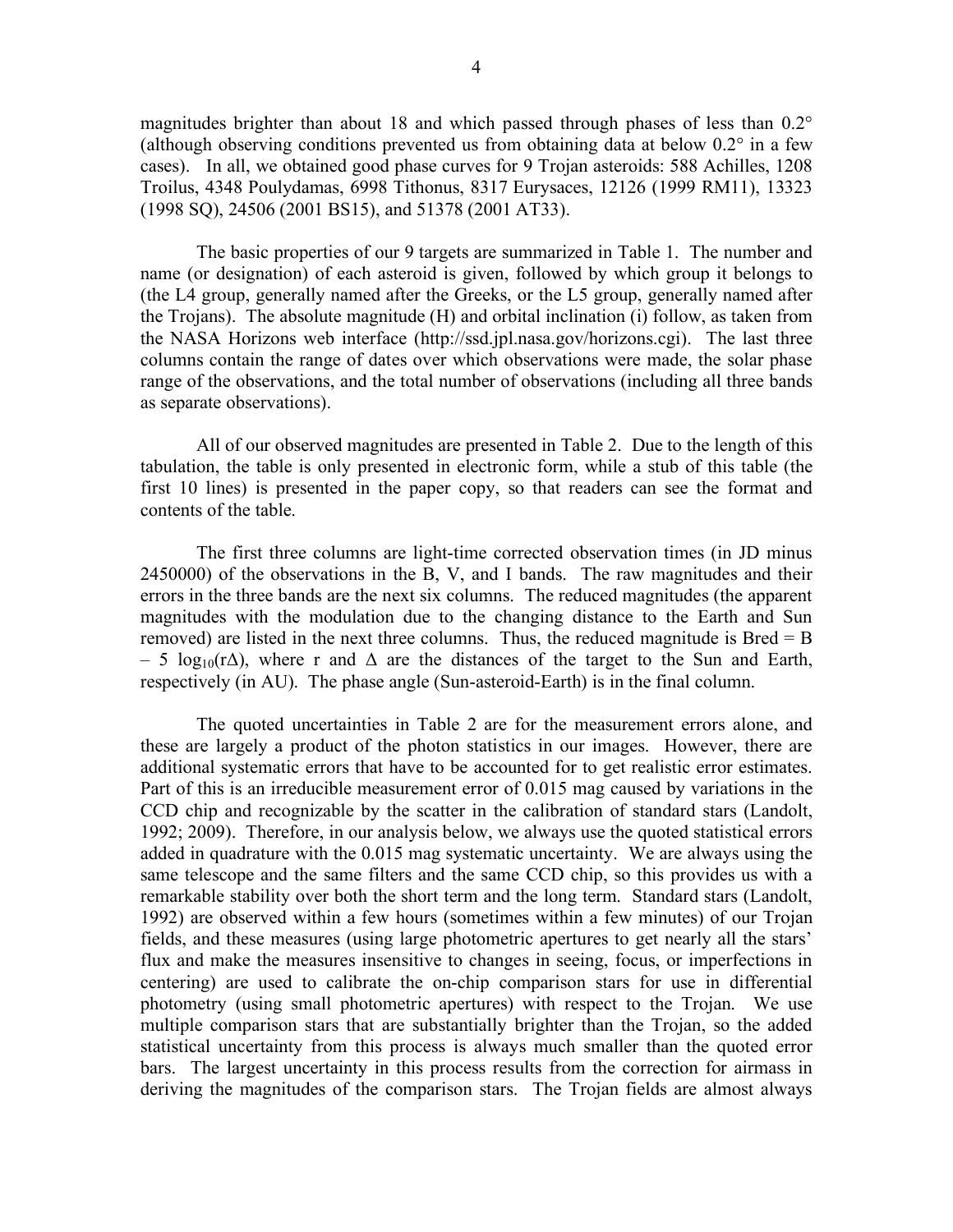within a third of an airmass of the Landolt fields. The one-sigma scatter in the fluctuations of the extinction coefficients is 0.04, 0.03, and 0.02 mag per airmass superposed on seasonal variations of total amplitude of 0.03, 0.03, and 0.03 mag per airmass in the B-band, V-band, and I-band respectively (Gutierrez-Moreno et al., 1986; Landolt, personal communication; Rufener, 1986). With this, we expect typical errors in the calibration of the comparison stars caused by uncertainties in the extinction to be around 0.01 mag. But we must always be aware that extinction can change rapidly and some nights can have anomalously high extinction, and this can lead to an occasional magnitude with a substantially larger systematic error. Such errors are essentially impossible to know in practice, so we cannot add them in systematically, nor can we list them individually for each magnitude. While expected to generally be relatively small, this extinction calibration systematic error will be subsumed into the likely larger uncertainty associated with the rotation of the Trojan.

Therefore, we have added an arbitrary value for the systematic error  $(\sigma_{sys})$  in quadrature with our measurement error to produce an estimate of the total error bar. The value of the systematic error for each asteroid has been chosen such that our model fits (see next section) produce a reduced  $\chi^2$  of near unity. As such, the fact that our model fits have reduced  $\chi^2$  near unity is by construction. Our derived  $\sigma_{sys}$  values for each of the nine targets are presented in the third column of Table 3. For some of our asteroids (for example, 588 Achilles), the  $\sigma_{sys}$  value is sufficiently small that any rotational modulation effects must be negligible. However, one of our asteroids (51378 (2001 AT33)) has an unexpectedly large  $\sigma_{sys}$ , which indicates substantial rotational modulation, for which we have not been able to determine a period. Nonetheless, we show below ("Rotational Modulation") that any rotational modulation is unlikely to significantly alter the slope we derive for the phase curve.

The reduced magnitudes ( $B_{red}$ ,  $V_{red}$ , and  $I_{red}$ ) in B, V, and I taken sequentially during a single night were averaged together to produce a single magnitude  $m_{avg}$ . The combination of the three filters is justified by the lack of any significant difference between the slopes. This color neutrality of the surges has a good precedent that all other known surges from small/gray objects are closely neutral (Schaefer et al., 2009b). Also, the excellent phase curve for Achilles shows a difference in slope of only 0.002 mag/° from V-band to R-band (Shevchenko et al., 2009). The JD of these observations were similarly averaged. If BVI sequences were taken more than once during a night, two magnitudes  $(m_{\text{avg}})$  are reported. In cases where only a partial sequence was observed, the color of the object is assumed constant with time, and the mean B-V, V-I, or B-I (depending on which values were available) was used to calculate the missing value, which was then averaged as before. This procedure was performed in about a third of the BVI triplet sequences (almost all 8317 Eurysaces and 13323 (1998 SQ).

### **Analysis**

Phase curves are plots of the reduced magnitudes versus the phase angle. The error bars on our individual magnitudes are taken to be the total uncertainties, i.e.,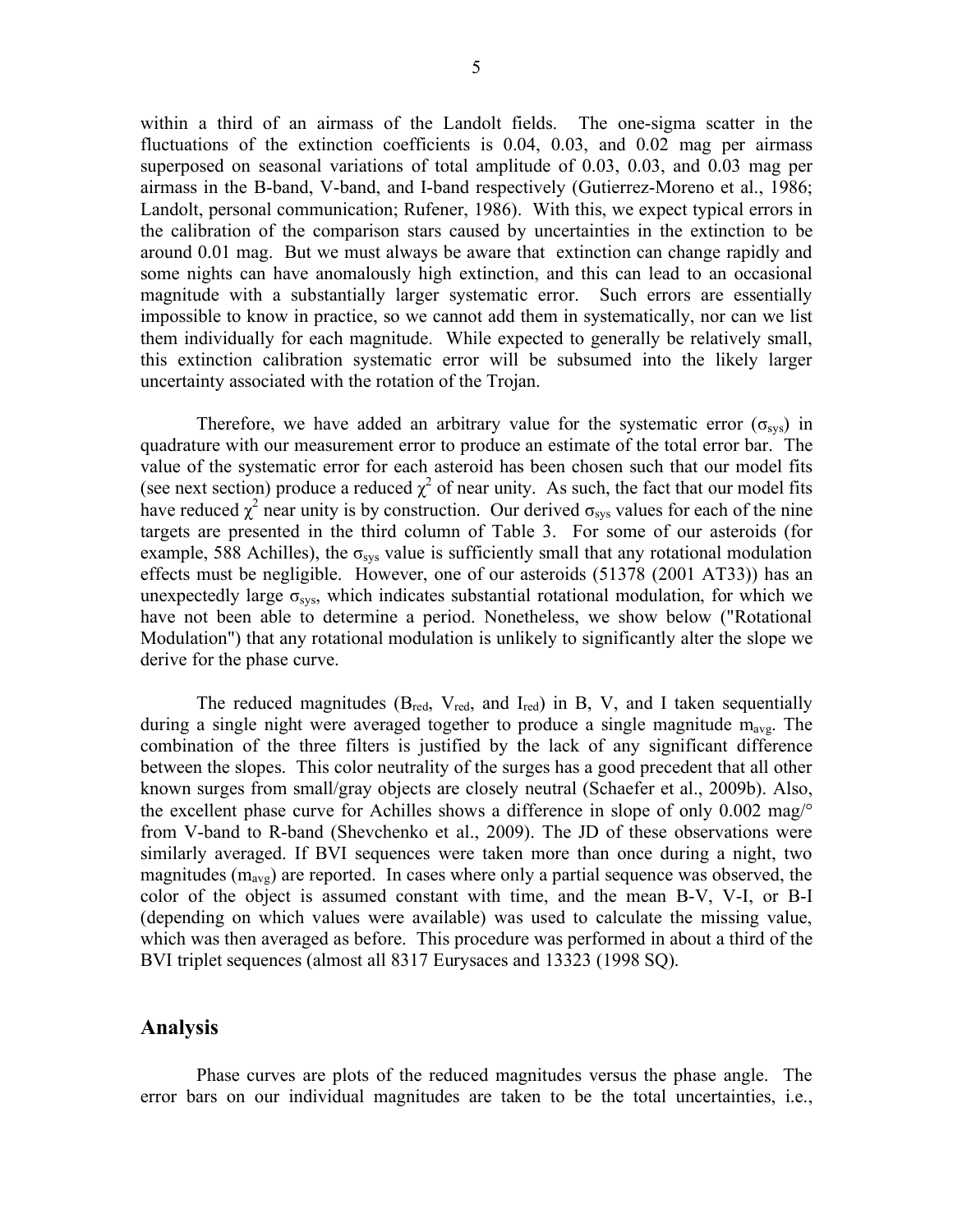including the systematic error bars as described above. Our derived phase curves are plotted for all nine objects in Figures 1—9.

Our phase curves are well-sampled in phase and cover essentially all the observable range of phase angles. These phase curves show the usual opposition surge with a brightening towards low phase angle. The only exception is for 51378 (2001 AT33), which apparently is dimming as zero phase is approached.

Many asteroids display rotational modulation with significant amplitudes. These variations are uncorrelated with the phase angle and hence, if uncorrected, will introduce perhaps substantial scatter in any phase curve. We expect that uncorrected rotation effects will indeed be the dominant source of scatter in our phase curves. Of these nine Trojans, only 588 Achilles (Shevchenko et al., 2009) and 1208 Troilus (Molnar et al., 2008) now have known rotational periods, and we have not been able to determine any further confident rotational modulation in our data. We have performed Fourier transform analyses of all our light curves and all targets always have some highest peak in the Fourier transform. These highest peaks might be the real rotational period (or an alias of the real period), but we cannot prove that this is the case for any of the targets. Nevertheless, we have decided to remove the putative rotational modulation for the highest Fourier peak for all targets. However, this removal does not have a significant influence on the calculated phase slopes. Figures 1—9 show the phase slopes before the removal of the putative rotational modulation.

We fitted all of the phase curves to two models: a simple empirical linear fit, and a fit to the Hapke model (Hapke, 2002) for opposition surges. For empirical models, we chose the linear fit because it is the simplest possible model for the surge and this provides a fully adequate representation of the data. We also chose to fit the Hapke equations because this is a physics-based model. A difficulty with this model is that the resultant fit parameters are somewhat degenerate, for example between the contribution from shadow hiding (SH) and coherent backscattering (CB). We have chosen to not fit the H-G formalism because there is no physics in it, while as a purely empirical functional form, there is no reason to go to this complexity when a simple line fits well.

The linear fits to the phase curves were made by minimizing the  $\chi^2$  comparison between the model and the data. The model equation is  $m_{avg} = m_0 + S\alpha$ , where  $\alpha$  is the phase angle (in  $\degree$ ), S is the slope of the phase curve (in mag/ $\degree$ ), m<sub>0</sub> is the absolute magnitude of the body at zero phase angle, and  $m_{avg}$  is our average reduced magnitude. The best fit values for all the data are presented in Table 3. We have also performed fits for just the data that have  $\alpha \leq 2^{\circ}$  and for  $\alpha > 5^{\circ}$ , with the resulting slopes  $S_{\leq 2}$  and  $S_{> 5}$ being tabulated in Table 3.

The columns in Table 3 are as follows: name of asteroid; number of observations (N<sub>obs</sub>, considered to be the number of m<sub>avg</sub> for each asteroid);  $\sigma_{sys}$  (described above); and the linear fit parameters: average phase slope (S) in mag/°, absolute magnitude at zero phase angle (m<sub>0</sub>) in mag, the  $\chi^2$  of the linear fit, and the other slopes S<sub> $\leq$ 2</sub> and S<sub>>5</sub> in mag/°; the parameters of the Hapke fit are described below. The  $\chi^2$  values for the linear and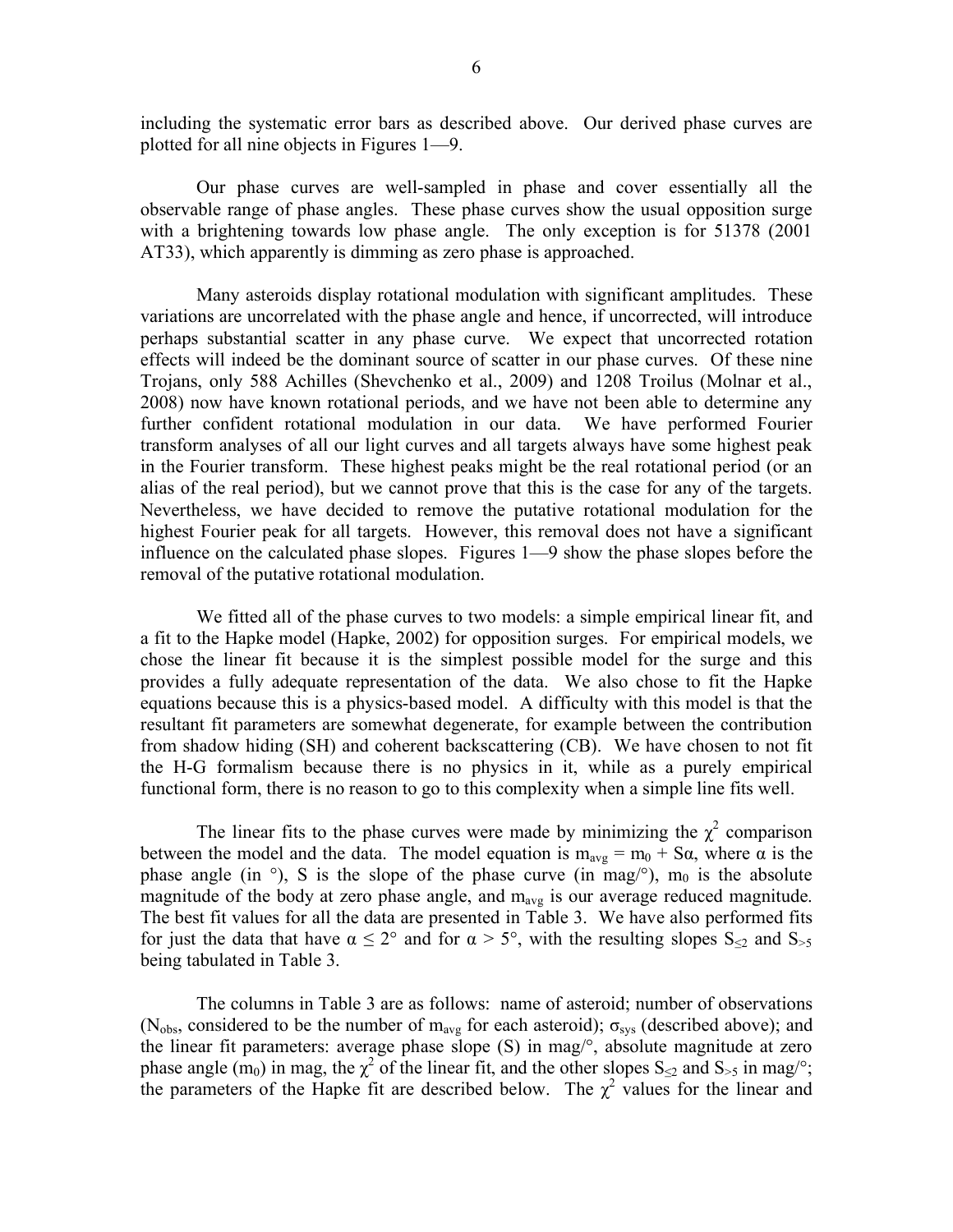Hapke fits are such that the smaller of the two reduced  $\chi^2$  values is unity by construction, as described above.

The average slope, S, is  $0.06 \text{ mag}$ <sup>o</sup>, with a range of  $0.04$ — $0.09 \text{ mag}$ <sup>o</sup>, and with a surprisingly low RMS scatter of 0.02 mag/°. (For the statistics in this paragraph, we will ignore 51378 (2001 AT33), which has an anomalously negative slope.) The average slope at phase less than or equal to  $2^{\circ}$  is not significantly different than at phase greater than  $5^{\circ}$  (both 0.05 mag/ $^{\circ}$ ). This implies that our slopes do not greatly deviate from linearity. (Indeed, this will be seen later as the best-fit Hapke models do not have significantly better  $\chi^2$  values than do the best-fit linear models.) While the linear models are good approximations to the observations, they do not reflect the known physics of the surge mechanisms.

Phase curve data were also fit to a Hapke model (Hapke, 2002) as follows. For our case of small phase angles, the observed magnitude is

$$
m = m_* - 2.5 \times \log_{10} [p(1 + B_{S0}B_S) + M] - 2.5 \times \log_{10} [1 + B_{C0}B_C],
$$
 where  
\n
$$
B_S = (1 + [\tan(\alpha/2)]/h_S)^{-1},
$$
  
\n
$$
B_C = 0.5(1 + [(1 - e^{-Z})/Z])/(1 + Z)^2,
$$
  
\n
$$
Z = [\tan(\alpha/2)]/h_c.
$$

Here,  $m*$  is a magnitude that has absorbed various constants, p is the single particle scattering function evaluated for  $\alpha \sim 0^{\circ}$ , and M is the multiple scattering contribution. The contribution to the opposition surge from shadow hiding is given by  $B<sub>S</sub>$  with an amplitude of  $B_{\rm S0}$  and a width of h<sub>S</sub>. The contribution to the surge from coherent backscatter is given by  $B_C$  with an amplitude of  $B_{C0}$  and a width of  $h_C$ . There are limits on the amplitudes from the physics of both mechanisms, such that  $B_{s0} \le 1$  and also  $B_{C0} \le 1$ .

Through  $\chi^2$  minimization, we tested several models for the opposition surge of these bodies: shadow-hiding only, coherent backscattering only, and coherent backscattering with maximal shadow-hiding. For example, for our best-observed target (8317 Eurysaces) we fitted a variety of surge models. For shadow-hiding alone, our best fit with a restriction that  $h_s \ge 6^\circ$  results in a  $\chi^2 = 346$ . This  $\chi^2$  can be substantially improved (to  $\chi^2$  = 245) by lowering h<sub>s</sub> to 1.2°, but this is unphysical, so we do not accept this fit. For coherent backscattering alone, we find a much better fit (with  $\chi^2 = 106$ ) for  $h_C = 4.6^\circ$  and the B<sub>C0</sub> value pegged at 1.0. When B<sub>C0</sub> is lowered below this value, the  $\chi^2$ is always increased. The comparison of these results (SH alone vs CB alone) for 8317 Eurysaces and the others observed here demonstrates that shadow-hiding does not dominate the opposition surge of the Trojans.

When shadow-hiding is added to the coherent backscattering the best fits are little influenced by varying the SH parameters. For Eurysaces, our best fit SH+CB model produces a  $\chi^2$  = 98, for h<sub>C</sub> = 7.3<sup>°</sup>, B<sub>C0</sub> pegged at 1.0, and h<sub>S</sub> pegged at 6<sup>°</sup>, and B<sub>S0</sub> pegged at 1.0. The reason for this is that the SH contribution is relatively flat, and at best can contribute only a small tilt to the modeled phase curve. Because our observed phase curves are largely linear, with small curvature, we cannot evaluate the SH contribution because the model fit parameters become degenerate. However, the overall contribution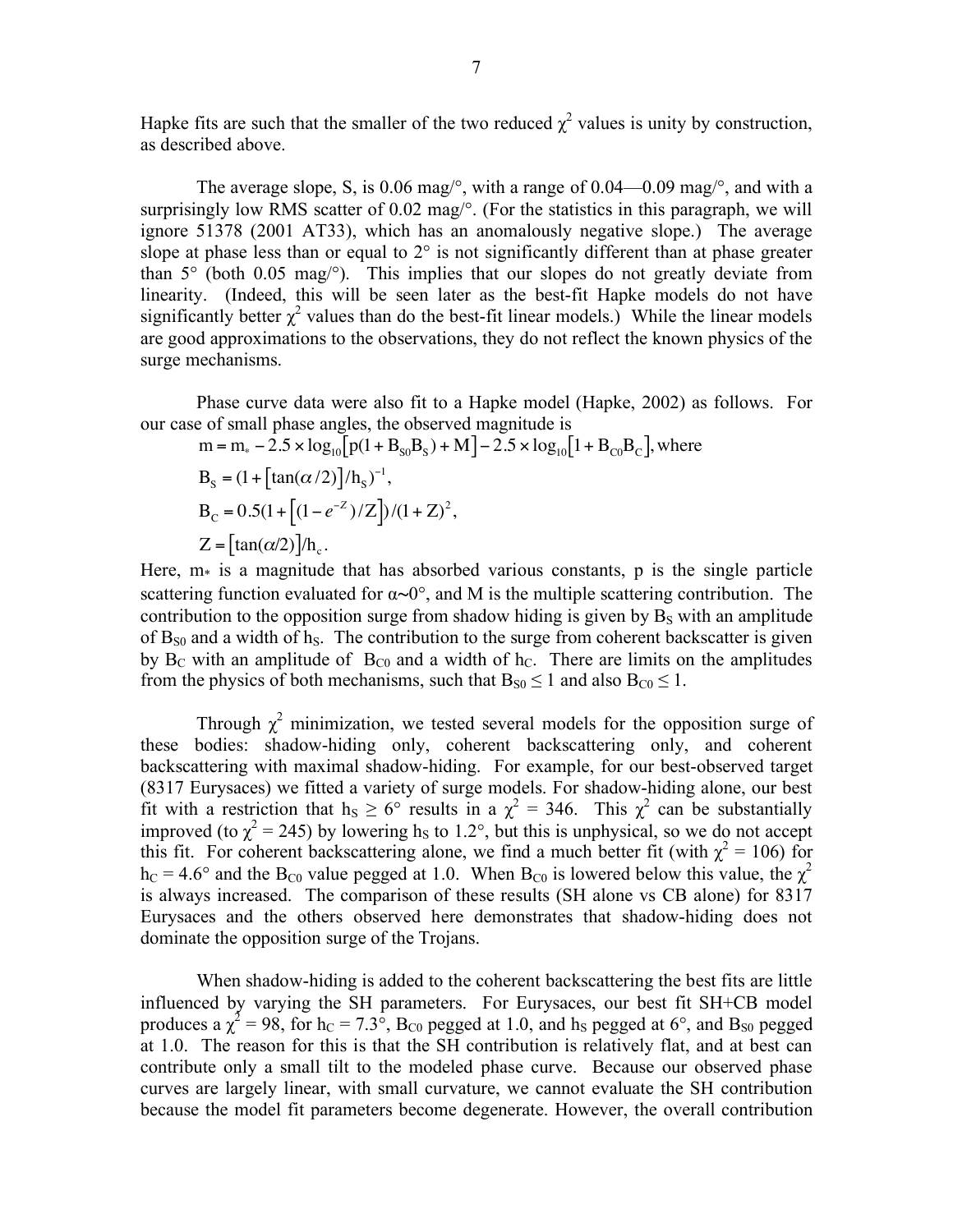from SH must be small compared to the CB contribution, and can be neglected. For simplicity, we will only be reporting on the best fit model for CB alone. Our quoted error bars will only account for the uncertainties within the CB-only model, and these uncertainties would rise somewhat if we allowed a range of models including SH.

Our fits to the data with the Hapke model are summarized in Table 3. The final four columns in Table 3 present the best-fit Hapke parameters for the absolute magnitude at zero phase angle  $(m_0)$  in mag, coherent backscattering width  $(h<sub>C</sub>)$  in degrees, coherent backscattering amplitude (B<sub>C0</sub>), and the  $\chi^2$  of the fit. We find that in all cases the amplitude of the coherent backscattering is always pegged at its maximum value ( $B_{C0}$  = 1). The average width for coherent backscattering is  $h<sub>C</sub> = 7.5^{\circ}$ , with a range from 4.5° to 10.3°. The object 51378 (2001 AT33) has a negative slope and no realistic Hapke fit.

We do not understand why the phase curve of 51378 (2001 AT33) has a slightly negative slope. It might be that there are additional phenomena that counteract the opposition surge, but we do not know of any such mechanism. We have no reason to believe that there are systematic errors, because the negative slope would require correlated errors in magnitudes determined independently on many nights. It is not impossible that rotational modulation could have this effect, but we have found no evidence for such. We know of no precedent for a negative phase slope among any asteroids or icy bodies. Perhaps the answer is just that the real phase curve is nearly flat, and ordinary random measurement errors make it appear to have a slightly negative slope. There is precedence for such a flat phase curve for one other small gray body -- the centaur 2002 GZ232 (Schaefer et al., 2009b). Based on this, we can expect about 1 in 10 of the small grey centaurs to have completely flat phase curves, which is consistent with what we are seeing for the Trojans.

## **Rotational Modulation**

All asteroids rotate, typically with periods from a few hours to a few days, so in principle they should all show some rotational modulation superposed on top of the phase curve. This modulation will be near zero for round and uniform bodies, while typical modulation amplitudes (peak to peak) are 0.1 mag or smaller, yet with some amplitudes getting up to a quarter or a third of a magnitude. Without correction, these rotational modulations will cause deviations from a smooth phase curve. Of the nine Trojan asteroids we observed, only 588 Achilles (Shevchenko et al., 2009) and 1208 Troilus (Molnar et al., 2008) now have known rotational periods, so we have to be concerned with the effects of uncorrected rotational modulation on our derived phase curves and slopes.

In general, uncorrected rotational modulation will not result in any significant changes in our results. The reasons are two fold: (1) we sample our phase curves with numerous observations spread widely in time and solar phase angle; and (2) rotational modulation is (almost) never correlated with the orbital phase. With this, the scatter in our plots will be somewhat larger, while the derived slopes and Hapke parameters will be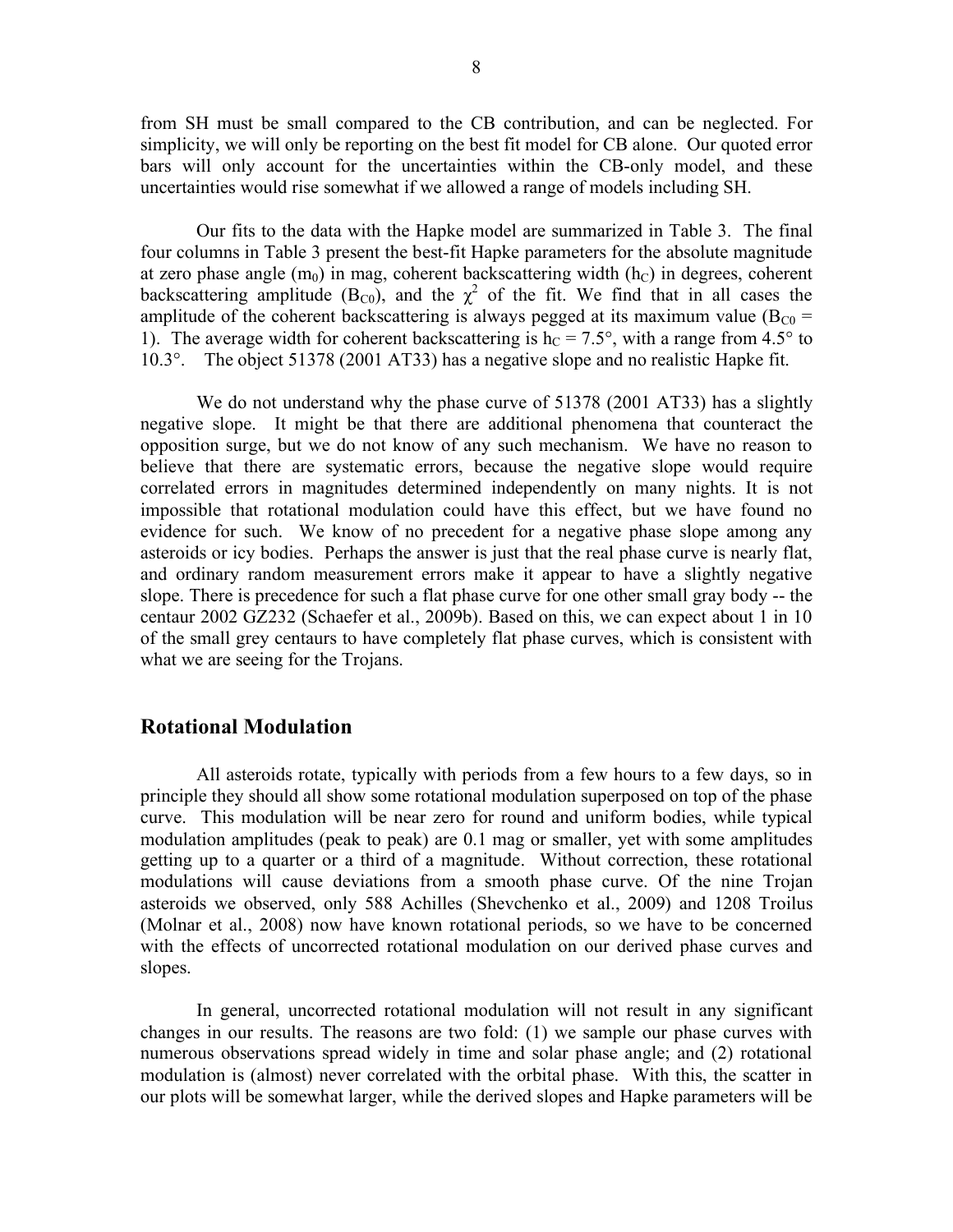nearly the same (although with somewhat larger error bars). We performed a quantitative analysis of this. In particular, we have measured the effects on the derived phase curve slope as the rotational period is varied from 0.1 to 10 days. We have adopted a sinusoidal modulation for this analysis. The analysis has been performed for the exact times and phases as observed for each of the Trojans. For our best-sampled Trojan (Eurysaces), for a peak-to-peak amplitude of 0.10 mag, the RMS scatter of the error in the phase curve slope is 0.0008 mag/°. All of the uncertainties related to rotational modulation will scale linearly with the amplitude, so a rotational modulation with an amplitude of 0.20 mag will have an added uncertainty of 0.0016 mag/°, and so on. For a much more poorlysampled Trojan (Troilus), again with an amplitude of 0.20 mag (Molnar et al., 2008), the extra error in the slope will be 0.026 mag/°. In general, the extra uncertainty arising from uncorrected rotational modulation will be smaller than our reported uncertainties (see Table 3). The extra RMS scatter in our phase curves will be a factor of  $2^{-1.5}$ =0.35 times the amplitude. If all of the scatter in our phase curves above that introduced by the statistical errors in the magnitudes (i.e.,  $\sigma_{sys}$  as in Table 3) is caused by rotational modulation, then the amplitude should be near  $\sigma_{sys}/0.35$ . Thus, a number of our Trojans could well have amplitudes of near a quarter of a magnitude, leading to a larger than expected scatter in our phase curves. Nevertheless, for the results of this paper (essentially, the slopes of the phase curves), rotational modulation will not cause any significant changes.

There is one weak exception to this strong conclusion, and that is if the rotational period is close to one day (or half a day), so that the timing of our images (roughly at the same sidereal time each night) might end up being correlated with the phase. Let us illustrate this effect with a specific example where a Trojan has 70 days of observations before opposition all at the same sidereal time each night. If the rotational period is exactly one sidereal day, then our magnitudes would always be at the same part of the rotational modulation, and no change in the slope of the phase curve would result. But if the rotational period is 1/140 days shorter than the sidereal day, then the rotational modulation will change smoothly by exactly half a period over the observed time interval. In this case, if the rotational modulation happened to be near minimum at the start of the 70 day interval and hence near maximum at the end, then the resulting phase curve would have a systematic shift with the high phases being faint and the low phases being bright, resulting in an incorrect slope. In this extreme case, the error in the derived phase curve slope will be the amplitude divided by the range of the covered phase. For a typical amplitude of 0.10 mag and a phase range of 10°, the introduced error in the slope will be 0.01 mag/°. Such extreme cases are very unlikely because they require a finetuned period, a fine-tuned epoch of maximum light, and a large amplitude for the rotational modulation. The extreme cases are never reached because our observations have substantial scatter around some idealized identical sidereal time each night. Thus, under rare circumstances, a rotational modulation can produce a systematic change in the slope of the phase curve, but in practice, these effects must be small.

We can be quantitative on these effects for our Trojan phase curves. For the exact times and phases of our Eurysaces data, with a presumed rotational amplitude of 0.10 mag, the error in the slope of the phase curve will always be below 0.009 mag/° for all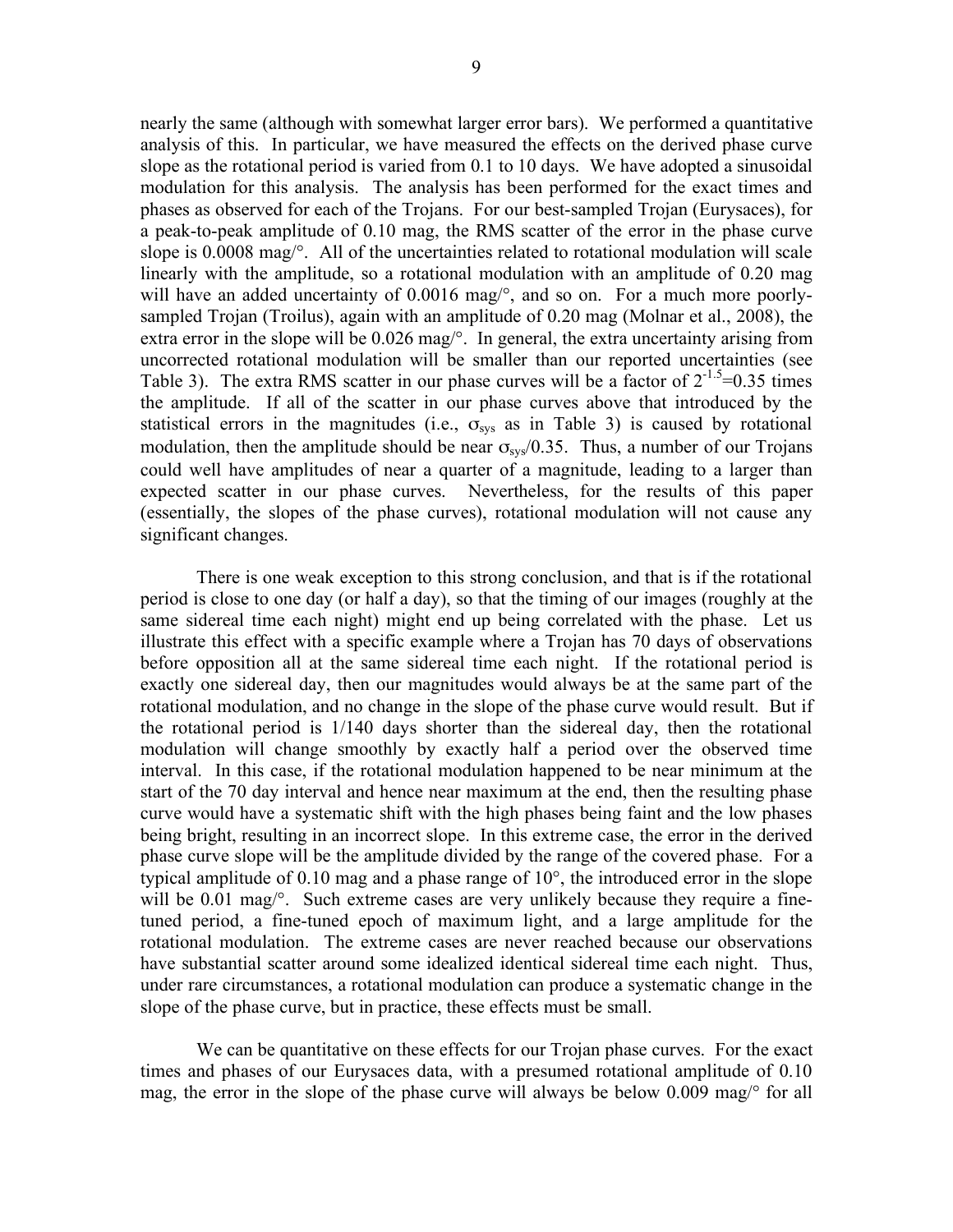periods. As an illustration, for the exact times and phases of our Troilus data, if the rotational amplitude was  $0.10$  mag, the error in the slope would be less than  $0.02$  mag/ $\degree$ (our one-sigma uncertainty in the slope from Table 3) for periods outside the range of 0.452-0.454, 0.477-0.481, 0.908-0.926, and 0.962-0.981 days. In fact, Molnar et al. (2008) have found that the rotation period is 2.3405 days, so there is no correlation between orbital phase and rotational phase.

The phase curve for 51378 (2001 AT33) has a formally negative slope, and we had previously wondered whether this could be due to rotational modulation. For the exact times and phases of our data series, and for a rotational amplitude of 0.34 mag  $(\sigma_{\text{sys}}/0.35)$ , we can get slope errors of 0.02 mag/ $\degree$  or larger for periods of 0.496-0.498, 0.501-0.502, 0.974-0.978, 0.984-0.995, 1.002-1.013, and 1.020-1.022 days. Again, there is less than a one percent probability that the true rotational period is in this range. If this possibility is realized, then the severe alias problems would prevent us from discovering the rotational period. The largest possible shift in the slope of the phase curve is 0.04 mag/°, so the rotationally corrected phase curve could have a positive slope up to 0.02 mag/°, which is still substantially flatter than all the other Trojans. Thus, 51378 remains an anomaly even with the unlikely possibility of systematic effects from rotational modulation.

Achilles can provide a test case to determine the importance of the rotational modulation. After our poster was presented at the 2008 DPS meeting in Cornell (Schaefer et al., 2008b), Shevchenko et al. presented an abstract for a well-observed rotational period and phase curve at the 2009 Lunar and Planetary Science Conference. The rotational modulation has a period of 7.306 hours, while showing a double-peaked light curve with the larger of the two peaks having an amplitude of 0.11 mag. For the 2007 opposition, the coverage is from 0.08°-9.72°, with the closely linear phase curves fitted with slopes of  $0.045\pm0.001$  and  $0.043\pm0.001$  mag/ $\degree$  in the V-band and R-band. This is identical with our result of a linear phase curve with a slope of  $0.04\pm0.01$  mag/<sup>o</sup> for phases 0.165°-8.202°. Shevchenko et al. (2009) used a massive observing campaign involving 13 people and four telescopes so as to get the slope accurate to 0.001 mag/°, whereas this degree of accuracy is not necessary for our calculations. So we view the excellent phase curve from Shevchenko et al. (2009) as good confirmation that our observations and methods are returning good phase curves (despite not having rotational corrections). Their results also provide further experience that the Trojans have phase curves that are closely linear and without significant variations with color.

The issue of correction for rotational modulation is an old one. Ideally, our community would like to have all phase curves corrected with a confident rotational light curve (for example, Shevchenko et al. (2009)), but this is generally not possible (for example, in the present work). Indeed, our field has an extensive literature of reported phase curves based on just a few magnitudes from within two or three small ranges of observed phases and no rotational corrections (e.g., Buratti et al., 1992; Degewij et al., 1980; Sheppard and Jewitt, 2002; Sheppard, 2007), for which any rotational effects are substantially worse than in this paper. The cost in time and money to get a rotational light curve (which requires many closely spaced nights of dedicated telescope time) in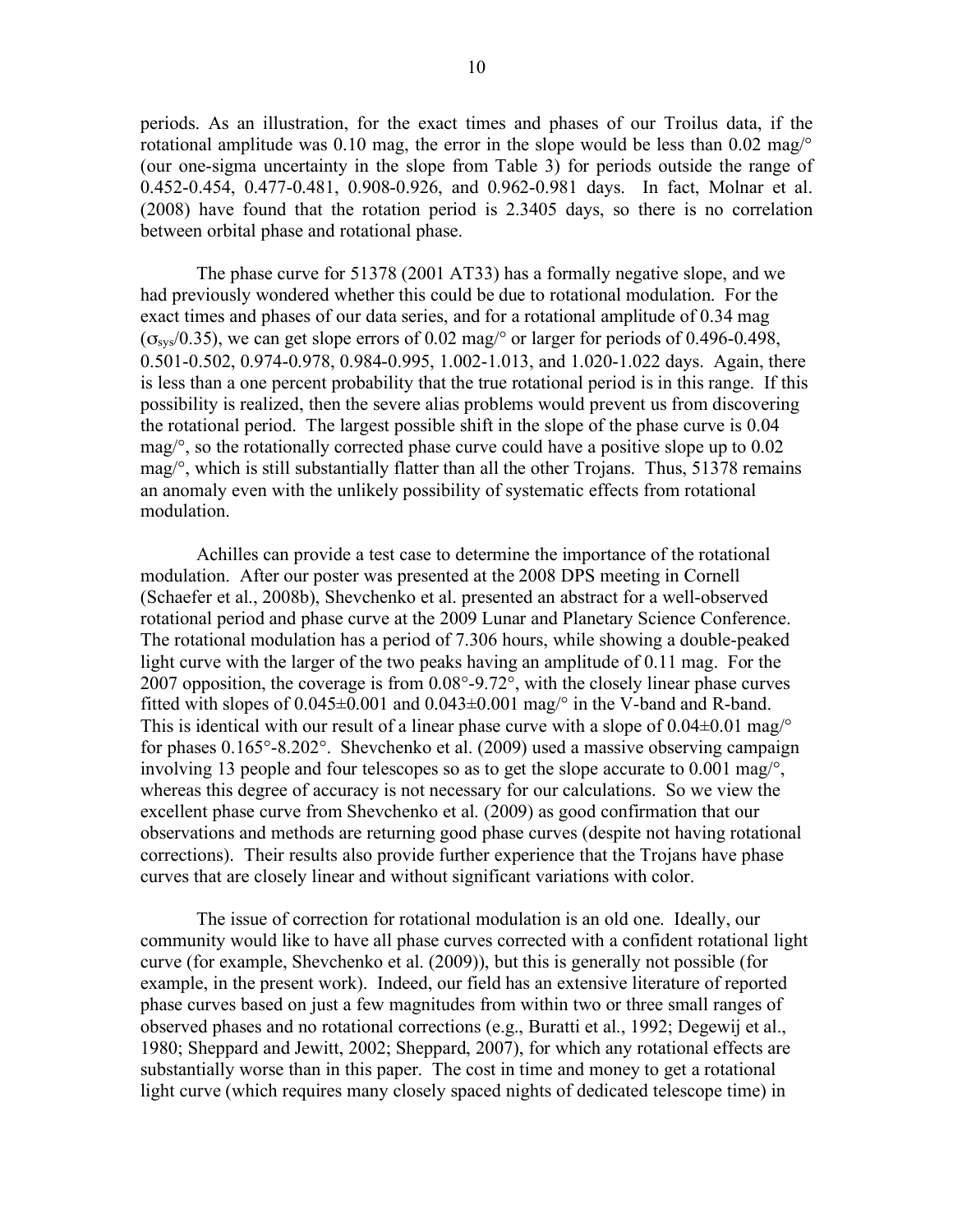addition to a phase curve (which requires nights well spread throughout an observing season) is generally large. For most science questions (like the cause of the surge and the morphology of surges between classes of bodies), high accuracy  $(\pm 0.001 \text{ mag})^{\circ}$ versus  $\pm 0.01$  mag/ $\degree$  or even  $\pm 0.03$  mag/ $\degree$ ) is not needed.

Our analysis has quantitatively demonstrated that our lack of rotational corrections only adds a small additional uncertainty in the slope of our observed phase curves, and these effects do not change any of our conclusions.

## **Cause of the Opposition Surge**

Two physical mechanisms have been proposed for the opposition surges, shadow hiding and coherent backscattering. To get physical information from observed phase curves, we must determine the cause of the surges. More correctly, as both causes must work at some level, we must determine which mechanism dominates over which phase ranges. Schaefer et al. (2009b) develop four criteria for distinguishing between the mechanisms based on observed properties. The first criterion is that CB must dominate if the surge is color dependent (i.e., the slope varies significantly with color), because shadows are essentially the same for all optical wavelengths. The Trojans have no significant color dependence, and this could arise from either SH or CB. The second criterion is that CB must dominate if the slope is significantly greater than  $0.033$  mag/ $^{\circ}$ , with that being the maximal slope for SH due to its surge width being wider than 6<sup>°</sup> or so. This criterion is one that we can apply to our Trojan phase curves. The third criterion is that the exact shape of the phase curve will depend on the mechanism, as shown by the different shapes in equations in the Analysis section. Unfortunately, very high accuracy is required to make any useful distinctions, and so our Trojan phase curves cannot be used for this third criterion. The fourth criterion is that CB must dominate if the bodies albedo is larger than  $\sim$ 40%, with the reason being that high albedos will cause the shadows on the surface to be filled in and hence SH will have only small effect. The Trojans all have very low albedos, so this fourth criterion is not useful as either SH or CB could dominate for low albedo surfaces. In all, we are only left with one useful criterion, the second, for determining the dominant surge mechanism on the Trojans.

From Equation 1, the SH mechanism will have some steepest possible slope. Schaefer et al. (2009b) have derived the slope at zero phase to be  $\approx 0.2(B_{S0}/h_s)$  mag/°. The physics constrains  $B_{\text{SO}} \leq 1$ . We have an additional constraint that  $h_s \geq 6^\circ$ , either theoretically or empirically. The width of the SH surge will be given by the average size of the shadow caster divided by the length of the shadow cast. For normal geometry of a jumbled surface, the ratio cannot be too small as the porosity of surfaces is not high. Detailed theoretical models of packed particles return similar results (Hapke 1993). Empirically, for the cases where the SH and CB component can be distinguished, the typical value of  $h<sub>S</sub>$  ranges from 10°-40° and is never smaller than 6° (e.g., Buratti and Veverka (1985); Helfenstein et al. (1997); Stankevich et al. (1999); Verbiscer et al. (2005)). With these two constraints, the slope at zero phase can only be smaller than 0.033 mag/°. We are reporting on the phase curve slopes out to many degrees, and so the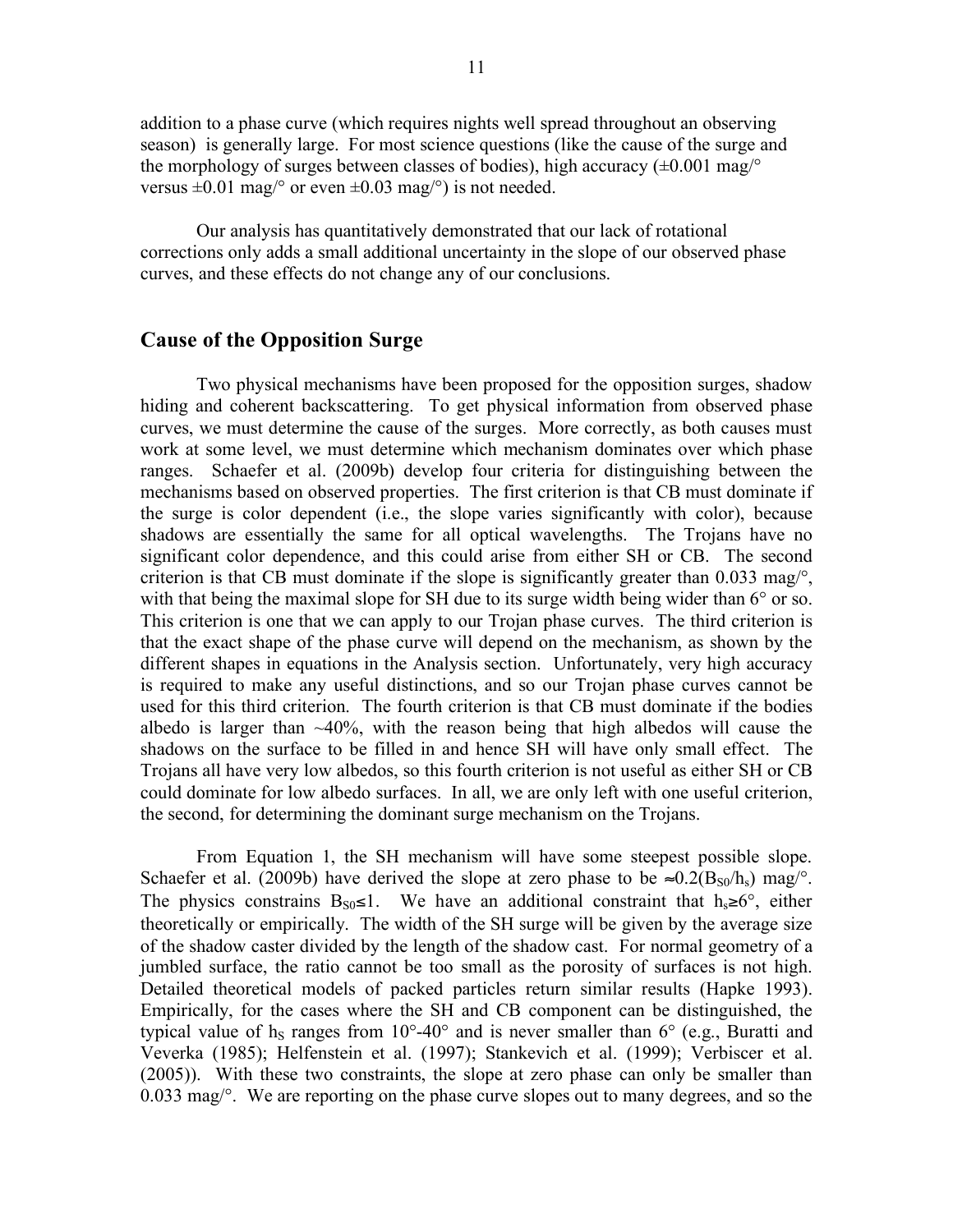fitted slope over these extended ranges must be smaller than  $0.033$  mag/ $\degree$ . For slopes over phases less than  $2^{\circ}$ , shadow-hiding must have S<2 less than 0.026 mag/°, and for typical values of  $B_{\text{SO}}$  the slope is usually only 0.01 mag/°. As such, we have a confident criterion for distinguishing between SH and CB; if the slope is significantly greater than 0.026 mag/°, then we can confidently identify CB as the dominant surge mechanism.

Of our nine Trojans, eight have slopes that are steeper than the maximal SH phase curve. Then, by our second criterion, the CB mechanism must be dominating. The one exception is 51378 (2001 AT33), for which the formal slope is slightly negative, for which neither the SH nor the CB models are consistent. In this exception, our second criterion cannot be applied, with some other effect (perhaps rotational modulation) dominating. So eight out of eight Trojans, for which our second criterion can be applied, have the CB mechanism dominating.

### **Comparison with Other Groups**

To determine the provenance of the Trojan asteroids, we compare them to other groups. The groups with which we can compare our sample are the main belt asteroids, the de-iced outer Solar System bodies, and the icy outer Solar System bodies. The main belt asteroid group objects we compare have surface taxonomy classes including D, P, C, M, S, and E. The de-iced outer Solar System objects (the 'Small/Gray' class of bodies) we include are the gray Centaurs, the gray SDOs, and the dead comet candidates. The icy outer Solar System bodies (the 'Small/Red' bodies) include Kuiper Belt objects (KBOs) and red Centaurs. No one expects that the Trojans will have surfaces like the icy outer Solar System bodies, but this group is compared here for completeness. We also include comparisons with the transition bodies between the Small/Gray and Small/Red classes, including active Centaurs and active comets.

To make these comparisons, we have collected a variety of properties for each class of bodies into Table 4. These include the surge slopes for phase angles  $\leq 2^{\circ}$  (S<sub><2</sub>), the number of bodies for which this was measured  $(N_{\leq 2})$ , the surge slope >5°  $(S_{\geq 5})$ , the number of bodies for which this was measured  $(N_{>5})$ , the B-R color (corrected to the solar color index), and the albedo.

The Trojans have greatly different properties from the Small/Red bodies, with all measured properties being disjoint in range. Because the Small/Red bodies have icy surfaces, we only have the expected conclusion that the Trojans do not have icy surfaces. The Trojans have similar colors and albedos as the transition bodies, but only to the extent that the transition bodies are like the Small/Gray bodies. We have only one measured surge value for a transition body, and that is outside the range for Trojans but is within the range of the Small/Red bodies. The Trojans also have greatly different surges, colors, and albedos when compared to the M, S, and E asteroid types. We conclude that the Trojans do not share an origin with the main belt asteroids and are not simply 'captured' main belt asteroids.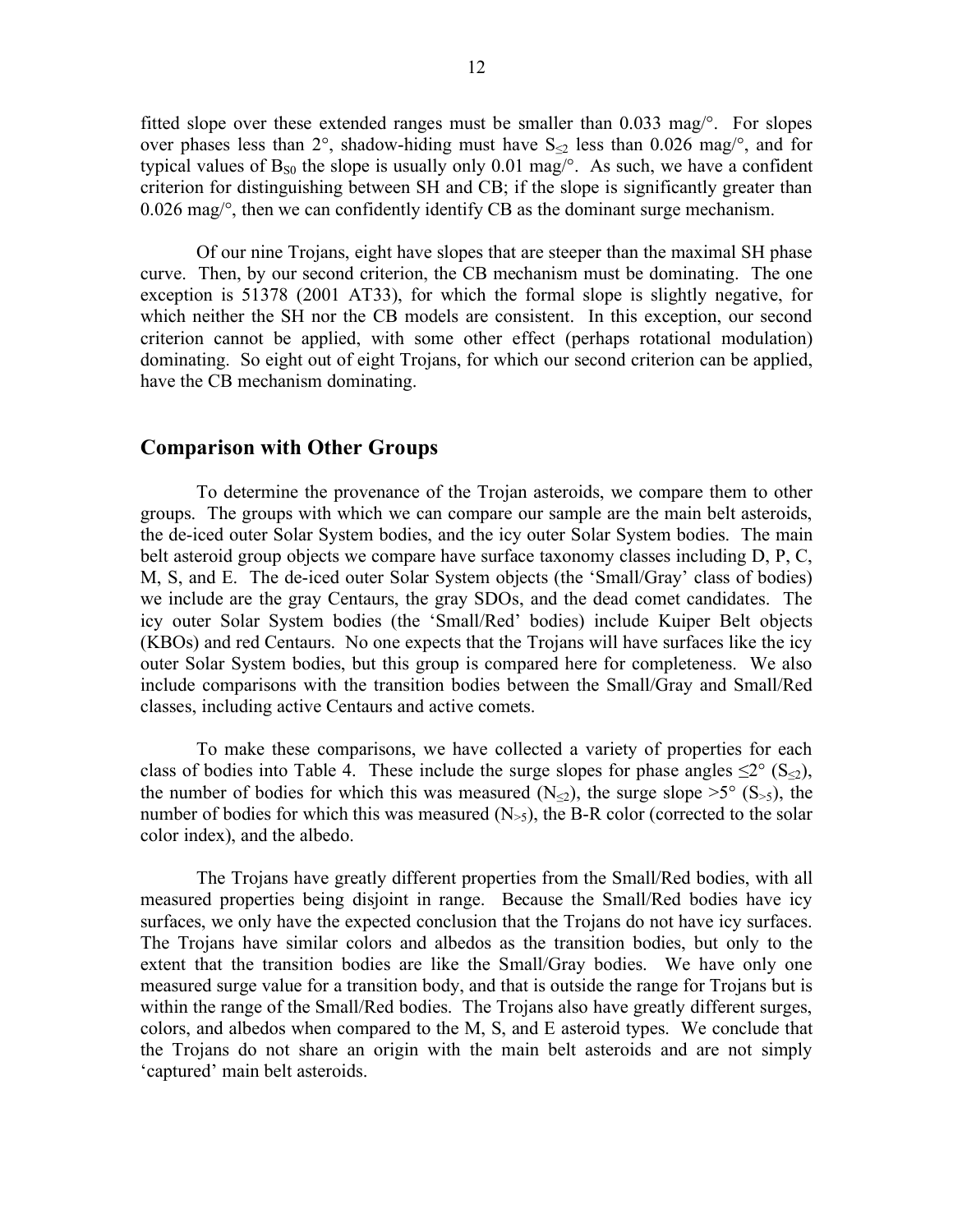The two competing hypotheses for the origin of the Trojans are that they formed at around the distance of Jupiter (the 'traditional' idea) or that they formed much farther out in the Solar System (Morbidelli et al., 2005). The Small/Gray bodies provide a good comparison sample for the far-out origin, and indeed, Schaefer et al. (2008a; 2009b) have made a specific prediction that the Trojans will have an identical distribution of surge properties as the Small/Grays. But we do not have any confident sample of bodies that

formed about the orbital position of Jupiter. After all, the Trojans are the question at hand, and everything else has been scattered away. The best that we can do for a comparison sample is the D, P, and C class asteroids that predominate in the outer main belt. It is reasonable that these classes are the most similar to bodies formed around Jupiter's orbit. That is, perhaps the conditions in the outer main belt make for surfaces similar to those of bodies somewhat farther out. Indeed, most Trojans with spectral classification are placed into the D class (with the remainder being placed in the P and C classes). So, for testing the traditional idea that the Trojans formed around Jupiter's orbit, the best available group for comparison is the D, P, and C asteroids in the outer main belt, even though it is not quite the correct comparison.

How do the Trojans compare with the Small/Gray bodies in their surface properties? The two groups have indistinguishable colors and albedos (see Table 4). The Small/Gray bodies cannot be observed to high enough a phase angle, so we do not have measures of  $S_{\geq 5}$  for them. The surge slope at low phase angles  $(S_{\leq 2})$  has good overlap between the Small/Grays and the Trojans, but the Small/Grays appear to go to higher values than the Trojans. The range of  $S_{\leq 2}$  for all nine of our observed Trojans is -0.01 to 0.09 mag/°. The range of  $S_{\leq 2}$  for all nine small/gray bodies (8 gray Centaurs and 1 gray SDO) is 0.01-0.18 mag/°. These ranges are comparable, but three of the small/gray bodies lie above the range for the Trojans. The key science question is whether the two distributions of  $S_{\leq 2}$  are consistent with being drawn from the same parent population. A statistical test to answer this question is the Kolmogorov-Smirnov (K-S) test (Press et al., 1986). We have constructed the cumulative distributions in  $S_{\leq 2}$  for nine objects in each of the two samples, and we find the largest difference between the two distributions is 0.44. The K-S probability is then that two samples taken from the same parent population will have a difference  $\leq 0.44$  only 25% of the time. This is near a confidence level that corresponds to a Gaussian one-sigma result, and such differences are commonly expected. That is, the two distributions are fairly close and certainly not significantly different. Thus, we conclude that the Schaefer et al. (2008a; 2009b) prediction is confirmed, because the Trojans appear to have a similar distribution of surge properties as the other Small/Gray bodies in our Solar System.

What we are seeing is that all the surface properties of the Trojans are indistinguishable from those of the gray Centaurs, gray SDOs, and dead comet candidates. That is, all four dynamically distinct groups have the same surfaces. This could arise because the bodies are all genetically related, in that they all come from the same parent population and have all arrived at the same end–state (i.e., lost their surface ices) through differing evolutionary paths that leave them with different orbits. Thus, the bodies all formed in the outer Solar System (then appearing as Small/Red bodies), and were later perturbed into orbits that carried them close enough to the Sun for them to lose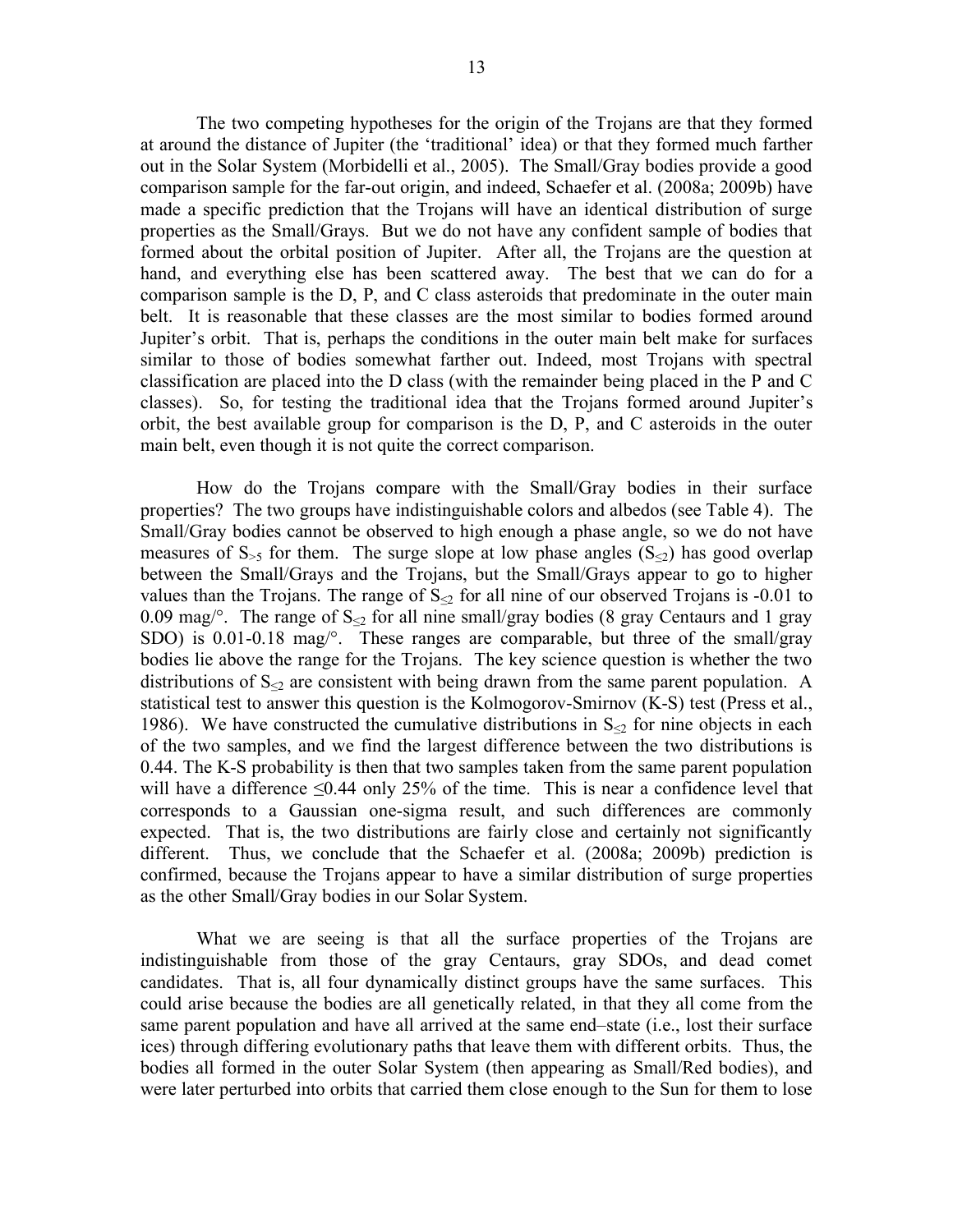their surface ices and be transformed into Small/Gray bodies. Thus, for surface properties, it does not matter whether the ice was lost long ago after capture into a Trojan orbit long ago or whether the ice has been recently lost by a Centaur that is temporarily getting close enough to the Sun.

We can now test the traditional hypothesis that the Trojans formed around the orbit of Jupiter. Again, we only have the imperfect comparison with the D, P, and C class asteroids. The albedos of the Trojans and asteroids are indistinguishable. The B-R colors are similar, even though the Trojans appear to extend to slightly smaller values. But due to limited numbers of Trojans and D class asteroids, this difference in distribution is not significant. The distribution of  $S_{>5}$  is similar for the two groups, but again the small numbers makes for a relatively weak test. For  $S_{\leq 2}$ , the ranges of the two groups are close to each other and with a small overlap. But the P and C class asteroids all have closely identical phase curves (Belskaya and Shevchenko, 2000) with slopes only at the top end of the Trojan range. We have used a K-S test to see if the measured  $S_{\leq 2}$  are consistent with both samples being drawn from the same parent population. Our comparison is between our nine Trojans and the thirteen P and C class asteroids with phase curves in Belskaya and Shevchenko (2000). No D class asteroids in the main belt have measured phase curves. The two cumulative distributions have a maximum difference of 0.79, in that 79% of the Trojans have  $S_{\leq 2}$  < 0.065 mag/° while 0% of the P and C asteroids have  $S_{\leq 2}$ <0.065 mag/°. The K-S probability is then that two samples taken from the same parent population will have a difference  $\leq 0.79$  only 0.10% of the time. That is, at the thousand-to-one confidence level, the surge properties of the Trojans and the asteroids are different. This confidence level is substantially stronger than '3 sigma', so we take this as a strong result.

A plausible possibility is that the Trojans have a mixed population, composed of bodies originating from near the orbit of Jupiter and from the outer Solar System. We can use a K-S test to put limits on the fraction of Trojans from a population like the P and C asteroids. At the two-sigma confidence level (95%), we find that no more than onethird of the Trojans can come from the asteroid classes.

With this, we see that the Trojans do not have the same surface properties as the P and C asteroids. Thus, to the extent that the P and C asteroids are representative of the bodies that originally formed around Jupiter's orbit, we can exclude the Trojans as having come from that population. As such, we have evidence against the traditional view for the formation of the Trojans.

Nevertheless, we are intrigued by the close similarity in surface properties between the Small/Gray bodies and the P and C asteroids. In particular, if we put the P and C types together in one group, their phase slopes, B-R, and albedo distributions are indistinguishable from the small/gray group. We have performed a K-S test to any difference in the surge slope distribution between the 9 Small/Gray bodies and the 13 P and C asteroids. The maximum difference between the cumulative distributions is 0.36, with 44% of the Small/Gray bodies and 8% of the P&C asteroids having  $S_{\leq 2}$ <0.075 mag/°. The K-S probability is 62% of the two samples coming from the same parent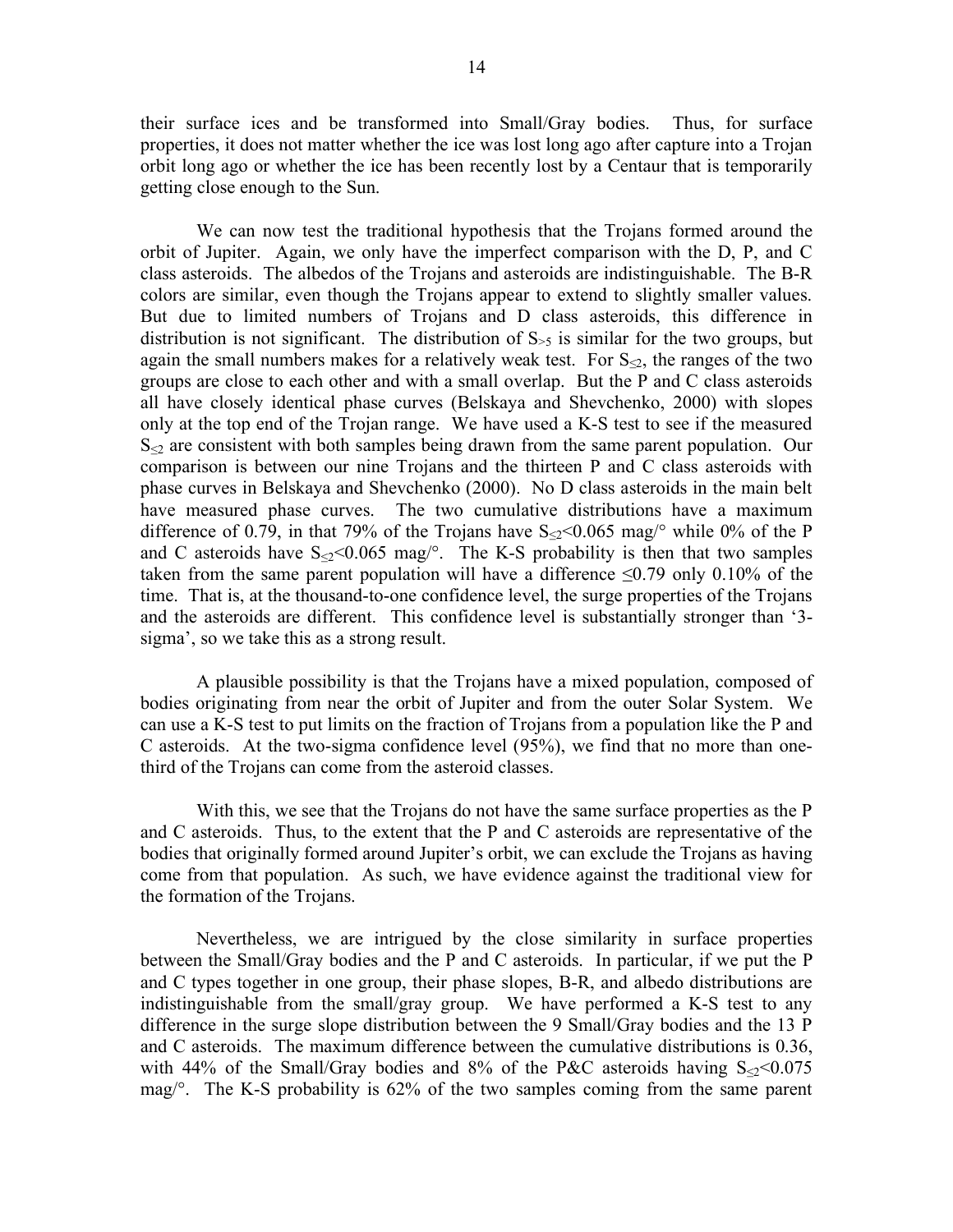population will have a maximum difference this large. This is saying that the two distributions are indistinguishable. (Note, that for surge slopes, the Trojans and P and C asteroids can both be indistinguishable from the Small/Grays and yet be significantly different from each other.) Viewed on the basis of the surface properties we have examined, the P and C asteroids look exactly like the Small/Gray bodies of the outer Solar System.

Very recently, Levison et al. (2009) have suggested that most of D and P types in the main belt formed in the outer Solar System and were captured, like the Trojans, during an early phase of planetary migration. Our observations that P- and D-type asteroids, Trojans, and small gray bodies from the outer Solar System not only have similar colors and albedos but also similarly flat phase curves supports this conclusion. However, the somewhat different surge slopes between the Trojans and the P and C asteroids suggests that there might be some differences in history or original composition. Within this picture, the large class of Small/Gray bodies (that is, small bodies formed in the outer Solar System that have lost all their surface ices) consists of gray Centaurs, gray SDOs, dead comets, Trojans, D-type asteroids, P-type asteroids, and C-type asteroids.

In summary, we have nine well-measured phase curves, the first for Trojan asteroids. Our phase curves are nearly linear with median slopes of 0.05 mag/°. These slopes are too high for the shadow-hiding mechanism of opposition surge, so the coherent-backscattering mechanism must dominate. In a comparison with the Small/Gray bodies (i.e., objects formed in the outer Solar System that have lost their surface ices), we find that the Trojans have a similar distribution of surface properties. This is a fulfillment of a prediction that the Trojan surges would be indistinguishable from the Small/Gray surges. Indeed, we find that the Trojans are indistinguishable from the Small/Gray bodies in all surface properties. In a comparison with all the other classes of bodies (the Small/Red icy bodies, transition bodies, and five main belt asteroid classes), we find that the surge properties are significantly different. This result is evidence against the traditional idea that Trojans formed around the orbit of Jupiter. Overall, our results are in good agreement with the theory that the Trojans are simply deiced bodies from the outer Solar System (Schaefer et al., 2008b; 2009b) and were captured into their current orbits during the migration of the giant planets (Morbidelli et al., 2005).

## **Conclusions**

Trojan asteroids can serve as an indicator for the early history of our Solar System, with the Nice model of Morbidelli et al. (2005) claiming that the Trojans were originally formed in the outer Solar System, in contrast to the traditional view that they formed near the orbit of Jupiter. If Trojans can be demonstrated to come from the outer Solar System, then this would lend good support to the details of the migrations of the gas giant planets. One way to test the Nice model is to look at the surface properties of the Trojans in comparison with de-iced bodies from the outer Solar System (including the gray Centaurs and dead comets) and with asteroids from the outer belt (like the P and C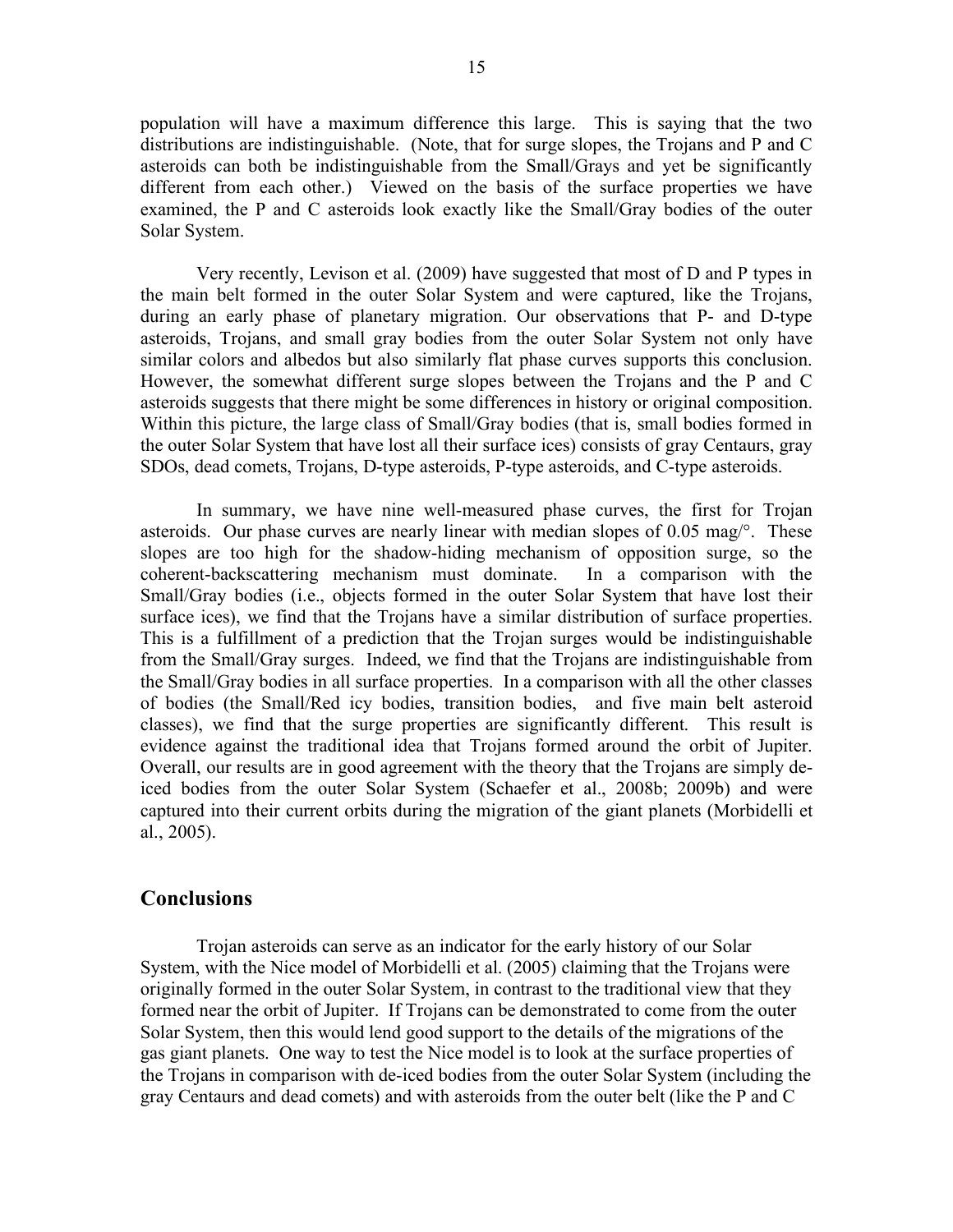classes). To this end, we are reporting on a program to get well-sampled phase curves of Trojans.

Prior to our work, there was essentially no useful measure of the phase curve of any Trojan asteroid. (After our work, Shevchenko et al. (2009) report a remarkably accurate phase curve for one Trojan, which is in close agreement with our phase curve.) Now, with our work, we have nine good phase curves for comparison with other classes of bodies.

We find that the nine Trojan phase curves are consistent with a simple linear model from phases over the range of roughly 0.2°-10°. The slopes for eight of them are from 0.04-0.09 mag/°. (The ninth Trojan has an unprecedented negative slope of -  $0.02\pm0.01$  mag/<sup>o</sup>, for which we have no sure explanation.) The average uncertainty in these slopes is 0.02 mag/°, although there could be some extra systematic uncertainty at this level or smaller arising from uncorrected rotational modulations. With these slopes, the coherent backscattering mechanism must be dominating over the shadow hiding mechanism.

We compared the Trojan surface properties (surge slope, albedo, and B-R color) with those of de-iced outer Solar System bodies as well as those of outer main belt asteroids. For the albedo and color parameters, the Trojans are indistinguishable from either group. For the surge slope, the Trojans are indistinguishable from the small/gray bodies, yet are significantly different from the P and C asteroids. Thus, we find support for the idea that the Trojans were formed in the outer Solar System, captured into the Trojan orbit during migration of the giant planets, and then lost their surface ice due to proximity with the Sun.

## **Acknowledgments**

The National Aeronautics and Space Administration provided funds to support this research under grants NAG5-13533 and NAG5-13369.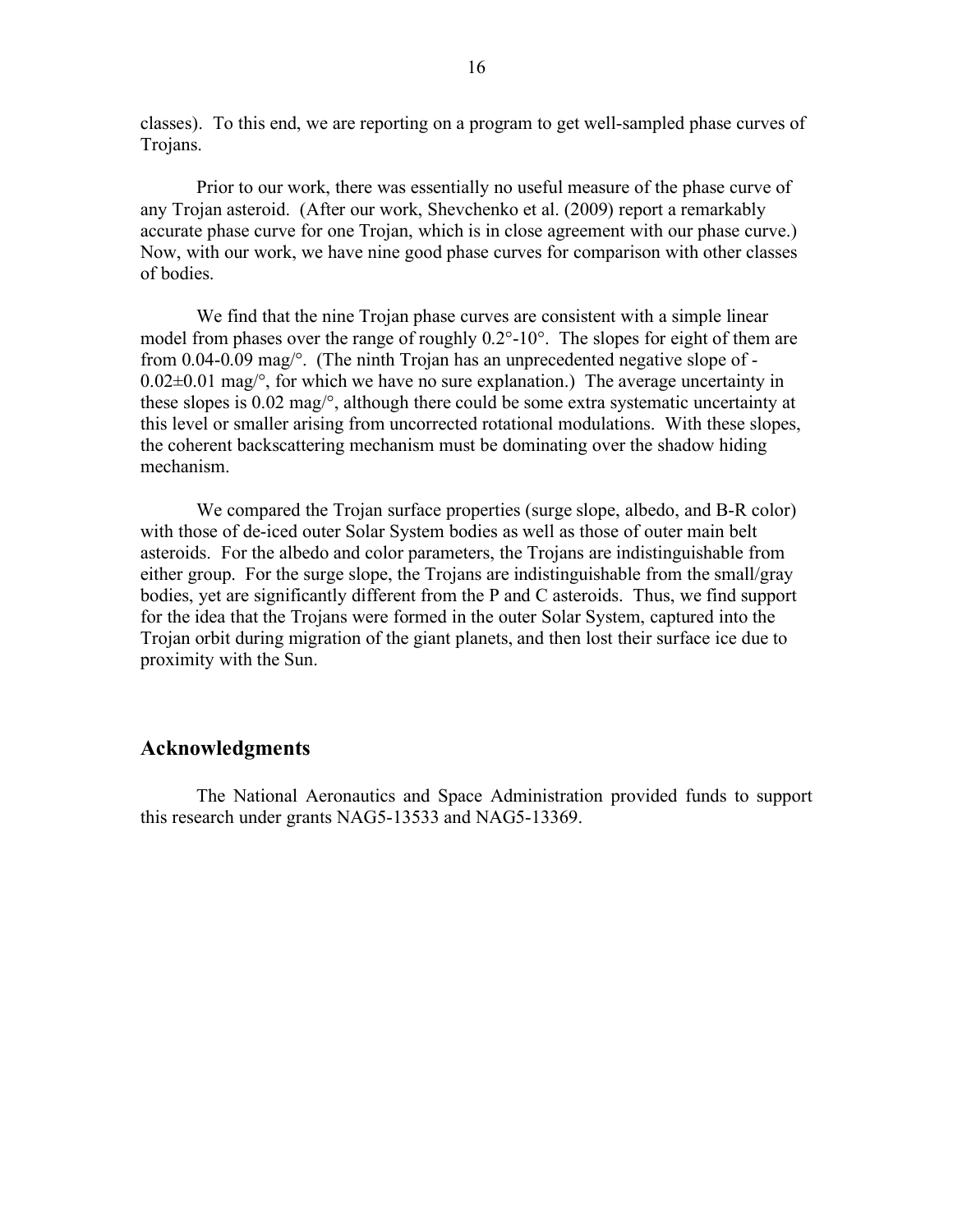## **References**

- Barucci, M. A., Cruikshank, D. P., Mottola, S., Lazzarin, M., Physical properties of Trojan and Centaur asteroids. In: W. F. Bottke, Jr., A. Cellino, P. Paolicchi, R. P. Binzel, (Eds.), Asteroids III. The University of Arizona Press, Tucson, AZ, 2002, pp. 273-287.
- Belskaya, I. N., Shevchenko, V. G., 2000. Opposition effect of asteroids. Icarus. 147**,** 94- 105.
- Bendjoya, P., Cellino, A., Di Martino, M., Saba, L., 2004. Spectroscopic observations of Jupiter Trojans. Icarus. 168**,** 374-384.
- Buratti, B. J., Gibson, J., Mosher, J. A., 1992. CCD photometry of the Uranian satellites. The Astronomical Journal. 104**,** 1628-1622.
- Buratti, B. J., Veverka, J., 1985. Photometry of rough planetary surfaces the role of multiple scattering. Icarus. 64**,** 320-328.
- Chapman, C. R., Gaffey, M. J., Spectral reflectances of the asteroids. In: T. Gehrels, (Ed.), Asteroids. The University of Arizona Press, Tucson, AZ, 1079, pp. 1064- 1089.
- Degewij, J., Andersson, L. E., Zellner, B., 1980. Photometric properties of outer planetary satellites. Icarus. 44**,** 520-540.
- Fernandez, Y. R., Sheppard, S. S., Jewitt, D. C., 2003. The albedo distribution of jovian Trojan asteroids. The Astronomical Journal. 126**,** 1563-1574.
- Fornasier, S., Dotto, E., Hainaut, O., Marzari, F., Boehnhardt, H., de Luise, F., Barucci, M. A., 2007. Visible spectroscopic and photometric survey of Jupiter Trojans: Final results on dynamical families. Icarus, Volume 190, Issue 2, p. 622 642.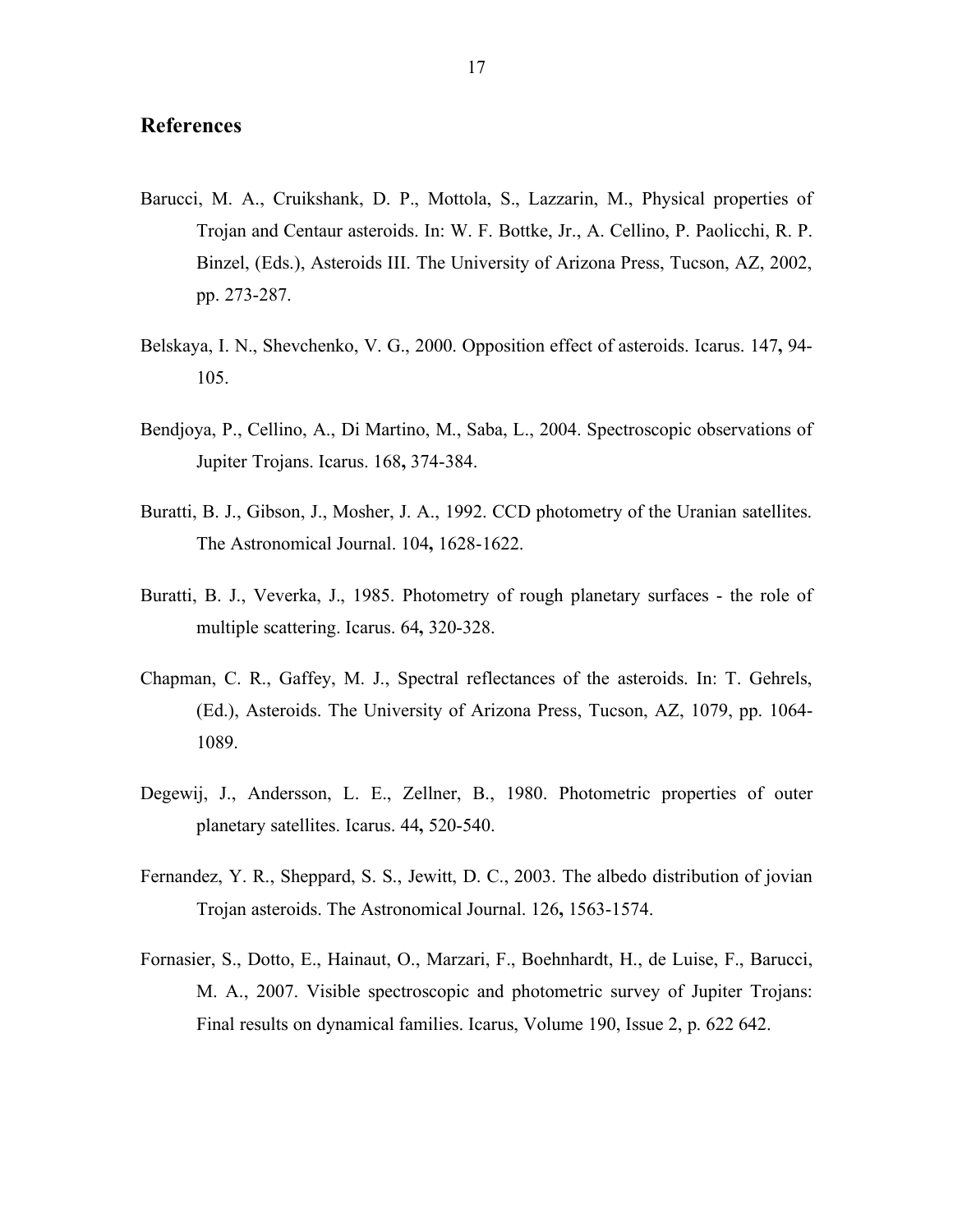- Fornasier, S., Dotto, E., Marzari, F., Barucci, M. A., Boehnhardt, H., Hainaut, O., de Bergh, C., 2004. Visible spectroscopic and photometric survey of L5 Trojans: Investigation of dynamical families. Icarus, Volume 172, Issue 1, p. 221-232.
- French, L. M., 1987. Rotation properties of four L5 Trojan asteroids from CCD photometry. Icarus. 72**,** 325-341.
- Gutierrez-Moreno, A., Moreno, H., Cortes, G., 1986. A study of atmospheric extinction at Cerro Tololo Inter-American observatory. II. PASP. 98**,** 1208-1212.
- Hapke, B., 1993. Theory of reflectance and emittance spectroscopy. Cambridge University Press, Cambridge.
- Hapke, B., 2002. Bidirectional reflectance spectroscopy 5. The coherent backscatter opposition effect and anisotropic scattering. Icarus. 157**,** 523-534.
- Helfenstein, P., Veverka, J., Hillier, J., 1997. Lunar opposition effect: A test of alternative models. icarus. 128**,** 2-14.
- Jewitt, D. C., 2002. From Kuiper belt object to cometary nucleus: The missing ultrared matter. The Astronomical Journal. 123**,** 1039-1049.
- Lamy, P., Toth, I., 2009. The colors of cometary nuclei comparison with other primitive bodies of the solar system and implications for their origin. Icarus. 201**,** 674-713.
- Lamy, P. L., Toth, I., Fernandez, Y. R., Weaver, H. A., The sizes, shapes, albedos, and colors of cometary nuclei. In: M. C. Festour, H. U. Keller, H. A. Weaver, (Eds.), Comets II. University of Arizona Press, Tucson, AZ, 2004, pp. 223-264.
- Landolt, A. U., 1992. UBVRI photometric standard stars in the magnitude range  $11.5 \leq V$ < 16.0 around the celestial equator. The Astronomical Journal. 104**,** 340-491.
- Landolt, A. U., 2009. UBVRI photometric standard stars around the celestial equator: Updates and additions. The Astronomical Journal. 137**,** 4186-4269.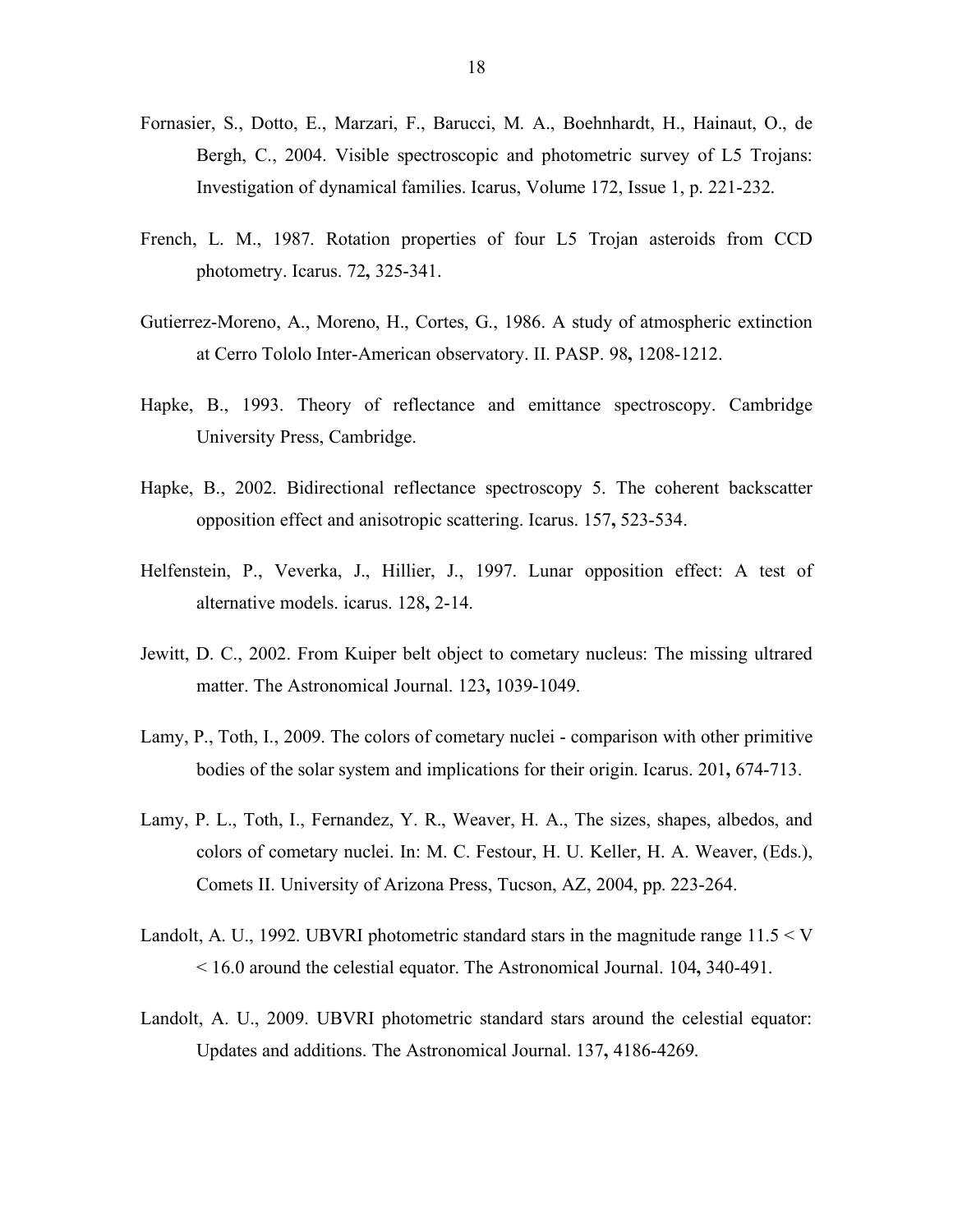- Levison, H. F., Bottke, W. F., Jr., Gounelle, M., Morbidelli, A., Nesvorný, D., Tsiganis, K., 2009. The contamination of the asteroid belt by primordial trans-Neptunian objects. Nature, 460, 364-366.
- Molnar, L. A., Haegert, M. J., Hoogeboom, K. M., 2008. Lightcurve analysis of an unbiased sample of Trojan asteroids. Minor Planet Bulletin. 35**,** 82-84.
- Morbidelli, A., Levison, H. F., Tsiganis, K., Gomes, R., 2005. Chaotic capture of Jupiter's Trojan asteroids in the early solar system. Nature. 435**,** 462-465.
- Muinonen, K., Piironen, J., Shkuratov, Y. G., Ovcharenko, A., Clark, B. E., Asteroid photometric and polarimetric phase effects. In: W. F. Bottke, Jr., A. Cellino, P. Paolicchi, R. P. Binzel, (Eds.), Asteroids III. The University of Arizona Press, Tucson, AZ, 2002, pp. 123-138.
- Press, W. H., Flannery, B. P., Teukolsky, S. A., Vetterling, W. T., 1986. Numerical recipes, the art of scientific computing.
- Rabinowitz, D. L., Barkume, K., Brown, M. E., Roe, H., Schwartz, M., Tourtellotte, S. W., Trujillo, C., 2006. Photometric observations constraining the size, shape, and albedo of 2003 EL61, a rapidly rotating, Pluto-sized object in the Kuiper Belt. Astrophysical Journal. 639**,** 1238-1251.
- Rabinowitz, D. L., Schaefer, B. E., Tourtellotte, S. W., 2007. The diverse solar phase curves of distant icy bodies. I. Photometric observations of 18 trans-Neptunian objects, 7 Centaurs, and Nereid. The Astronomical Journal. 133**,** 26-43.
- Roig, F., Ribeiro, A. O., Gil Hutton, R., 2008. Taxonomy of asteroid families among the Jupiter Trojans: Comparison between spectroscopic data and the Sloan Digital Sky Survey colors. Astronomy and Astrophysics. 483**,** 911-931.
- Rufener, F., 1986. Extinction variations at La Silla. ESO Messenger. June, 44**,** 32-35.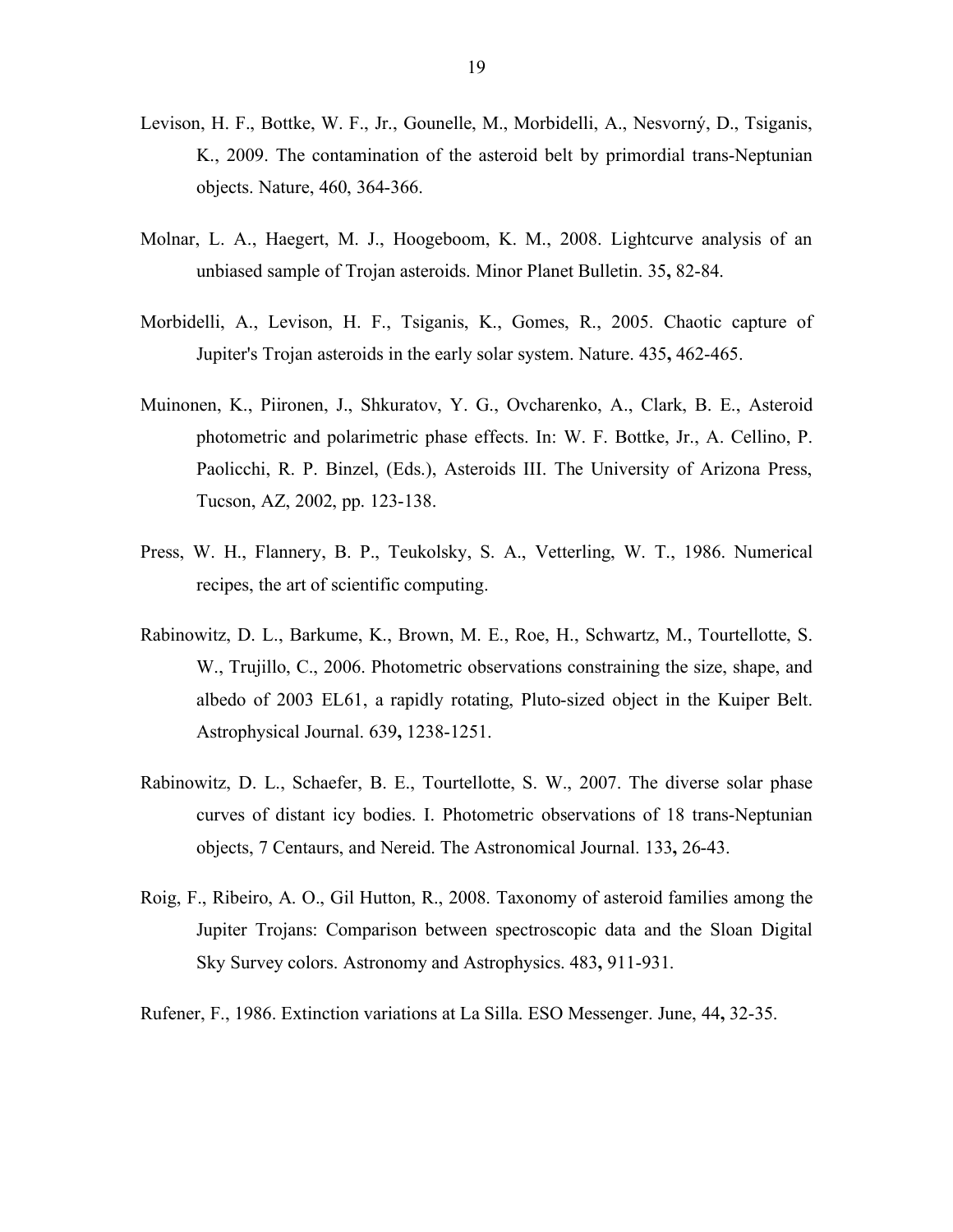- Schaefer, B. E., Rabinowitz, D. L., Tourtellotte, S. W., Division of icy bodies into groups based on surface properties. American Astronomical Society, DPS meeting #40, #47.04, 2008a.
- Schaefer, B. E., Rabinowitz, D. L., Tourtellotte, S. W., 2009a. Division of icy bodies into groups based on surface properties. Icarus. in preparation.
- Schaefer, B. E., Rabinowitz, D. L., Tourtellotte, S. W., 2009b. The diverse solar phase curves of distant icy bodies. II. The cause of the opposition surges and their correlations. The Astronomical Journal. 137**,** 129-144.
- Schaefer, M. W., Schaefer, B. E., Rabinowitz, D. L., Tourtellotte, S. W., Phase curves of 10 Trojan asteroids in BVI over a wide phase range. American Astronomical Society, DPS meeting #40, Ithaca, NY, 2008b, pp. 28.13.
- Sheppard, S. S., 2007. Light curves of dwarf Plutonian planets and other large Kuiper belt objects: Their rotations, phase functions, and absolute magnitudes. The Astronomical Journal. 134**,** 787-798.
- Sheppard, S. S., Jewitt, D. C., 2002. Time-resolved photometry of Kuiper belt objects: Rotations, shapes, and phase functions. The Astronomical Journal. 124**,** 1757- 1775.
- Shevchenko, V. G., Krugly, Y. N., Belskaya, I. N., Chiorny, V. G., Gaftonyuk, N. M., Slyusarev, I. G., Tereschenko, I. A., Donchev, Z., Ivanova, V., Borisov, G., Ibrahimov, M. A., Marshalkina, A. L., Molotov, I. E., Do Trojan asteroids have the brightness opposition effect? , 40th Lunar and Planetary Science Conference, Vol. 40, Houston, TX, 2009, pp. 1391.
- Stankevich, D. G., Shkuratov, Y. G., Muinonen, K., 1999. Shadow hiding effect in inhomogeneous layered particulate media. Journal of Quantitative Spectroscopy and Radiative Transfer. 63**,** 445-448.
- Stansberry, J., Grundy, W., Brown, M., Cruikshank, D., Spencer, J., Trilling, D., Margot, J.-L., Physical properties of Kuiper belt and Centaur objects: Constraints from the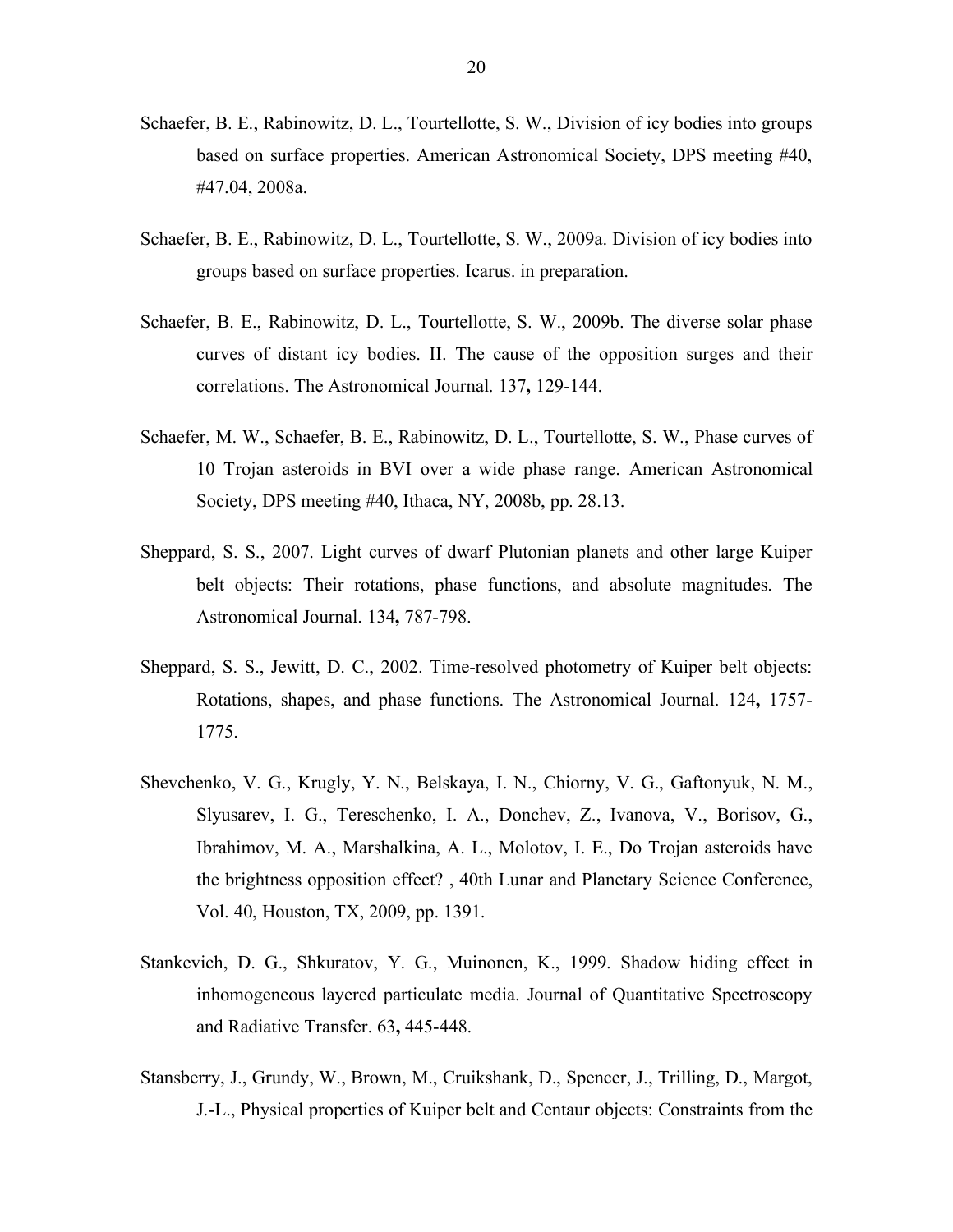spitzer space telescope. In: M. A. Barucci, H. Boehnhardt, D. P. Cruikshank, A. Morbidelli, (Eds.), The solar system beyond Neptune. The University of Arizona Press, Tucson, AZ, 2008, pp. 161-179.

- Tegler, S. C., Romanishin, W., Consolmagno, G. J., 2003. Color patterns in the Kuiper Belt: A possible primordial origin. The Astrophysical Journal. 599**,** L49-L52.
- Verbiscer, A. J., French, R. G., McGhee, C. A., 2005. The opposition surge of enceladus. Icarus. 173**,** 66-83.
- Zellner, B., Asteroid taxonomy and the distribution of the compositional types. In: T. Gehrels, (Ed.), Asteroids. The University of Arizona Press, Tucson, AZ, 1979, pp. 783-806.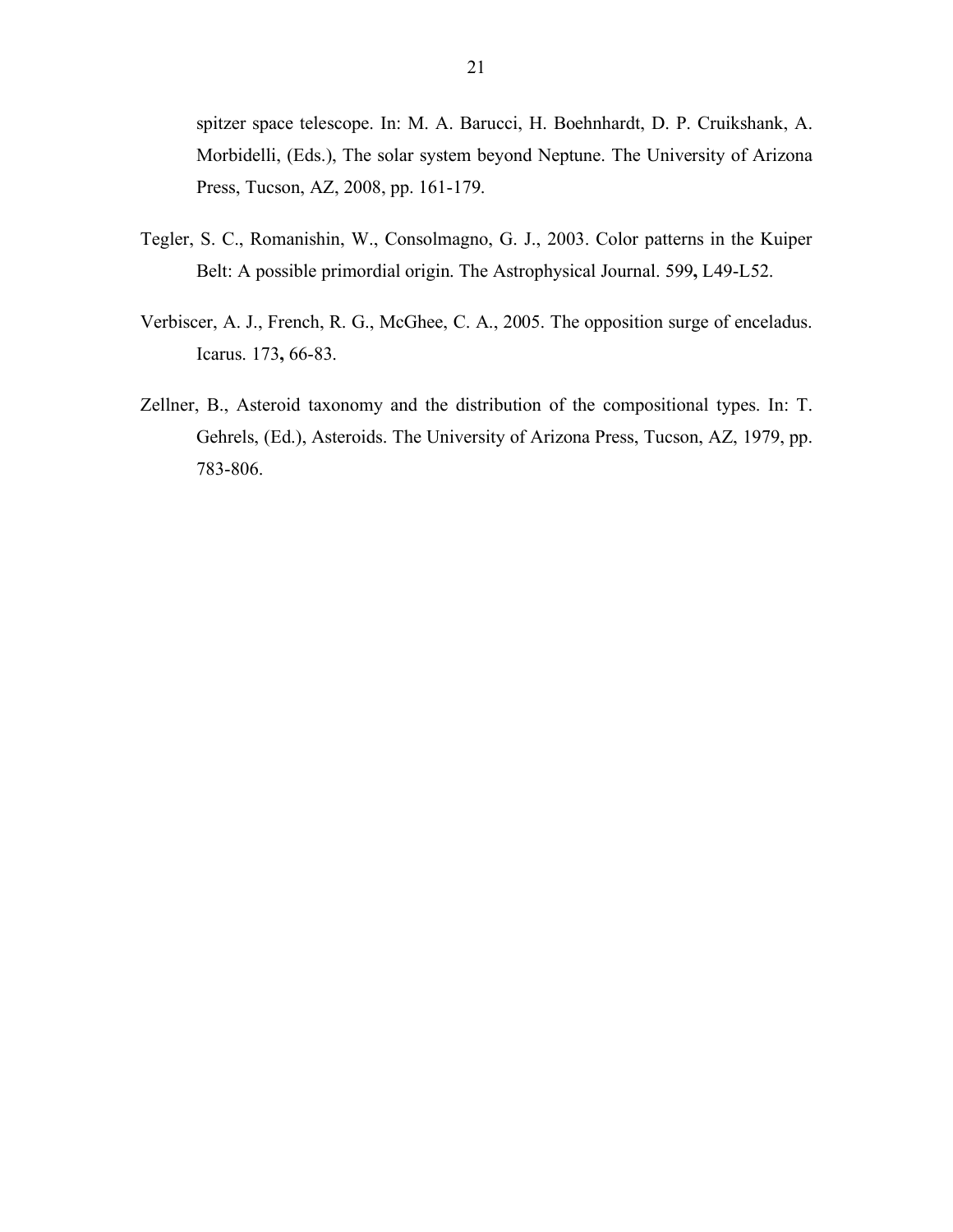|--|

| <b>Number</b> | Name                  | Group               | $H$ (mag) | i(°)  | Dates observed         | Phase range( $\circ$ ) | $#$ obs. |
|---------------|-----------------------|---------------------|-----------|-------|------------------------|------------------------|----------|
| 588           | Achilles              | $Greek/I$ $\cal{A}$ | 8.67      | 10.32 | 2007 July 12-Sep 30    | $0.165 - 8.202$        | 119      |
| 1208          | <b>Troilus</b>        | Trojan/L5           | 8.99      | 33.56 | 2008 May 5-May 24      | 0.199-3.247            | 35       |
| 4348          | Poulydamas            | Trojan/L5           | 9.20      | 7.96  | 2008 Mar 22-May 13     | $0.207 - 6.821$        | 26       |
| 6998          | <b>Tithonus</b>       | Trojan/L5           | 11.30     | 1.73  | 2008 Apr 11-May 10     | $0.052 - 4.576$        | 31       |
| 8317          | Eurysaces             | Greek/IA            | 10.70     | 0.95  | 2006 Jun 13-2007 Oct 2 | 0.132-11.067           | 228      |
| 12126         | $(1999 \text{ RM}11)$ | Trojan/L5           | 10.10     | 2.04  | 2008 Mar 26-May 6      | 0.173-7.096            | 40       |
| 13323         | (1998 SQ)             | Greek/IA            | 10.70     | 0.91  | 2007 Mar 21-Oct 2      | 0.349-10.33            | 91       |
| 24506         | (2001 B S15)          | Greek/IA            | 10.50     | 11.82 | 2007 July 12-Sep 29    | 0.136-8.651            | 119      |
| 51378         | (2001 AT33)           | Greek/IA            | 11.10     | 33.63 | 2007 July 11-Oct 2     | $0.214 - 10.28$        | 114      |

**Table 1. Summary of Observations**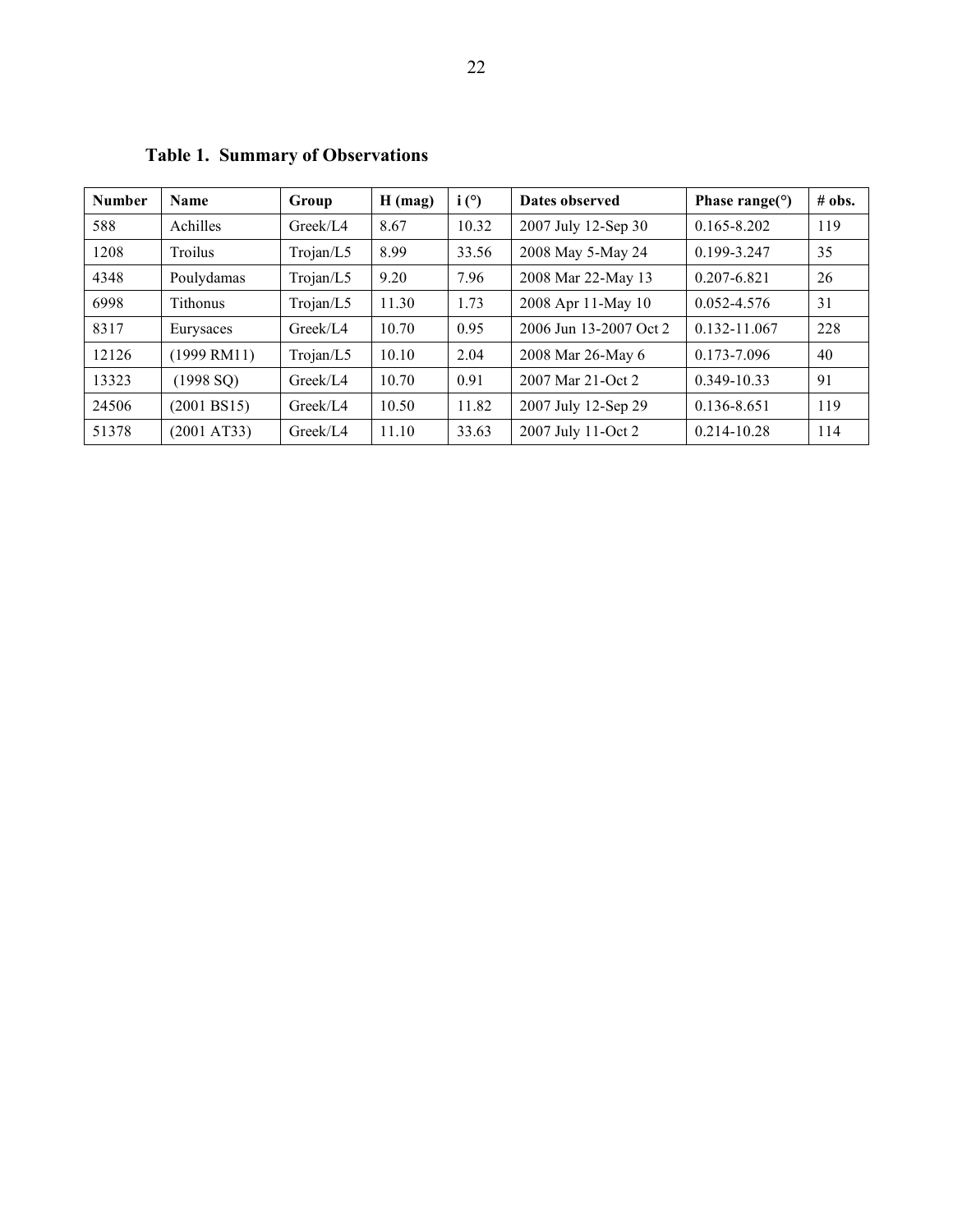# **Table 2.**

**(a) 588 Achilles**

| JD (B) | JD (V)              | JD(1)                                                                | В | $\sigma_{\rm B}$ | V                         | $\sigma_v$ | I        | $\sigma_{\rm I}$ | $B_{red}$ | $V_{\text{red}}$ | $I_{\rm red}$ | <b>Phase</b> |
|--------|---------------------|----------------------------------------------------------------------|---|------------------|---------------------------|------------|----------|------------------|-----------|------------------|---------------|--------------|
|        | 4293.8445 4293.8465 | $\cdots$                                                             |   |                  | 16.646 0.013 15.904 0.008 |            | $\cdots$ | $\cdots$         | 9.502     | 8.760            | $\cdots$      | 5.584        |
|        |                     | 4295.8272 4295.8292 4295.8311 16.657 0.007 15.889 0.005 14.946 0.010 |   |                  |                           |            |          |                  | 9.521     | 8.753            | 7.810         | 5.266        |
|        |                     | 4309.7259 4309.7279 4309.7298 16.431 0.043 15.620 0.023 14.672 0.031 |   |                  |                           |            |          |                  | 9.345     | 8.534            | 7.586         | 2.826        |
|        |                     | 4315.7208 4315.7228 4315.7247 16.420 0.013 15.610 0.011 14.684 0.016 |   |                  |                           |            |          |                  | 9.347     | 8.537            | 7.611         | 1.691        |
|        |                     | 4316.7279 4316.7299 4316.7318 16.336 0.018 15.560 0.005 14.705 0.009 |   |                  |                           |            |          |                  | 9.265     | 8.489            | 7.634         | 1.497        |
|        |                     | 4319.7276 4319.7296 4319.7315 16.326 0.006 15.549 0.004 14.657 0.004 |   |                  |                           |            |          |                  | 9.260     | 8.483            | 7.591         | 0.916        |
|        |                     | 4320.5518 4320.5538 4320.5557 16.253 0.007 15.551 0.005 14.664 0.010 |   |                  |                           |            |          |                  | 9.188     | 8.486            | 7.599         | 0.756        |
|        |                     | 4320.8455 4320.8475 4320.8494 16.268 0.008 15.543 0.007 14.677 0.009 |   |                  |                           |            |          |                  | 9.203     | 8.478            | 7.612         | 0.699        |
|        |                     | 4322.8415 4322.8435 4322.8454 16.228 0.009 15.548 0.011 14.590 0.006 |   |                  |                           |            |          |                  | 9.165     | 8.485            | 7.527         | 0.315        |
|        |                     | 4323.6699 4323.6721 4323.6742 16.292 0.048 15.548 0.041 14.634 0.018 |   |                  |                           |            |          |                  | 9.230     | 8.486            | 7.572         | 0.165        |
|        |                     | 4325.6666 4325.6686 4325.6705 16.308 0.008 15.541 0.007 14.624 0.009 |   |                  |                           |            |          |                  | 9.247     | 8.480            | 7.563         | 0.264        |
|        |                     | 4325.8304 4325.8323 4325.8343 16.261 0.010 15.547 0.010 14.608 0.010 |   |                  |                           |            |          |                  | 9.200     | 8.486            | 7.547         | 0.295        |
|        |                     | 4326.5248 4326.5270 4326.5291 16.296 0.008 15.530 0.006 14.651 0.012 |   |                  |                           |            |          |                  | 9.235     | 8.469            | 7.590         | 0.427        |
|        |                     | 4326.7984 4326.8003 4326.8023 16.248 0.010 15.513 0.009 14.661 0.018 |   |                  |                           |            |          |                  | 9.187     | 8.452            | 7.600         | 0.480        |
|        |                     | 4327.7919 4327.7939 4327.7958 16.355 0.016 15.626 0.019 14.738 0.019 |   |                  |                           |            |          |                  | 9.294     | 8.565            | 7.677         | 0.672        |
|        |                     | 4329.5381 4329.5401 4329.5421 16.267 0.007 15.536 0.005 14.779 0.004 |   |                  |                           |            |          |                  | 9.207     | 8.476            | 7.719         | 1.012        |
|        |                     | 4329.8096 4329.8116 4329.8135 16.272 0.007 15.546 0.007 14.776 0.009 |   |                  |                           |            |          |                  | 9.212     | 8.486            | 7.716         | 1.065        |
|        |                     | 4330.5588 4330.5607 4330.5627 16.260 0.007 15.533 0.005 14.666 0.007 |   |                  |                           |            |          |                  | 9.199     | 8.472            | 7.605         | 1.210        |
|        |                     | 4330.8044 4330.8063 4330.8083 16.329 0.006 15.647 0.006 14.795 0.005 |   |                  |                           |            |          |                  | 9.268     | 8.586            | 7.734         | 1.258        |
|        |                     | 4331.7645 4331.7665 4331.7685 16.317 0.006 15.607 0.006 14.707 0.010 |   |                  |                           |            |          |                  | 9.256     | 8.546            | 7.646         | 1.444        |
|        |                     | 4332.7703 4332.7722 4332.7741 16.368 0.022 15.615 0.018 14.691 0.013 |   |                  |                           |            |          |                  | 9.307     | 8.554            | 7.630         | 1.639        |
|        |                     | 4332.8366 4332.8386 4332.8405 16.315 0.050 15.536 0.037 14.657 0.023 |   |                  |                           |            |          |                  | 9.254     | 8.475            | 7.596         | 1.652        |
|        |                     | 4333.6676 4333.6696 4333.6715 16.355 0.005 15.633 0.004 14.733 0.019 |   |                  |                           |            |          |                  | 9.293     | 8.571            | 7.671         | 1.812        |
|        |                     | 4334.7252 4334.7272 4334.7291 16.399 0.007 15.660 0.006 14.766 0.030 |   |                  |                           |            |          |                  | 9.336     | 8.597            | 7.703         | 2.016        |
|        |                     | 4335.7036 4335.7056 4335.7075 16.377 0.009 15.606 0.006 14.682 0.006 |   |                  |                           |            |          |                  | 9.313     | 8.542            | 7.618         | 2.203        |
|        |                     | 4336.6460 4336.6480 4336.6499 16.360 0.008 15.562 0.011 14.638 0.016 |   |                  |                           |            |          |                  | 9.295     | 8.497            | 7.573         | 2.383        |
|        |                     | 4340.7052 4340.7072 4340.7092 16.470 0.050 15.780 0.049 14.930 0.014 |   |                  |                           |            |          |                  | 9.400     | 8.710            | 7.860         | 3.146        |
|        |                     | 4341.7061 4341.7081 4341.7101 16.440 0.012 15.663 0.009 14.700 0.014 |   |                  |                           |            |          |                  | 9.368     | 8.591            | 7.628         | 3.332        |
|        |                     | 4342.7469 4342.7489 4342.7508 16.605 0.014 15.805 0.012 14.899 0.013 |   |                  |                           |            |          |                  | 9.531     | 8.731            | 7.825         | 3.523        |
|        |                     | 4344.7438 4344.7459 4344.7478 16.439 0.012 15.724 0.006 14.863 0.008 |   |                  |                           |            |          |                  | 9.361     | 8.646            | 7.785         | 3.885        |
|        |                     | 4346.6986 4346.7006 4346.7025 16.425 0.017 15.685 0.027 14.766 0.031 |   |                  |                           |            |          |                  | 9.343     | 8.603            | 7.684         | 4.234        |
|        |                     | 4349.6979 4349.6999 4349.7018 16.549 0.008 15.805 0.005 14.877 0.008 |   |                  |                           |            |          |                  | 9.459     | 8.715            | 7.787         | 4.757        |
|        |                     | 4351.7302 4351.7322 4351.7341 16.474 0.007 15.768 0.005 14.800 0.023 |   |                  |                           |            |          |                  | 9.379     | 8.673            | 7.704         | 5.102        |
|        |                     | 4353.7300 4353.7320 4353.7339 16.547 0.008 15.814 0.009 14.878 0.005 |   |                  |                           |            |          |                  | 9.445     | 8.712            | 7.776         | 5.433        |
|        |                     | 4355.7561 4355.7581 4355.7601 16.620 0.038 15.866 0.043 14.986 0.042 |   |                  |                           |            |          |                  | 9.512     | 8.758            | 7.878         | 5.760        |
|        |                     | 4357.6853 4357.6873 4357.6893 16.554 0.008 15.826 0.005 14.972 0.005 |   |                  |                           |            |          |                  | 9.439     | 8.711            | 7.857         | 6.062        |
|        |                     | 4359.6567 4359.6587 4359.6607 16.563 0.008 15.840 0.008 14.905 0.009 |   |                  |                           |            |          |                  | 9.440     | 8.717            | 7.782         | 6.362        |
|        |                     | 4363.6516 4363.6536 4363.6555 16.622 0.008 15.912 0.007 15.008 0.007 |   |                  |                           |            |          |                  | 9.483     | 8.773            | 7.869         | 6.941        |
|        |                     | 4371.6303 4371.6323 4371.6343 16.725 0.009 16.051 0.006 15.077 0.009 |   |                  |                           |            |          |                  | 9.551     | 8.877            | 7.903         | 7.969        |
|        |                     | 4373.6526 4373.6546 4373.6565 16.735 0.007 15.997 0.005 15.066 0.006 |   |                  |                           |            |          |                  | 9.551     | 8.813            | 7.882         | 8.202        |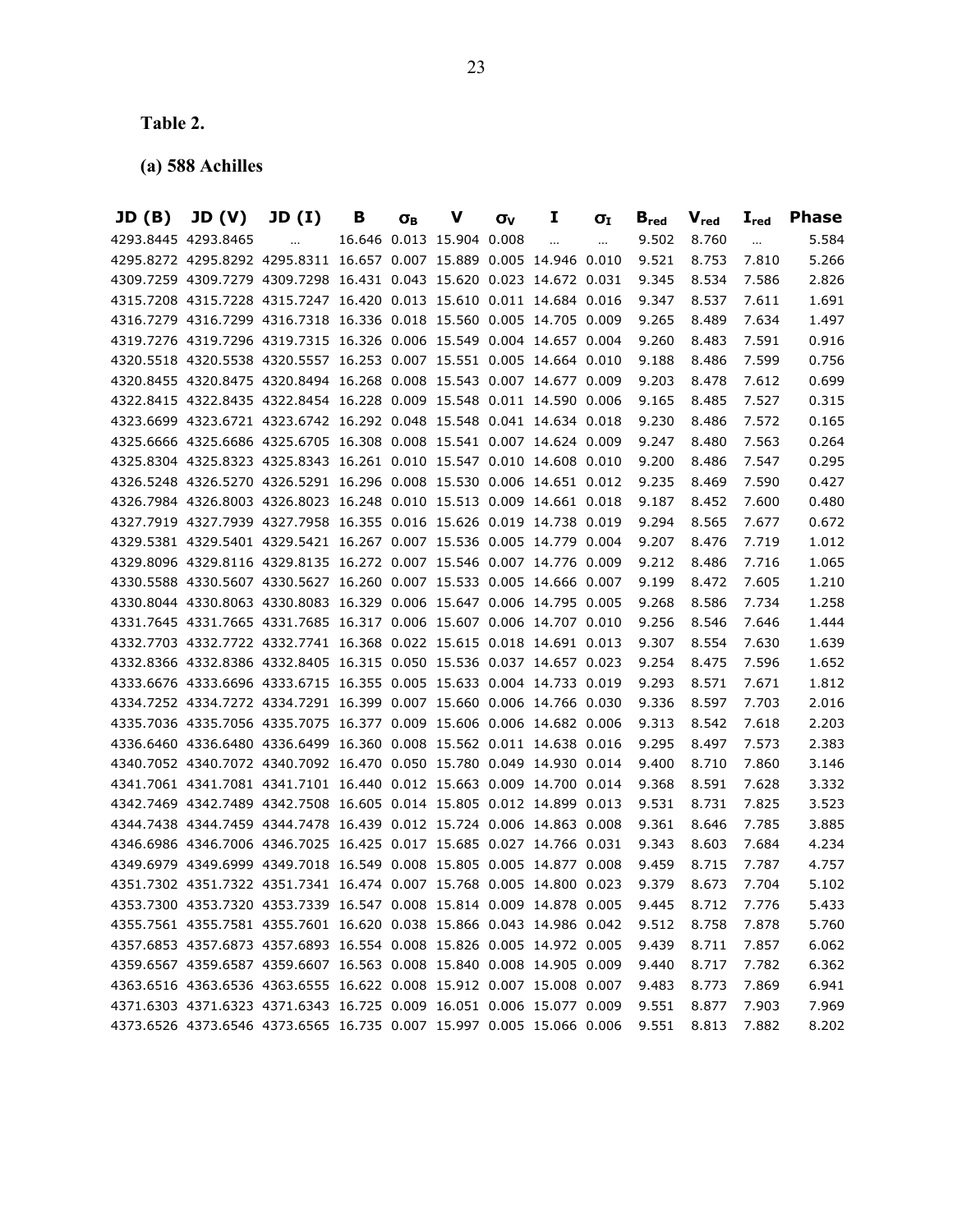### **(b) 1208 Troilus**

| JD(B) | JD (V)                                                               | JD (I)              | в | $\sigma_{\rm R}$ | v | $\sigma_{v}$ |                           | $\sigma_{\text{\tiny T}}$ | $B_{red}$ | $V_{\text{rad}}$ |       | Phase |
|-------|----------------------------------------------------------------------|---------------------|---|------------------|---|--------------|---------------------------|---------------------------|-----------|------------------|-------|-------|
|       | 4591.7622 4591.7642 4591.7663 16.681 0.013 15.989 0.007 15.265 0.006 |                     |   |                  |   |              |                           |                           | 9.793     | 9.101            | 8.377 | 0.625 |
|       |                                                                      | 4592.7398 4592.7419 |   |                  |   |              | 16.060 0.006 15.307 0.017 |                           |           | 9.173            | 8.420 | 0.427 |
|       | 4593.5733 4593.5753 4593.5774 16.728 0.007 15.984 0.005 15.255 0.005 |                     |   |                  |   |              |                           |                           | 9.841     | 9.097            | 8.368 | 0.264 |
|       | 4595.5365 4595.5386 4595.5406 16.597 0.107 15.928 0.005 15.170 0.005 |                     |   |                  |   |              |                           |                           | 9.712     | 9.043            | 8.285 | 0.199 |
|       | 4596.5263 4596.5283 4596.5304 16.712 0.006 15.994 0.005 15.251 0.005 |                     |   |                  |   |              |                           |                           | 9.827     | 9.109            | 8.366 | 0.387 |
|       | 4596.7865 4596.7885 4596.7906 16.772 0.015 16.073 0.005 15.201 0.006 |                     |   |                  |   |              |                           |                           | 9.887     | 9.188            | 8.316 | 0.439 |
|       | 4598.5141 4598.5161 4598.5181 16.679 0.015 15.974 0.008 15.208 0.013 |                     |   |                  |   |              |                           |                           | 9.795     | 9.090            | 8.324 | 0.791 |
|       | 4598.7825 4598.7845 4598.7866 16.670 0.009 15.977 0.006 15.207 0.005 |                     |   |                  |   |              |                           |                           | 9.786     | 9.093            | 8.323 | 0.846 |
|       | 4599.5063 4599.5083 4599.5103 16.797 0.009 16.048 0.009 15.292 0.013 |                     |   |                  |   |              |                           |                           | 9.913     | 9.164            | 8.408 | 0.995 |
|       | 4599.8075 4599.8095 4599.8116 16.779 0.012 16.012 0.010 15.240 0.014 |                     |   |                  |   |              |                           |                           | 9.895     | 9.128            | 8.356 | 1.057 |
|       | 4601.6080 4601.6100 4601.6121 16.750 0.006 16.101 0.005 15.326 0.006 |                     |   |                  |   |              |                           |                           | 9.865     | 9.216            | 8.441 | 1.426 |
|       | 4610.6473 4610.6493 4610.6514 16.812 0.008 16.123 0.008 15.379 0.010 |                     |   |                  |   |              |                           |                           | 9.918     | 9.229            | 8.485 | 3.247 |

#### **(c) 4348 Poulydamas**

**JD (B) JD (V) JD (I) B**  $\sigma_B$  **V**  $\sigma_V$  **I**  $\sigma_I$  **B**<sub>red</sub>  $V_{\text{red}}$  **I**<sub>red</sub> **Phase** 4547.8036 4547.8056 4547.8077 18.228 0.028 17.540 0.017 16.725 0.018 10.961 10.273 9.458 6.821 4574.6735 4574.6755 4574.6776 17.866 0.016 17.179 0.012 16.430 0.011 10.699 10.012 9.263 2.438 4579.6968 4579.6988 4579.7009 17.599 0.012 16.954 0.012 16.234 0.009 10.441 9.796 9.076 1.493 4580.7074 4580.7094 4580.7115 17.599 0.042 17.017 0.046 16.219 0.037 10.442 9.860 9.062 1.300 4588.5336 4588.5356 4588.5377 17.517 0.011 16.961 0.009 16.167 0.010 10.366 9.810 9.016 0.207 4591.7355 4591.7375 4591.7396 17.679 0.009 16.987 0.007 16.218 0.008 10.528 9.836 9.067 0.824 … 4592.7120 4592.7140 … … 16.971 0.010 16.173 0.011 … 9.819 9.021 1.012 4593.6761 4593.6781 4593.6802 17.929 0.018 17.176 0.011 16.387 0.013 10.777 10.024 9.235 1.197 4599.6463 4599.6483 4599.6504 18.011 0.012 17.260 0.010 16.482 0.011 10.853 10.102 9.324 2.330

### **(d) 6998 Tithonus**

**JD (B) JD (V) JD (I) B**  $\sigma_B$  **V**  $\sigma_V$  **I**  $\sigma_I$  **B**<sub>red</sub> **V**<sub>red</sub> **I**<sub>red</sub> **Phase** 4567.7462 4567.7482 4567.7502 19.138 0.020 18.385 0.017 17.492 0.018 12.491 11.738 10.845 1.519 4569.5657 4569.5677 4569.5698 19.044 0.040 18.380 0.030 17.456 0.027 12.400 11.736 10.812 1.129 4569.7751 4569.7771 4569.7792 19.095 0.035 18.354 0.033 17.487 0.027 12.451 11.710 10.843 1.084 4574.5267 4574.5288 4574.5308 19.089 0.097 18.250 0.061 17.370 0.042 12.450 11.611 10.731 0.075 4574.8414 4574.8434 4574.8455 19.113 0.088 18.244 0.076 17.485 0.062 12.474 11.605 10.846 0.052 4579.5537 … … 19.321 0.062 … … … … 12.684 … … 1.032 4579.8146 4579.8167 4579.5578 19.182 0.069 18.408 0.044 17.608 0.035 12.545 11.771 10.971 1.089 4580.6688 4580.6708 4580.6729 19.265 0.044 18.532 0.040 17.625 0.022 12.627 11.894 10.987 1.273 4588.6044 4588.6064 4588.6085 19.258 0.025 18.551 0.021 17.576 0.031 12.613 11.906 10.931 2.958 4591.5859 4591.5880 4591.5900 19.382 0.023 18.614 0.018 17.630 0.018 12.732 11.964 10.980 3.574 4596.5898 4596.5918 4596.5939 19.404 0.022 18.578 0.017 17.635 0.018 12.743 11.917 10.974 4.576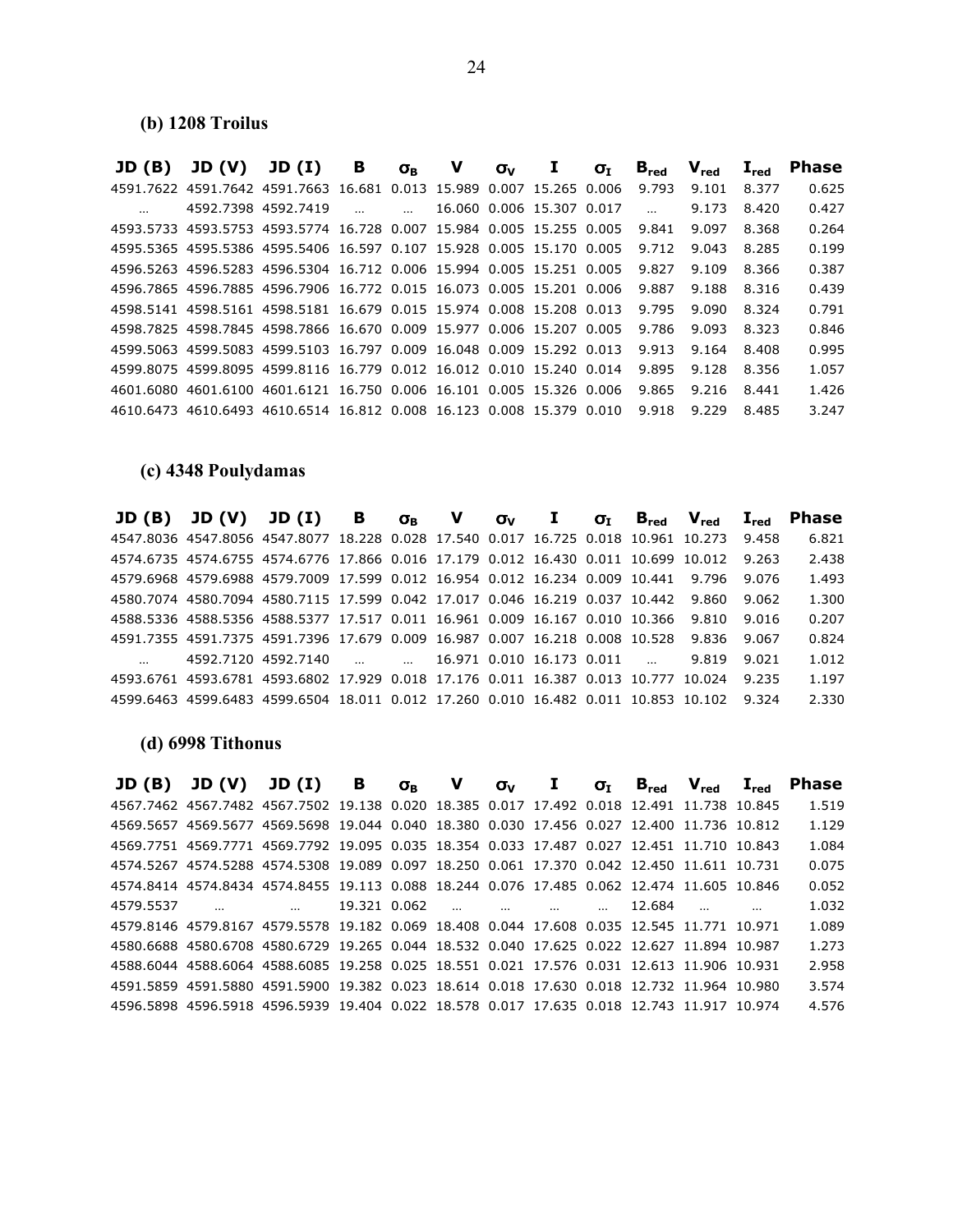# **(e) 8317 Eurysaces**

| JD (B)    |                                | JD $(V)$ JD $(I)$ B                                                                             | $\sigma_{\rm B}$ | <b>V</b>     | $\sigma_{\rm v}$ |  |        | $\mathbf{I}$ $\mathbf{\sigma}_{\mathbf{I}}$ $\mathbf{B}_{\text{red}}$ $\mathbf{V}_{\text{red}}$ | $\mathbf{I}_{\mathsf{red}}$ | <b>Phase</b> |
|-----------|--------------------------------|-------------------------------------------------------------------------------------------------|------------------|--------------|------------------|--|--------|-------------------------------------------------------------------------------------------------|-----------------------------|--------------|
|           |                                | 3899.8754   19.542 0.141                                                                        |                  |              |                  |  |        | $12.783$                                                                                        |                             | 10.377       |
|           |                                | 3899.8782 3899.8809 3899.8823 19.349 0.113 18.595 0.119 17.777 0.110 12.590 11.836 11.018       |                  |              |                  |  |        |                                                                                                 |                             | 10.377       |
| 3900.8715 |                                |                                                                                                 |                  |              |                  |  |        |                                                                                                 |                             | 10.287       |
|           |                                | 3900.8742 3900.8770 3900.8784 19.527 0.061 18.733 0.062 17.768 0.048 12.774 11.980 11.015       |                  |              |                  |  |        |                                                                                                 |                             | 10.287       |
|           |                                |                                                                                                 |                  |              |                  |  |        |                                                                                                 |                             | 10.198       |
|           |                                | 3901.8339 3901.8367 3901.8381 19.206 0.110 18.480 0.104 17.973 0.147 12.460 11.734 11.227       |                  |              |                  |  |        |                                                                                                 |                             | 10.198       |
|           |                                | 3903.8343   19.367 0.061     12.634                                                             |                  |              |                  |  |        |                                                                                                 |                             | 10.003       |
|           |                                | 3903.8370 3903.8398 3903.8412 19.468 0.067 18.572 0.076 17.711 0.075 12.735 11.839 10.978       |                  |              |                  |  |        |                                                                                                 |                             | 10.003       |
|           |                                | 3905.7776   19.437 0.036     12.716   9.801                                                     |                  |              |                  |  |        |                                                                                                 |                             |              |
|           |                                | 3905.7803 3905.7831 3905.7845 19.413 0.032 18.623 0.044 17.896 0.054 12.692 11.902 11.175 9.801 |                  |              |                  |  |        |                                                                                                 |                             |              |
| 3907.7848 |                                |                                                                                                 |                  |              |                  |  |        |                                                                                                 |                             | 9.580        |
|           |                                | 3907.7875 3907.7903 3907.7917 19.388 0.024 18.698 0.037 17.785 0.045 12.680 11.990 11.077       |                  |              |                  |  |        |                                                                                                 |                             | 9.579        |
|           |                                | 3909.8098    19.457 0.024      12.762                                                           |                  |              |                  |  |        |                                                                                                 |                             | 9.343        |
|           |                                | 3909.8125 3909.8152 3909.8166 19.473 0.024 18.817 0.039 17.902 0.038 12.778 12.122 11.207       |                  |              |                  |  |        |                                                                                                 |                             | 9.343        |
|           |                                | 3912.8506   19.293 0.023     12.616                                                             |                  |              |                  |  |        |                                                                                                 |                             | 8.963        |
|           |                                | 3912.8533 3912.8560 3912.8574 19.254 0.021 18.538 0.032 17.662 0.035 12.577 11.861 10.985       |                  |              |                  |  |        |                                                                                                 |                             | 8.963        |
|           |                                | 3916.8480   19.172 0.031     12.519                                                             |                  |              |                  |  |        |                                                                                                 |                             | 8.420        |
|           |                                | 3916.8507 3916.8535 3916.8549 19.144 0.032 18.529 0.064 17.678 0.055 12.491 11.876 11.025       |                  |              |                  |  |        |                                                                                                 |                             | 8.420        |
|           |                                | 3935.7560   19.120 0.025     12.556                                                             |                  |              |                  |  |        |                                                                                                 |                             | 5.238        |
|           |                                | 3935.7587 3935.7615 3935.7629 19.153 0.022 18.416 0.038 17.554 0.034 12.589 11.852 10.990       |                  |              |                  |  |        |                                                                                                 |                             | 5.237        |
|           |                                | 3937.7593   19.100 0.018     12.543                                                             |                  |              |                  |  |        |                                                                                                 |                             | 4.849        |
|           |                                | 3937.7620 3937.7648 3937.7662 19.111 0.020 18.280 0.027 17.377 0.028 12.554 11.723 10.820       |                  |              |                  |  |        |                                                                                                 |                             | 4.849        |
|           |                                | 3945.7493   18.993 0.024     12.459                                                             |                  |              |                  |  |        | $\mathbf{r}$ and $\mathbf{r}$ are the set of $\mathbf{r}$                                       |                             | 3.226        |
|           |                                | 3945.7520 3945.7548 3945.7562 19.023 0.023 18.206 0.029 17.340 0.029 12.489 11.672 10.806       |                  |              |                  |  |        |                                                                                                 |                             | 3.226        |
|           |                                | 3951.8935   18.525 0.154     12.002                                                             |                  |              |                  |  |        |                                                                                                 |                             | 1.920        |
|           |                                | 3951.8935 3951.8935 3951.8935 18.674 0.126 18.053 0.148 17.088 0.084 12.151 11.530 10.565       |                  |              |                  |  |        |                                                                                                 |                             | 1.920        |
|           |                                | 3958.7068   18.691 0.041     12.173                                                             |                  |              |                  |  |        |                                                                                                 |                             | 0.474        |
|           |                                | 3958.7095 3958.7122 3958.7136 18.601 0.043 17.986 0.049 17.066 0.042 12.083 11.468 10.548       |                  |              |                  |  |        |                                                                                                 |                             | 0.474        |
|           |                                | 3960.7681   18.609 0.023     12.091                                                             |                  |              |                  |  |        |                                                                                                 |                             | 0.225        |
|           |                                | 3960.7708 3960.7736 3960.7750 18.698 0.024 17.980 0.030 17.116 0.027 12.180 11.462 10.598       |                  |              |                  |  |        |                                                                                                 |                             | 0.225        |
|           |                                | 3964.7720   18.623 0.030     12.103                                                             |                  |              |                  |  |        |                                                                                                 |                             | 0.940        |
|           |                                | 3964.7747 3964.7775 3964.7789 18.636 0.028 17.874 0.023 16.989 0.026 12.116 11.354 10.469       |                  |              |                  |  |        |                                                                                                 |                             | 0.941        |
|           |                                | 3966.7712   18.640 0.017     12.119                                                             |                  |              |                  |  |        |                                                                                                 |                             | 1.369        |
|           |                                | 3966.7740 3966.7767 3966.7781 18.632 0.017 17.853 0.024 17.100 0.025 12.111 11.332 10.579       |                  |              |                  |  |        |                                                                                                 |                             | 1.370        |
|           |                                | 3968.7893   18.764 0.018     12.240                                                             |                  |              |                  |  |        |                                                                                                 |                             | 1.804        |
|           |                                | 3968.7921 3968.7948 3968.7962 18.824 0.018 17.990 0.026 17.059 0.028 12.300 11.466 10.535       |                  |              |                  |  |        |                                                                                                 |                             | 1.804        |
| 3975.7384 | المستحدث والمستحدث             |                                                                                                 |                  | 18.892 0.019 |                  |  |        | $12.355$                                                                                        |                             | 3.279        |
|           |                                | 3975.7411 3975.7439 3975.7453 18.840 0.020 18.071 0.034 17.203 0.031 12.302 11.533 10.665       |                  |              |                  |  |        |                                                                                                 |                             | 3.280        |
| 3998.6164 | <b><i>Committee States</i></b> | and the control of                                                                              |                  | 19.275 0.025 |                  |  | 12.646 | <b>Contract Contract Contract</b>                                                               | <b>Contract Contract</b>    | 7.528        |
|           |                                | 3998.6191 3998.6219 3998.6233 19.232 0.025 18.446 0.034 17.597 0.038 12.603 11.817 10.968       |                  |              |                  |  |        |                                                                                                 |                             | 7.528        |
|           | 4292.8440                      |                                                                                                 |                  | 19.463 0.043 |                  |  |        | $12.613$                                                                                        |                             | 11.067       |
|           |                                | 4292.8467  4292.8507 19.518 0.044   17.887 0.079 12.668                                         |                  |              |                  |  |        |                                                                                                 | 11.037                      | 11.066       |
|           |                                | 4310.8524 4310.8564  19.262 0.061 18.595 0.044                                                  |                  |              |                  |  |        | 12.528 11.861                                                                                   |                             | 9.499        |
| 4316.8476 |                                | and the contract of the con-                                                                    |                  | 19.250 0.039 |                  |  |        | 12.551                                                                                          | $\mathbf{r}$                | 8.748        |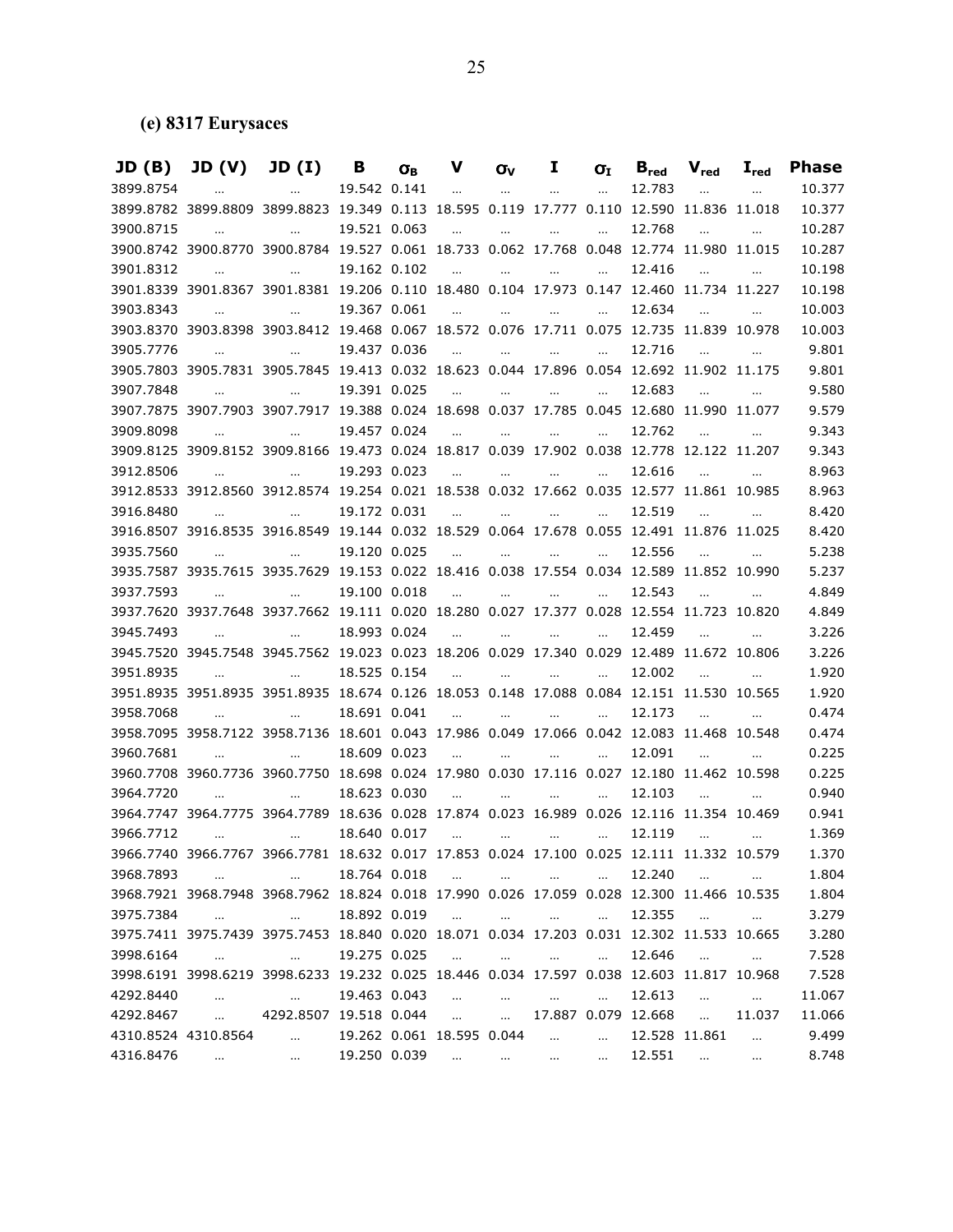# **(e)(cont.) 8317 Eurysaces**

| JD (B)    | JD (V) | JD (I)                                                                                                              | B            | $\sigma_{\rm B}$ | $\mathbf{V}$   | $\sigma_{v}$ | I.                          | $\sigma_{\rm I}$ |        | $B_{red}$ $V_{red}$                   | $\mathbf{I}_{\mathsf{red}}$       | Phase |
|-----------|--------|---------------------------------------------------------------------------------------------------------------------|--------------|------------------|----------------|--------------|-----------------------------|------------------|--------|---------------------------------------|-----------------------------------|-------|
|           |        | 4316.8502 4316.8529 4316.8543 19.236 0.044 18.464 0.049 17.627 0.044 12.537 11.765 10.928                           |              |                  |                |              |                             |                  |        |                                       |                                   | 8.748 |
| 4331.8552 |        | المستحدث المستحدث                                                                                                   |              |                  | 19.088 0.022   |              |                             |                  |        | $12.463$                              |                                   | 6.394 |
|           |        | 4331.8579 4331.8606 4331.8619 19.146 0.022 18.368 0.038 17.432 0.041 12.522 11.744 10.808                           |              |                  |                |              |                             |                  |        |                                       |                                   | 6.393 |
| 4331.8661 |        |                                                                                                                     |              |                  |                |              |                             |                  |        | $12.472$                              |                                   | 6.392 |
|           |        | 4331.8688 4331.8715 4331.8728 19.119 0.025 18.367 0.037 17.440 0.038 12.495 11.743 10.816                           |              |                  |                |              |                             |                  |        |                                       |                                   | 6.391 |
|           |        | 4333.7448   18.986 0.019                                                                                            |              |                  |                |              |                             |                  |        | $12.369$                              |                                   | 6.054 |
|           |        | 4333.7475 4333.7502 4333.7515 19.029 0.026 18.270 0.028 17.382 0.032 12.412 11.653 10.765                           |              |                  |                |              |                             |                  |        |                                       |                                   | 6.053 |
| 4335.8654 |        | <b>Communication</b>                                                                                                | 19.102 0.028 |                  |                |              | المتفارق والمتفارق المتفارق |                  | 12.493 |                                       | and the company of the company of | 5.662 |
|           |        | 4335.8681 4335.8708 4335.8721 19.089 0.030 18.262 0.045 17.449 0.041 12.480 11.653 10.840                           |              |                  |                |              |                             |                  |        |                                       |                                   | 5.662 |
|           |        | 4338.7836 4338.7876 4338.7856 19.084 0.055 18.268 0.035 17.419 0.027 12.486 11.670 10.821                           |              |                  |                |              |                             |                  |        |                                       |                                   | 5.106 |
|           |        | 4339.8521 4339.8562 4339.8542 18.827 0.067 18.317 0.045 17.278 0.236 12.232 11.722 10.683                           |              |                  |                |              |                             |                  |        |                                       |                                   | 4.898 |
|           |        | 4340.7436 4340.7476 4340.7456 18.860 0.095 18.140 0.046 17.349 0.052 12.268 11.548 10.757                           |              |                  |                |              |                             |                  |        |                                       |                                   | 4.723 |
| 4345.8049 |        |                                                                                                                     |              |                  |                |              |                             |                  |        | 12.342                                |                                   | 3.701 |
|           |        | 4345.8075 4345.8102 4345.8116 18.885 0.030 18.187 0.038 17.378 0.034 12.307 11.609 10.800                           |              |                  |                |              |                             |                  |        |                                       |                                   | 3.700 |
|           |        | 4348.7449   18.828 0.020                                                                                            |              |                  |                |              |                             |                  | 12.256 | and the company of the company        |                                   | 3.088 |
|           |        | 4348.7476 4348.7503 4348.7516 18.822 0.016 18.075 0.025 17.252 0.032 12.250 11.503 10.680                           |              |                  |                |              |                             |                  |        |                                       |                                   | 3.087 |
|           |        | 4350.8353 4350.8394 4350.8374 18.940 0.024 18.147 0.020 17.312 0.019 12.372 11.579 10.744                           |              |                  |                |              |                             |                  |        |                                       |                                   | 2.645 |
|           |        | 4351.7786 4351.7826 4351.7806 18.755 0.023 18.139 0.020 17.308 0.018 12.188 11.572 10.741                           |              |                  |                |              |                             |                  |        |                                       |                                   | 2.443 |
|           |        | 4352.8022 4352.8063 4352.8043 18.964 0.038 18.159 0.021 17.297 0.030 12.398 11.593 10.731                           |              |                  |                |              |                             |                  |        |                                       |                                   | 2.223 |
|           |        | 4353.7999 4353.8040 4353.8020 18.719 0.038 18.034 0.034 17.142 0.032 12.155 11.470 10.578                           |              |                  |                |              |                             |                  |        |                                       |                                   | 2.008 |
|           |        | 4354.8471 4354.8511 4354.8491 18.813 0.025 18.108 0.021 17.253 0.045 12.250 11.545 10.690                           |              |                  |                |              |                             |                  |        |                                       |                                   | 1.782 |
|           |        | 4355.8013 4355.8054 4355.8034 18.659 0.019 17.927 0.015 17.016 0.019 12.097 11.365 10.454                           |              |                  |                |              |                             |                  |        |                                       |                                   | 1.575 |
| 4356.7567 |        | and the contract of the contract of the contract of the contract of the contract of the contract of the contract of |              |                  | $18.755$ 0.022 |              |                             |                  | 12.193 | and the company of the company of the |                                   | 1.367 |
|           |        | 4356.7593 4356.7620 4356.7634 18.730 0.020 18.047 0.033 17.256 0.025 12.168 11.485 10.694                           |              |                  |                |              |                             |                  |        |                                       |                                   | 1.367 |
| 4357.7522 |        |                                                                                                                     |              |                  |                |              |                             |                  |        |                                       |                                   | 1.151 |
|           |        | 4357.7548 4357.7575 4357.7588 18.702 0.015 17.935 0.024 17.172 0.024 12.141 11.374 10.611                           |              |                  |                |              |                             |                  |        |                                       |                                   | 1.150 |
| 4358.5742 |        | and the company of the company of the                                                                               |              |                  | 18.616 0.024   |              |                             |                  |        | $12.055$                              |                                   | 0.972 |
|           |        | 4358.5769 4358.5796 4358.5810 18.627 0.021 18.027 0.035 17.257 0.033 12.066 11.466 10.696                           |              |                  |                |              |                             |                  |        |                                       |                                   | 0.971 |
| 4358.8000 |        |                                                                                                                     |              |                  |                |              |                             |                  |        | $12.080$                              |                                   | 0.923 |
|           |        | 4358.8027 4358.8054 4358.8067 18.592 0.022 17.881 0.029 17.175 0.030 12.031 11.320 10.614                           |              |                  |                |              |                             |                  |        |                                       |                                   | 0.922 |
|           |        | 4359.5559   18.473 0.031                                                                                            |              |                  |                |              |                             |                  |        | $11.912$                              |                                   | 0.759 |
|           |        | 4359.5586 4359.5613 4359.5626 18.495 0.036 17.940 0.032 17.000 0.037 11.934 11.379 10.439                           |              |                  |                |              |                             |                  |        |                                       |                                   | 0.758 |
|           |        | 4359.7985   18.513 0.025                                                                                            |              |                  |                |              |                             |                  |        | $11.952$                              |                                   | 0.706 |
|           |        | 4359.8011 4359.8038 4359.8052 18.658 0.024 17.949 0.035 17.134 0.045 12.097 11.388 10.573                           |              |                  |                |              |                             |                  |        |                                       |                                   | 0.705 |
| 4360.6728 |        | $\cdots$                                                                                                            | 18.649 0.037 |                  |                |              |                             |                  | 12.089 |                                       |                                   | 0.518 |
| 4360.8412 |        | $\cdots$                                                                                                            | 18.704 0.028 |                  | $\ddotsc$      | $\cdots$     | $\cdots$                    | $\cdots$         | 12.144 | $\cdots$                              | $\cdots$                          | 0.482 |
|           |        | 4360.8439 4360.8466 4360.8480 18.678 0.026 17.989 0.036 17.223 0.040 12.118 11.429 10.663                           |              |                  |                |              |                             |                  |        |                                       |                                   | 0.482 |
|           |        | 4361.6509 4361.6550 4361.6530 18.701 0.027 17.974 0.025 17.076 0.024 12.141 11.414 10.516                           |              |                  |                |              |                             |                  |        |                                       |                                   | 0.314 |
|           |        | 4361.8054 4361.8095 4361.8075 18.756 0.026 18.015 0.023 17.175 0.023 12.195 11.454 10.614                           |              |                  |                |              |                             |                  |        |                                       |                                   | 0.283 |
|           |        | 4362.5619 4362.5660 4362.5640 18.565 0.028 17.957 0.025 17.024 0.026 12.004 11.396 10.463                           |              |                  |                |              |                             |                  |        |                                       |                                   | 0.153 |
|           |        | 4362.7682 4362.7723 4362.7702 18.547 0.027 18.014 0.031 17.106 0.026 11.986 11.453 10.545                           |              |                  |                |              |                             |                  |        |                                       |                                   | 0.132 |
|           |        | 4363.5534 4363.5574 4363.5554 18.709 0.177 18.018 0.041 16.975 0.106 12.148 11.457 10.414                           |              |                  |                |              |                             |                  |        |                                       |                                   | 0.181 |
|           |        | 4363.7295 4363.7336 4363.7316 18.698 0.030 18.107 0.022 17.173 0.023 12.137 11.546 10.612                           |              |                  |                |              |                             |                  |        |                                       |                                   | 0.211 |
|           |        | 4364.5818 4364.5859 4364.5838 18.675 0.044 18.077 0.030 17.206 0.025 12.113 11.515 10.644                           |              |                  |                |              |                             |                  |        |                                       |                                   | 0.378 |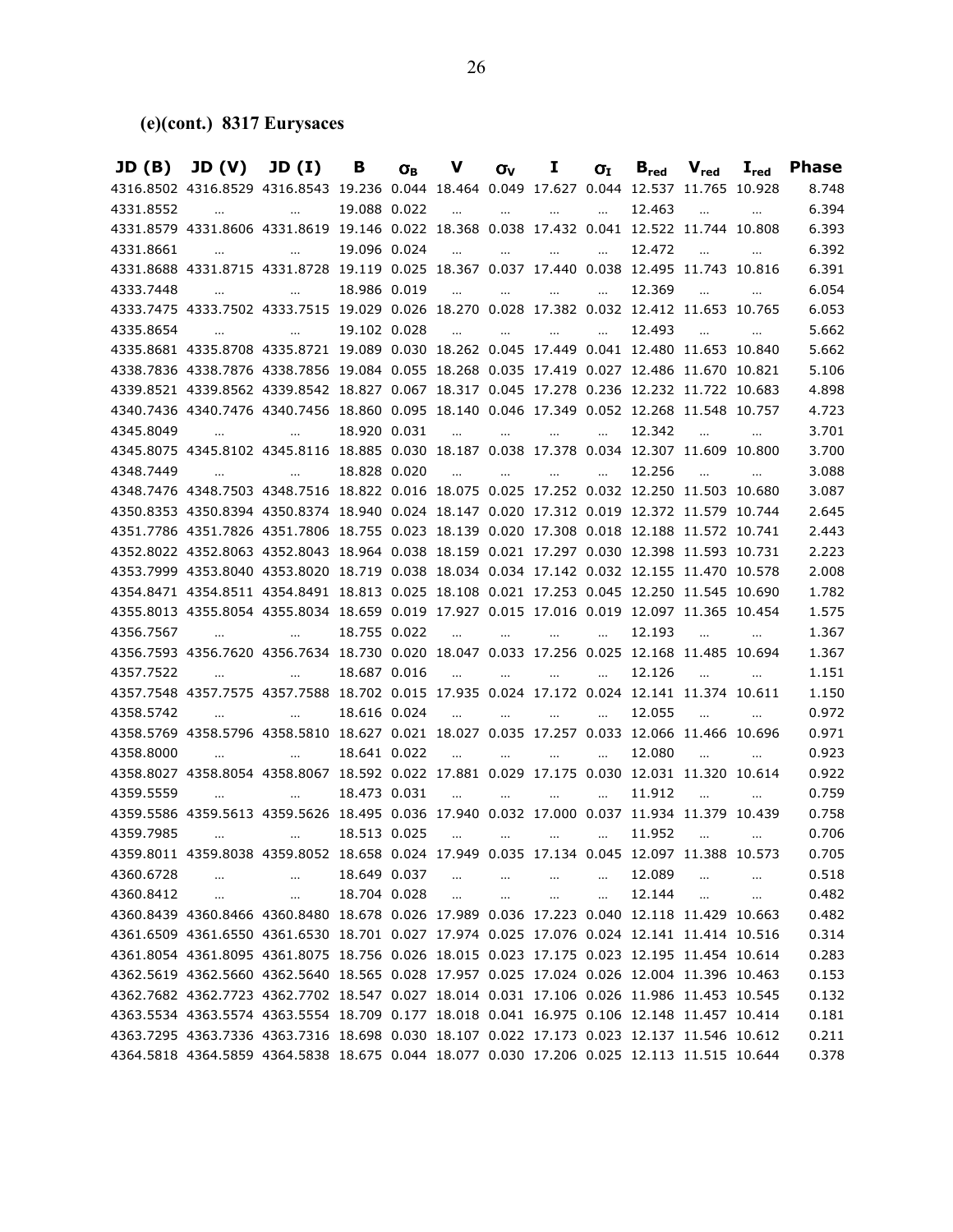### **(e)(cont.) 8317 Eurysaces**

| JD (B)    | JD (V)                                     | JD(I) B $\sigma_B$ V $\sigma_V$ I $\sigma_I$ B <sub>red</sub> V <sub>red</sub> I <sub>red</sub>                                                                                                                                     |              |                                  |  |        |                      |        | <b>Phase</b> |
|-----------|--------------------------------------------|-------------------------------------------------------------------------------------------------------------------------------------------------------------------------------------------------------------------------------------|--------------|----------------------------------|--|--------|----------------------|--------|--------------|
|           |                                            | 4365.5468 4365.5509 4365.5488 18.713 0.100 18.029 0.059 17.105 0.085 12.151 11.467 10.543                                                                                                                                           |              |                                  |  |        |                      |        | 0.583        |
| 4366.8067 |                                            | 4366.8087 18.601 0.088   17.155 0.040 12.038                                                                                                                                                                                        |              |                                  |  |        |                      | 10.592 | 0.855        |
|           |                                            | 4367.5424 4367.5465 4367.5444 18.604 0.060 18.058 0.039 17.197 0.033 12.040 11.494 10.633                                                                                                                                           |              |                                  |  |        |                      |        | 1.014        |
|           |                                            | 4367.7876 4367.7916 4367.7896 19.071 0.184 18.121 0.084 17.258 0.095 12.507 11.557 10.694                                                                                                                                           |              |                                  |  |        |                      |        | 1.067        |
|           |                                            | 4368.8051 4368.8092 4368.8071 18.646 0.137 18.089 0.104 17.102 0.064 12.080 11.523 10.536                                                                                                                                           |              |                                  |  |        |                      |        | 1.288        |
| 4371.7150 |                                            |                                                                                                                                                                                                                                     |              | 18.641 0.048                     |  | 12.071 |                      |        | 1.918        |
|           |                                            | 4371.7177 4371.7205 4371.7218 18.216 0.236 18.016 0.061 17.118 0.041 11.646 11.446 10.548                                                                                                                                           |              |                                  |  |        |                      |        | 1.918        |
| 4372.7473 |                                            | $\ldots$ $\ldots$ $18.594$ 0.030                                                                                                                                                                                                    |              | المستحدث المساري المساري المساري |  | 12.022 |                      |        | 2.139        |
|           |                                            | 4372.7499 4372.7527 4372.7540 18.704 0.049 17.985 0.047 17.149 0.036 12.132 11.413 10.577                                                                                                                                           |              |                                  |  |        |                      |        | 2.140        |
| 4372.7572 |                                            | <u>and</u> the contract of the contract of the contract of the contract of the contract of the contract of the contract of the contract of the contract of the contract of the contract of the contract of the contract of the cont | 18.795 0.034 | المستحدث السائد المساحي السائد   |  | 12.223 |                      |        | 2.142        |
|           |                                            | 4372.7598 4372.7626 4372.7640 18.786 0.035 18.097 0.039 17.227 0.031 12.214 11.525 10.655                                                                                                                                           |              |                                  |  |        |                      |        | 2.142        |
| 4373.7274 |                                            | 18.842 0.031                                                                                                                                                                                                                        |              |                                  |  | 12.268 |                      |        | 2.349        |
|           |                                            | 4373.7301 4373.7328 4373.7342 18.824 0.032 18.081 0.032 17.246 0.030 12.250 11.507 10.672                                                                                                                                           |              |                                  |  |        |                      |        | 2.350        |
| 4374.7895 |                                            |                                                                                                                                                                                                                                     |              | 18.772 0.067                     |  | 12.196 |                      |        | 2.575        |
|           |                                            | 4374.7922 4374.7949 4374.7963 18.821 0.094 18.108 0.075 17.234 0.057 12.245 11.532 10.658                                                                                                                                           |              |                                  |  |        |                      |        | 2.576        |
| 4375.6841 | <b>Contract Contract Contract Contract</b> | 18.918 0.028                                                                                                                                                                                                                        |              |                                  |  | 12.340 | and the contract and |        | 2.765        |
|           |                                            | 4375.6867 4375.6895 4375.6908 18.985 0.034 18.063 0.044 17.308 0.045 12.407 11.485 10.730                                                                                                                                           |              |                                  |  |        |                      |        | 2.765        |

### **(f) 12126 (1999 RM11)**

**JD (B) JD (V) JD (I) B**  $\sigma_B$  **V**  $\sigma_V$  **I**  $\sigma_I$  **B**<sub>red</sub> **V**<sub>red</sub> **I**<sub>red</sub> **Phase** 4551.7874 4551.7895 4551.7915 17.955 0.022 17.272 0.030 16.390 0.019 11.173 10.490 9.608 0.956 4554.6254 4554.6274 4554.6295 17.977 0.014 17.289 0.010 16.332 0.011 11.201 10.513 9.556 0.379 4554.8191 4554.8211 4554.8232 17.999 0.014 17.320 0.013 16.427 0.017 11.223 10.544 9.651 0.342 4555.5536 4555.5556 4555.5576 17.847 0.012 17.153 0.011 16.236 0.010 11.072 10.378 9.461 0.216 4555.8399 4555.8420 4555.8440 17.911 0.017 17.238 0.011 16.339 0.012 11.137 10.464 9.565 0.180 4556.5877 4556.5897 4556.5918 17.845 0.011 17.231 0.009 16.331 0.011 11.072 10.458 9.558 0.173 4556.7671 4556.7691 4556.7711 18.020 0.011 17.334 0.009 16.415 0.009 11.247 10.561 9.642 0.191 4557.5428 4557.5448 4557.5468 17.770 0.013 17.101 0.017 16.197 0.012 10.998 10.329 9.425 0.315 4557.8198 4557.8218 4557.8239 17.956 0.013 17.249 0.017 16.318 0.010 11.185 10.478 9.547 0.367 4559.5405 4559.5425 4559.5446 17.790 0.013 17.268 0.014 16.180 0.027 11.021 10.499 9.411 0.714 4559.8295 4559.8315 4559.8335 17.961 0.013 17.357 0.011 16.357 0.020 11.192 10.588 9.588 0.774 4569.7281 4569.7302 4569.7322 17.943 0.012 17.274 0.010 16.358 0.010 11.177 10.508 9.592 2.835 4580.6337 4580.6357 4580.6378 18.122 0.018 17.394 0.019 16.487 0.017 11.342 10.614 9.707 4.989 … … 4592.6605 … … … … 16.787 0.012 … … 9.974 7.096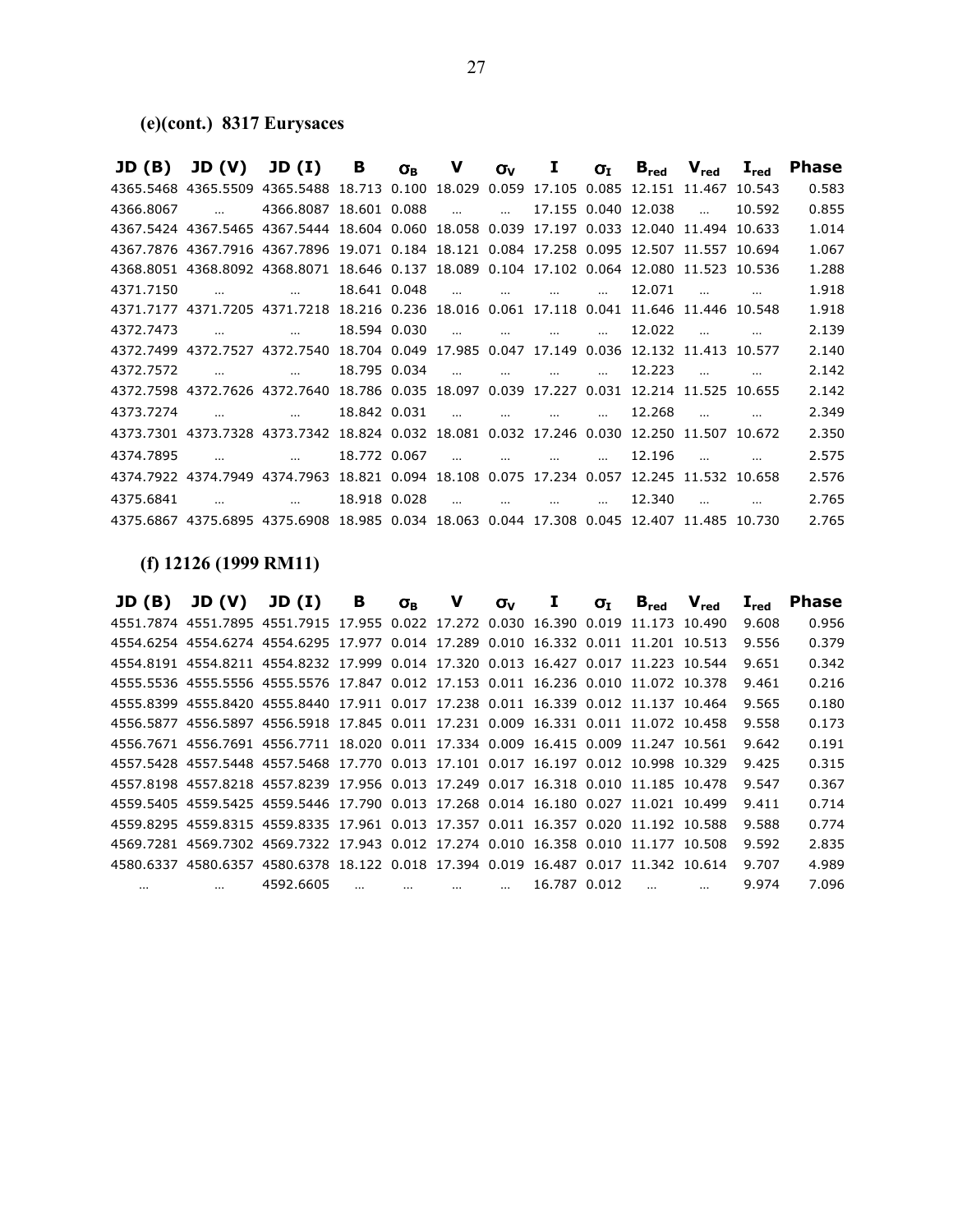# **(g) 13323 (1998 SQ)**

|                                             | JD (B) JD (V) JD (I) B $\sigma_B$ V $\sigma_V$ I $\sigma_I$ B <sub>red</sub> V <sub>red</sub> I <sub>red</sub> Phase |                                                                                                 |                                         |  |                              |  |                                    |               |                     |
|---------------------------------------------|----------------------------------------------------------------------------------------------------------------------|-------------------------------------------------------------------------------------------------|-----------------------------------------|--|------------------------------|--|------------------------------------|---------------|---------------------|
|                                             |                                                                                                                      | 4180.8705   20.089 0.081     12.496   9.362                                                     |                                         |  |                              |  |                                    |               |                     |
|                                             |                                                                                                                      | 4180.8725 4180.8744 4180.8764 20.073 0.078 19.213 0.058 18.431 0.063 12.480 11.620 10.838 9.362 |                                         |  |                              |  |                                    |               |                     |
|                                             |                                                                                                                      | 4191.8325 4191.8344 4191.8364 19.840 0.262 19.085 0.119 18.436 0.110 12.311 11.556 10.907 9.975 |                                         |  |                              |  |                                    |               |                     |
| 4192.8612                                   |                                                                                                                      | and the company of the company                                                                  |                                         |  |                              |  | 19.776 0.161   18.411 0.066 12.254 |               | 10.019              |
|                                             |                                                                                                                      | 4192.8631 4192.8651 4192.8671 19.923 0.167 19.318 0.110 18.411 0.066 12.401 11.796 10.889       |                                         |  |                              |  |                                    |               | 10.020              |
|                                             |                                                                                                                      | 4193.8647 4193.8667 4193.8687 19.917 0.161 19.277 0.095 18.383 0.062 12.401 11.761 10.867       |                                         |  |                              |  |                                    |               | 10.061              |
| and the state                               |                                                                                                                      | 4194.8705    19.189 0.078                                                                       |                                         |  |                              |  |                                    | 11.679        | 10.099              |
| and the state                               |                                                                                                                      | 4194.8724 4194.8744   19.165 0.078 18.293 0.055                                                 |                                         |  |                              |  | 11.655 10.783                      |               | 10.100              |
| $\Delta \mathbf{r}$ and $\Delta \mathbf{r}$ |                                                                                                                      | 4196.8782    19.431 0.080                                                                       |                                         |  |                              |  |                                    | 11.934        | 10.170              |
| $\ldots$                                    |                                                                                                                      | 4196.8802 4196.8822   19.257 0.067 18.601 0.069                                                 |                                         |  |                              |  |                                    | 11.760 11.104 | 10.170              |
| $\cdots$                                    |                                                                                                                      | 4197.8703                                                                                       |                                         |  | 19.294  0.064                |  |                                    | 11.803        | 10.202              |
| $\cdots$                                    |                                                                                                                      | 4197.8723 4197.8743                                                                             | المستحدث الساد                          |  | 19.345 0.061 18.332 0.051    |  | 11.854 10.841                      |               | 10.202              |
| $\cdots$                                    |                                                                                                                      | 4198.8693                                                                                       |                                         |  | 19.247 0.058                 |  |                                    | 11.762        | 10.231              |
| $\cdots$                                    |                                                                                                                      | 4198.8712 4198.8732                                                                             |                                         |  | 19.188 0.054 18.475 0.057    |  |                                    | 11.703 10.990 | 10.231              |
| $\cdots$                                    |                                                                                                                      | 4216.7947                                                                                       |                                         |  | 19.097 0.033                 |  |                                    | 11.730        | 10.330              |
| $\cdots$                                    |                                                                                                                      | 4216.7967 4216.7987                                                                             |                                         |  | 19.082 0.036 18.253 0.036    |  |                                    | 11.715 10.886 | 10.330              |
| $\cdots$                                    |                                                                                                                      | 4219.9127                                                                                       |                                         |  | 19.051 0.032                 |  |                                    | 11.705        | 10.260              |
| $\mathcal{L}_{\mathcal{F}}$ .               |                                                                                                                      | 4219.9147 4219.9167   19.054 0.031 18.243 0.034                                                 |                                         |  |                              |  | 11.708 10.897                      |               | 10.260              |
| $\cdots$                                    |                                                                                                                      | 4257.8482                                                                                       |                                         |  | 18.909 0.061                 |  |                                    |               | 11.800  7.140       |
| $\cdots$                                    |                                                                                                                      | 4257.8502 4257.8522                                                                             |                                         |  | 18.860 0.065 17.999 0.063    |  |                                    |               | 11.751 10.890 7.140 |
|                                             |                                                                                                                      | 4277.8159    18.460 0.022                                                                       |                                         |  |                              |  |                                    |               | 11.436  3.942       |
| and the con-                                |                                                                                                                      | 4277.8179 4277.8199   18.488 0.022 17.623 0.023  11.464 10.599 3.942                            |                                         |  |                              |  |                                    |               |                     |
|                                             |                                                                                                                      | 4293.8161   19.054 0.024     12.064   0.909                                                     |                                         |  |                              |  |                                    |               |                     |
|                                             |                                                                                                                      | 4293.8181 4293.8201 4293.8221 19.064 0.023 18.329 0.020 17.551 0.021 12.074 11.339 10.561       |                                         |  |                              |  |                                    |               | 0.908               |
| and the state                               |                                                                                                                      | 4295.8227    18.344 0.018                                                                       |                                         |  |                              |  | 11.356                             |               | 0.528               |
| $\cdots$                                    |                                                                                                                      | 4295.8246 4295.8267                                                                             |                                         |  | 18.312 0.018 17.518 0.021    |  | 11.324 10.530                      |               | 0.527               |
| $\cdots$                                    | 4295.8455                                                                                                            | 18.278 0.019                                                                                    |                                         |  |                              |  | 11.290                             |               | 0.523               |
| $\cdots$                                    |                                                                                                                      | 4295.8474 4295.8494                                                                             |                                         |  | 18.334  0.020  17.533  0.022 |  | 11.346 10.545                      |               | 0.523               |
| $\cdots$                                    |                                                                                                                      | 4296.8077                                                                                       |                                         |  | $18.281$ 0.018               |  |                                    | 11.293        | 0.353               |
| $\cdots$                                    |                                                                                                                      | 4296.8097 4296.8117                                                                             |                                         |  | 18.266 0.018 17.500 0.019    |  |                                    |               | 11.278 10.512 0.352 |
| $\sim$ .                                    |                                                                                                                      | 4296.8255                                                                                       |                                         |  | $18.256$ 0.018               |  | 11.268                             |               | 0.350               |
| $\cdots$                                    |                                                                                                                      | 4296.8274 4296.8295                                                                             | $\sim$ 100 $\sim$ 100 $\sim$ 100 $\sim$ |  | 18.262 0.020 17.439 0.017    |  | 11.274 10.451                      |               | 0.349               |
| $\cdots$                                    |                                                                                                                      | 4300.7132    18.380 0.021                                                                       |                                         |  |                              |  |                                    |               | 11.394  0.514       |
| <b>Contract Contract</b>                    |                                                                                                                      | 4300.7152 4300.7172   18.390 0.021 17.533 0.023  11.404 10.547                                  |                                         |  |                              |  |                                    |               | 0.514               |
|                                             |                                                                                                                      | 4300.7408    18.261 0.019    11.275                                                             |                                         |  |                              |  |                                    |               | 0.519               |
|                                             |                                                                                                                      | 4300.7427 4300.7448   18.311 0.021 17.443 0.024  11.325 10.457 0.519                            |                                         |  |                              |  |                                    |               |                     |
|                                             |                                                                                                                      | 4301.7610   19.077 0.023     12.091                                                             |                                         |  |                              |  |                                    |               | 0.711               |
|                                             |                                                                                                                      | 4301.7630 4301.7650 4301.7670 19.055 0.023 18.308 0.018 17.526 0.021 12.069 11.322 10.540       |                                         |  |                              |  |                                    |               | 0.712               |
|                                             |                                                                                                                      |                                                                                                 |                                         |  |                              |  |                                    |               | 0.715               |
|                                             |                                                                                                                      | 4301.7869 4301.7889 4301.7909 19.021 0.022 18.314 0.020 17.495 0.022 12.035 11.328 10.509       |                                         |  |                              |  |                                    |               | 0.716               |
|                                             |                                                                                                                      | 4304.7512   18.998 0.035                                                                        |                                         |  |                              |  | $12.010$                           |               | 1.289               |
|                                             |                                                                                                                      | 4304.7531 4304.7551 4304.7571 19.014 0.034 18.265 0.027 17.503 0.028 12.026 11.277 10.515       |                                         |  |                              |  |                                    |               | 1.290               |
|                                             |                                                                                                                      | 4305.7426   18.859 0.053     11.871                                                             |                                         |  |                              |  |                                    |               | 1.482               |
|                                             |                                                                                                                      | 4305.7445 4305.7465  18.824 0.054 18.040 0.041   11.836 11.052                                  |                                         |  |                              |  |                                    |               | 1.483               |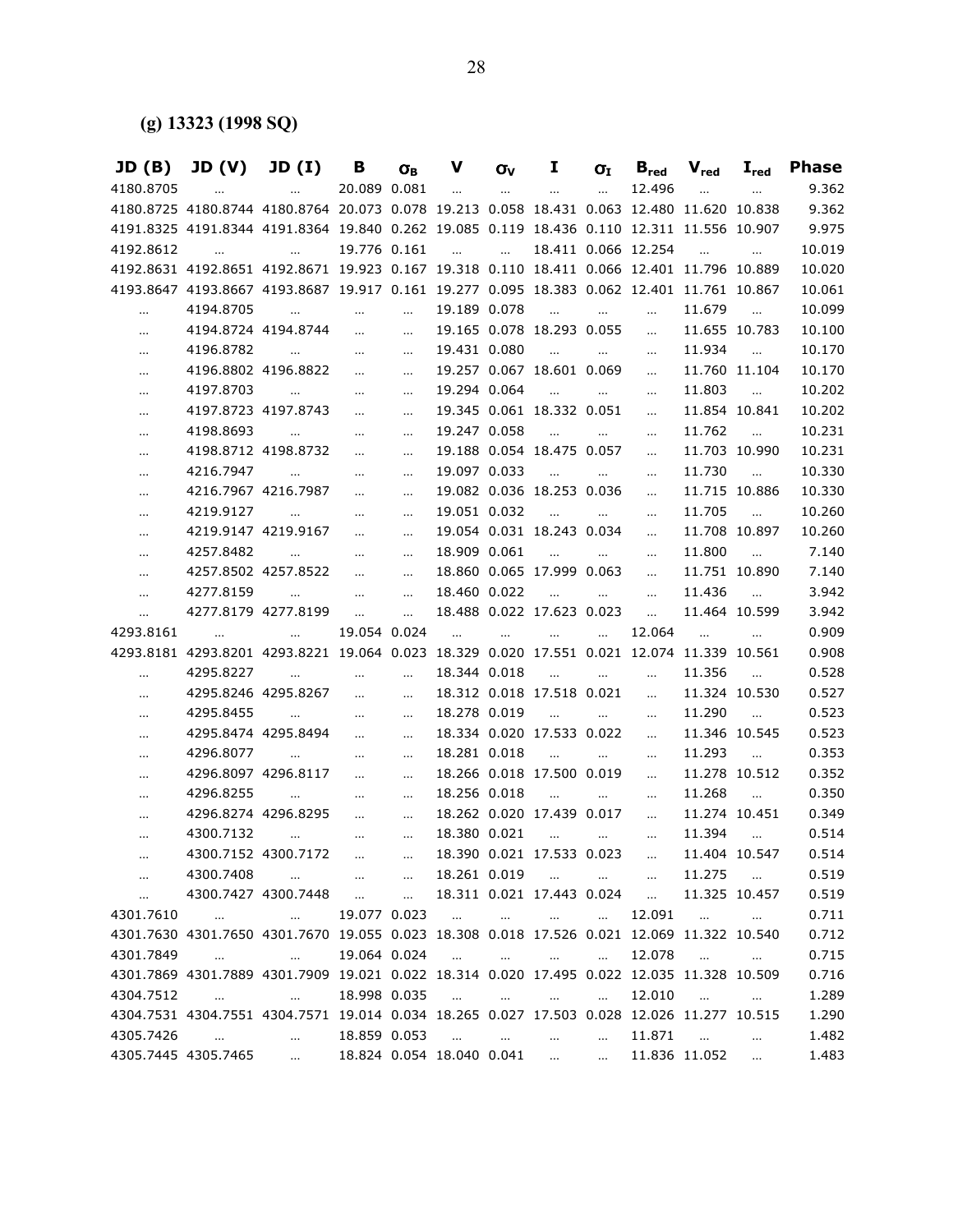# **(g)(cont.) 13323 (1998 SQ)**

| JD (B)                                                                      | JD (V)              | JD (I)   | В            | $\sigma_{\rm R}$ | v            | $\sigma_{v}$ | 1                         | $\sigma_{\rm r}$ | $B_{red}$ | $\mathsf{V_{red}}$ | $\mathbf{I}_{\mathsf{red}}$ | <b>Phase</b> |
|-----------------------------------------------------------------------------|---------------------|----------|--------------|------------------|--------------|--------------|---------------------------|------------------|-----------|--------------------|-----------------------------|--------------|
| 4307.7410                                                                   |                     |          | 19.120 0.041 |                  |              |              |                           |                  | 12.130    | $\cdots$           |                             | 1.870        |
| 4307.7430 4307.7450 4307.7471 19.107 0.043 18.430 0.030 17.541 0.027 12.117 |                     |          |              |                  |              |              |                           |                  |           | 11.440 10.551      |                             | 1.871        |
|                                                                             | 4308.6800           |          |              |                  | 18.389 0.029 |              | $\sim$ $\sim$             |                  |           | 11.398             |                             | 2.052        |
| $\cdots$                                                                    | 4308.6819 4308.6839 |          |              |                  |              |              | 18.414 0.033 17.610 0.032 |                  |           | 11.423 10.619      |                             | 2.052        |
| $\cdots$                                                                    | 4339.7266           | $\cdots$ | $\cdots$     |                  | 18.785 0.088 |              |                           |                  |           | 11.700             |                             | 7.314        |
| $\cdots$                                                                    | 4339.7286 4339.7307 |          | $\cdots$     |                  |              |              | 18.616 0.077 17.851 0.064 |                  |           | 11.531             | 10.766                      | 7.314        |
| $\cdots$                                                                    | 4372.5875           |          | $\cdots$     |                  | 19.137 0.046 |              |                           |                  |           | 11.868             |                             | 10.207       |
| $\cdots$                                                                    | 4372.5895 4372.5915 |          |              |                  | 19.067 0.044 |              | 18.226 0.040              |                  |           | 11.798 10.957      |                             | 10.207       |
| $\cdots$                                                                    | 4375.5717           | $\cdots$ | $\cdots$     |                  | 18.992 0.056 |              |                           |                  |           | 11.705             |                             | 10.311       |
| $\cdots$                                                                    | 4375.5737 4375.5758 |          |              |                  | 19.024 0.066 |              | 18.139                    | 0.083            |           | 11.737             | 10.852                      | 10.311       |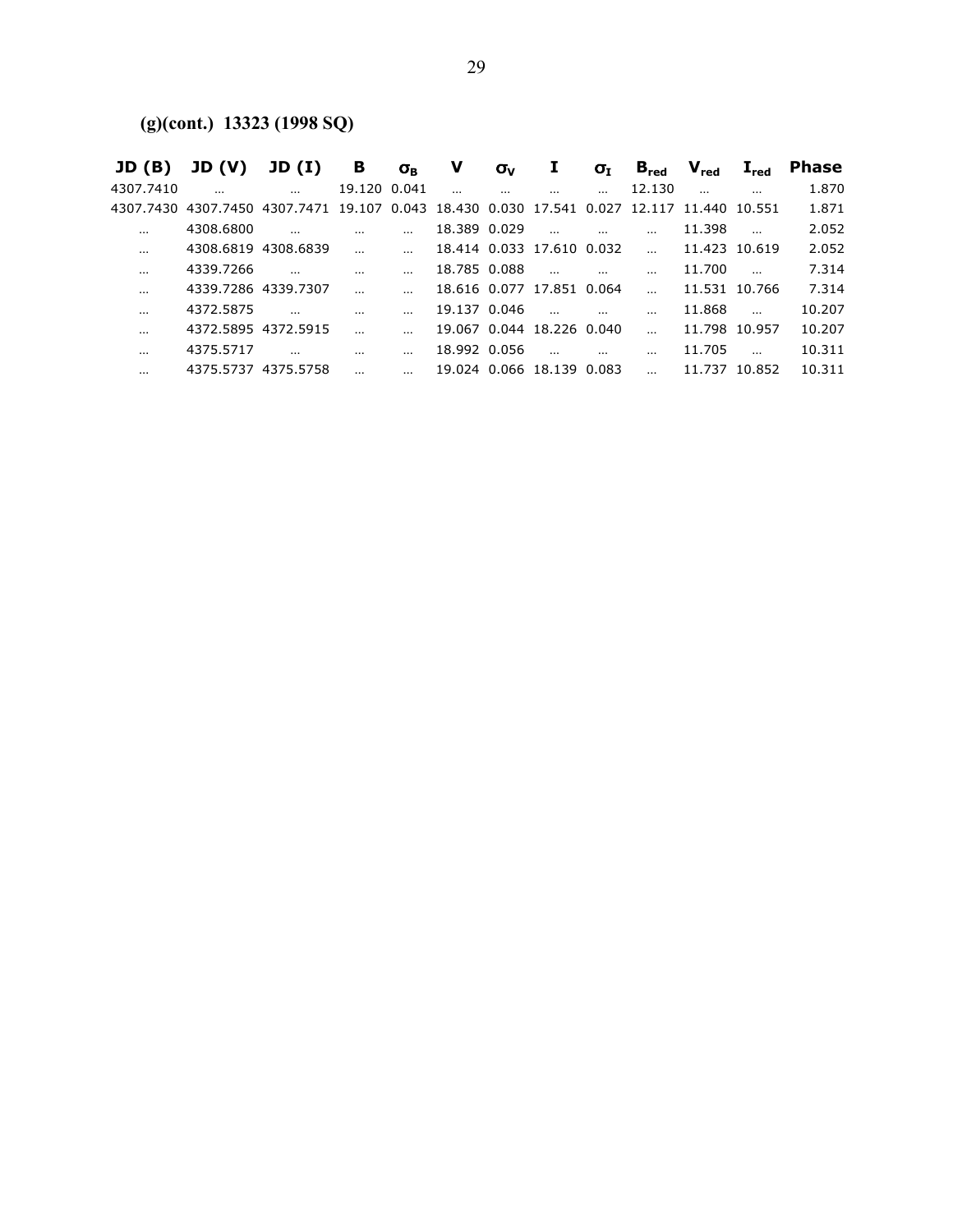# **(h) 24506 (2001 BS15)**

| JD (B)    | $JD(V)$ JD $(I)$                                          |                                                                                           | В | $\sigma_{\rm B}$ | V                                  | $\sigma_{\rm V}$ | I.                        | στ |                     | $B_{red}$ $V_{red}$                        | $\mathbf{I}_{\mathsf{red}}$ | <b>Phase</b> |
|-----------|-----------------------------------------------------------|-------------------------------------------------------------------------------------------|---|------------------|------------------------------------|------------------|---------------------------|----|---------------------|--------------------------------------------|-----------------------------|--------------|
| 4293.8571 | <b>Contractor</b>                                         | 4293.8611 19.376 0.030                                                                    |   |                  | <b>Contract</b>                    | <b>Contract</b>  |                           |    | 17.671 0.022 12.339 | <b>Contract Contract</b>                   | 10.634                      | 8.651        |
|           |                                                           | 4315.7736 4315.7755 4315.7776 18.866 0.078 18.221 0.053 17.356 0.041 11.938 11.293 10.428 |   |                  |                                    |                  |                           |    |                     |                                            |                             | 5.499        |
|           |                                                           | 4319.7588 4319.7607 4319.7627 19.077 0.022 18.286 0.018 17.334 0.017 12.164 11.373 10.421 |   |                  |                                    |                  |                           |    |                     |                                            |                             | 4.799        |
|           |                                                           | 4325.7825 4325.7847                                                                       |   |                  |                                    |                  | 18.008 0.069 17.079 0.081 |    |                     |                                            | 11.113 10.184               | 3.683        |
|           |                                                           | 4329.7708 4329.7728 4329.7748 18.814 0.130 18.073 0.125 17.238 0.144 11.929 11.188 10.353 |   |                  |                                    |                  |                           |    |                     |                                            |                             | 2.912        |
|           |                                                           | 4331.8434 4331.8454 4331.8474 18.857 0.026 18.101 0.021 17.135 0.023 11.976 11.220 10.254 |   |                  |                                    |                  |                           |    |                     |                                            |                             | 2.504        |
|           |                                                           | 4334.7534 4334.7554   18.058 0.017 17.119 0.019                                           |   |                  |                                    |                  |                           |    |                     | 11.182 10.243                              |                             | 1.924        |
|           |                                                           | 4336.7192 4336.7212 4336.7232 18.743 0.052 18.142 0.034 17.002 0.024 11.869 11.268 10.128 |   |                  |                                    |                  |                           |    |                     |                                            |                             | 1.527        |
|           |                                                           | 4338.7740 4338.7760 4338.7781 18.670 0.041 17.963 0.026 17.039 0.081 11.798 11.091 10.167 |   |                  |                                    |                  |                           |    |                     |                                            |                             | 1.111        |
|           |                                                           | 4339.8254 4339.8274 4339.8295 18.740 0.061 18.003 0.039 17.154 0.033 11.869 11.132 10.283 |   |                  |                                    |                  |                           |    |                     |                                            |                             | 0.899        |
| 4342.5556 | <b>Contract Contract</b>                                  | 4342.5597 19.245 0.097   17.583 0.048 12.375                                              |   |                  |                                    |                  |                           |    |                     | <b>Contract Contract</b>                   | 10.713                      | 0.352        |
|           | $\mathcal{L}_{\text{max}}$ and $\mathcal{L}_{\text{max}}$ | 4342.8460                                                                                 |   |                  | والمستحدث الساريات الساريات السارة |                  | 17.580 0.030              |    | <b>Common</b>       | $\mathbf{r}$ , $\mathbf{r}$ , $\mathbf{r}$ | 10.710                      | 0.297        |
|           |                                                           | 4343.5487 4343.5507 4343.5527 18.704 0.027 18.041 0.021 17.033 0.020 11.834 11.171 10.163 |   |                  |                                    |                  |                           |    |                     |                                            |                             | 0.173        |
|           |                                                           | 4343.8258 4343.8278 4343.8298 18.661 0.050 17.978 0.042 17.035 0.027 11.791 11.108 10.165 |   |                  |                                    |                  |                           |    |                     |                                            |                             | 0.136        |
|           |                                                           | 4344.7311 4344.7331 4344.7351 18.763 0.030 17.967 0.019 17.046 0.021 11.893 11.097 10.176 |   |                  |                                    |                  |                           |    |                     |                                            |                             | 0.162        |
|           | 4344.8010 4344.8030                                       | <b>Contract Contract</b>                                                                  |   |                  | 18.705 0.035 18.027 0.025          |                  |                           |    |                     | 11.835 11.157                              | <b>Contract Contract</b>    | 0.172        |
|           |                                                           | 4345.6842 4345.6862 4345.6882 18.648 0.025 17.905 0.019 17.022 0.019 11.778 11.035 10.152 |   |                  |                                    |                  |                           |    |                     |                                            |                             | 0.329        |
|           |                                                           | 4345.7959 4345.7979 4345.7999 18.665 0.029 17.945 0.023 17.035 0.021 11.795 11.075 10.165 |   |                  |                                    |                  |                           |    |                     |                                            |                             | 0.351        |
|           |                                                           | 4346.5422 4346.5442 4346.5462 18.761 0.026 17.999 0.019 17.062 0.023 11.891 11.129 10.192 |   |                  |                                    |                  |                           |    |                     |                                            |                             | 0.498        |
|           |                                                           | 4346.8033 4346.8053 4346.8074 18.783 0.035 18.059 0.024 17.063 0.020 11.913 11.189 10.193 |   |                  |                                    |                  |                           |    |                     |                                            |                             | 0.550        |
|           |                                                           | 4347.7125 4347.7145 4347.7166 18.807 0.028 18.098 0.024 17.156 0.025 11.937 11.228 10.286 |   |                  |                                    |                  |                           |    |                     |                                            |                             | 0.733        |
|           |                                                           | 4347.8316 4347.8336 4347.8356 18.733 0.033 18.030 0.024 17.134 0.027 11.863 11.160 10.264 |   |                  |                                    |                  |                           |    |                     |                                            |                             | 0.757        |
|           |                                                           | 4348.7182 4348.7202 4348.7222 18.799 0.031 18.055 0.026 17.114 0.046 11.928 11.184 10.243 |   |                  |                                    |                  |                           |    |                     |                                            |                             | 0.937        |
|           |                                                           | 4348.7817 4348.7836 4348.7857 18.819 0.033 18.081 0.022 17.144 0.024 11.948 11.210 10.273 |   |                  |                                    |                  |                           |    |                     |                                            |                             | 0.950        |
|           |                                                           | 4349.6931 4349.6951 4349.6971 18.660 0.019 17.916 0.015 16.945 0.014 11.788 11.044 10.073 |   |                  |                                    |                  |                           |    |                     |                                            |                             | 1.134        |
|           |                                                           | 4349.7773 4349.7793 4349.7813 18.657 0.021 17.911 0.016 16.980 0.016 11.785 11.039 10.108 |   |                  |                                    |                  |                           |    |                     |                                            |                             | 1.151        |
| 4350.6422 | $\sim$ $\sim$ $\sim$                                      | 4350.6463 18.730 0.019   16.995 0.015 11.858                                              |   |                  |                                    |                  |                           |    |                     | <b>Contract Contract</b>                   | 10.123                      | 1.327        |
|           |                                                           | 4350.8212 4350.6442 4350.8253 18.761 0.022 17.948 0.019 17.051 0.022 11.888 11.076 10.178 |   |                  |                                    |                  |                           |    |                     |                                            |                             | 1.363        |
|           |                                                           | 4351.7564 4350.8232 4351.7605 18.695 0.030 18.022 0.022 17.157 0.026 11.821 11.149 10.283 |   |                  |                                    |                  |                           |    |                     |                                            |                             | 1.552        |
|           |                                                           | 4352.7352 4351.7584 4352.7392 18.765 0.021 17.986 0.029 17.040 0.017 11.890 11.112 10.165 |   |                  |                                    |                  |                           |    |                     |                                            |                             | 1.749        |
|           |                                                           | 4353.7808 4352.7372 4353.7848 18.720 0.031 18.020 0.017 17.124 0.030 11.844 11.145 10.248 |   |                  |                                    |                  |                           |    |                     |                                            |                             | 1.960        |
|           |                                                           | 4354.8257 4353.7828 4354.8297 18.846 0.029 18.008 0.026 17.245 0.021 11.968 11.132 10.367 |   |                  |                                    |                  |                           |    |                     |                                            |                             | 2.169        |
|           |                                                           | 4355.7746 4355.7767   18.137 0.042 16.804 0.146                                           |   |                  |                                    |                  |                           |    |                     | 11.258 9.925                               |                             | 2.358        |
|           |                                                           | 4356.7302 4356.7322 4356.7342 18.834 0.023 18.093 0.017 17.202 0.018 11.953 11.212 10.321 |   |                  |                                    |                  |                           |    |                     |                                            |                             | 2.548        |
|           |                                                           | 4357.7347 4357.7367 4357.7388 18.815 0.022 18.017 0.018 17.149 0.016 11.932 11.134 10.266 |   |                  |                                    |                  |                           |    |                     |                                            |                             | 2.746        |
|           |                                                           | 4358.7164 4358.7184 4358.7204 18.837 0.022 18.055 0.016 17.208 0.016 11.952 11.170 10.323 |   |                  |                                    |                  |                           |    |                     |                                            |                             | 2.939        |
| 4360.7697 | <b>Contract Contract</b>                                  | 4360.7738 18.962 0.113                                                                    |   |                  |                                    |                  |                           |    | 17.123 0.052 12.073 | $\ddotsc$                                  | 10.234                      | 3.338        |
|           |                                                           | 4362.6857 4362.6877 4362.6897 19.190 0.041 18.356 0.027 17.324 0.023 12.296 11.462 10.430 |   |                  |                                    |                  |                           |    |                     |                                            |                             | 3.704        |
|           |                                                           | 4364.6733 4364.6753 4364.6773 19.117 0.080 18.194 0.042 17.385 0.064 12.217 11.294 10.485 |   |                  |                                    |                  |                           |    |                     |                                            |                             | 4.079        |
|           |                                                           | 4365.6505 4365.6525 4365.6545 18.983 0.042 18.103 0.032 17.219 0.124 12.080 11.200 10.316 |   |                  |                                    |                  |                           |    |                     |                                            |                             | 4.260        |
|           |                                                           | 4370.7035 4370.7055 4370.7076 18.986 0.076 18.228 0.049 17.386 0.035 12.066 11.308 10.466 |   |                  |                                    |                  |                           |    |                     |                                            |                             | 5.170        |
|           |                                                           | 4371.6597 4371.6617 4371.6638 18.899 0.047 18.302 0.033 17.349 0.026 11.976 11.379 10.426 |   |                  |                                    |                  |                           |    |                     |                                            |                             | 5.336        |
|           |                                                           | 4372.6944 4372.6964 4372.6985 19.010 0.039 18.244 0.024 17.325 0.019 12.083 11.317 10.398 |   |                  |                                    |                  |                           |    |                     |                                            |                             | 5.514        |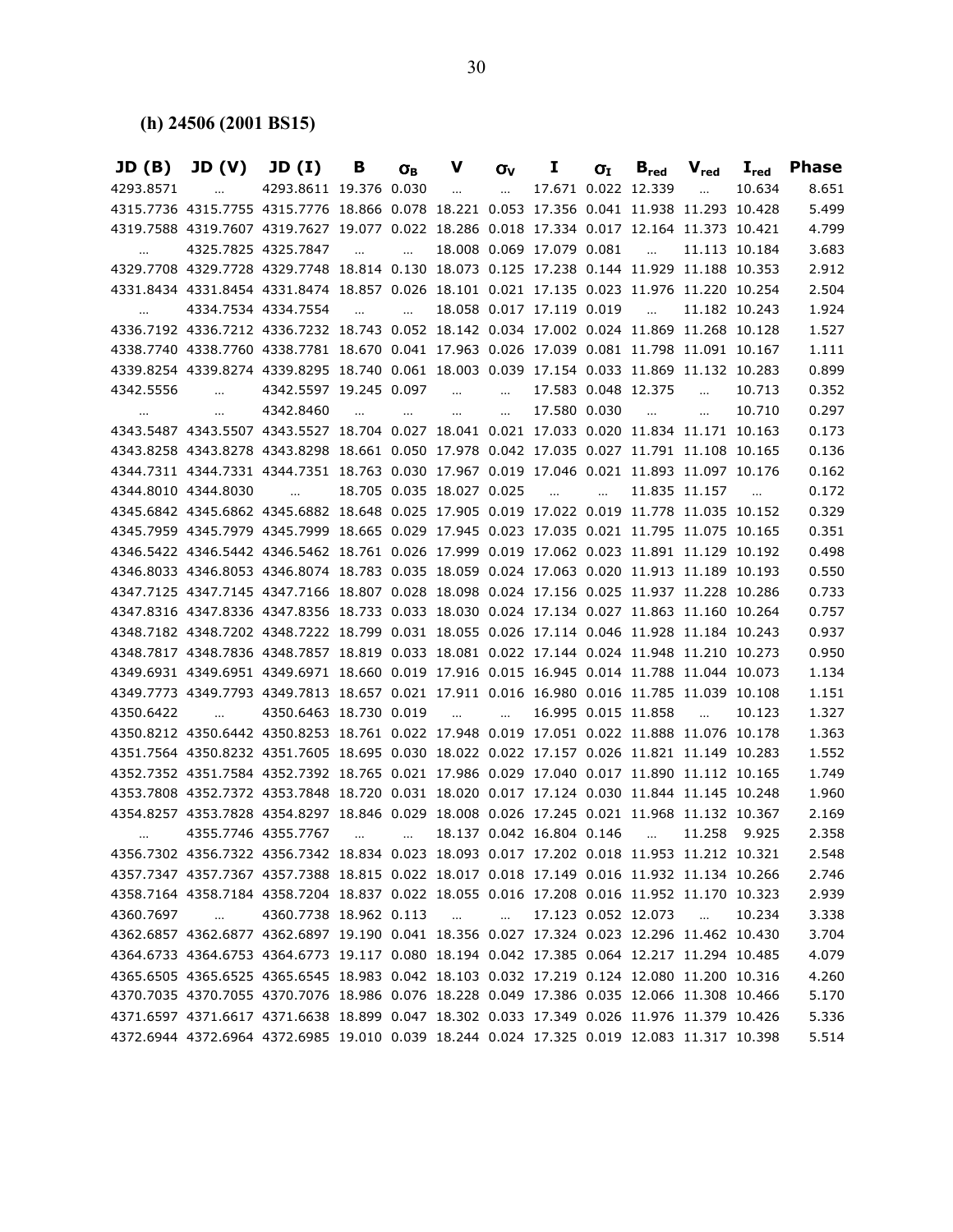# **(i) 51378 (2001 AT33)**

| JD (B) |                     | JD $(V)$ JD $(I)$                                                                         | B | $\sigma_{\rm B}$ | V I                          | $\sigma_{\rm v}$ | $\mathbf{I}$              | $\sigma_{\rm I}$ | $B_{red}$ $V_{red}$ | $\mathbf{I}_{\mathsf{red}}$ | <b>Phase</b> |
|--------|---------------------|-------------------------------------------------------------------------------------------|---|------------------|------------------------------|------------------|---------------------------|------------------|---------------------|-----------------------------|--------------|
|        |                     | 4292.7792 4292.7811 4292.7831 19.846 0.052 19.137 0.038 18.145 0.035 13.029 12.320 11.328 |   |                  |                              |                  |                           |                  |                     |                             | 2.839        |
|        |                     | 4297.8408 4297.8430 4298.7235 19.641 0.087 18.779 0.158 18.119 0.034 12.834 11.972 11.313 |   |                  |                              |                  |                           |                  |                     |                             | 1.809        |
|        | 4298.7195 4298.7215 | $\sim$ $\sim$                                                                             |   |                  | 19.897 0.043 19.108 0.033    |                  |                           |                  | 13.091 12.302       |                             | 1.628        |
|        |                     | 4299.7540 4299.7560 4299.7580 19.933 0.039 19.127 0.035 18.124 0.035 13.128 12.322 11.319 |   |                  |                              |                  |                           |                  |                     |                             | 1.414        |
|        |                     | 4300.7167 4300.7186 4300.7207 19.989 0.038 19.175 0.030 18.210 0.031 13.185 12.371 11.406 |   |                  |                              |                  |                           |                  |                     |                             | 1.215        |
|        |                     | 4301.7707 4301.7726 4301.7746 19.888 0.038 19.131 0.031 18.152 0.034 13.086 12.329 11.350 |   |                  |                              |                  |                           |                  |                     |                             | 0.997        |
|        |                     | 4302.7282 4302.7302 4302.7322 19.866 0.047 19.170 0.035 18.157 0.032 13.064 12.368 11.355 |   |                  |                              |                  |                           |                  |                     |                             | 0.800        |
|        |                     | 4302.7902 4302.7922 4302.7942 19.803 0.044 19.156 0.034 18.217 0.032 13.002 12.355 11.416 |   |                  |                              |                  |                           |                  |                     |                             | 0.787        |
|        |                     | 4304.7293 4304.7313 4304.7333 19.975 0.053 19.164 0.039 18.190 0.040 13.175 12.364 11.390 |   |                  |                              |                  |                           |                  |                     |                             | 0.396        |
|        |                     | 4304.7588 4304.7607 4304.7628 19.920 0.072 19.023 0.052 18.169 0.054 13.120 12.223 11.369 |   |                  |                              |                  |                           |                  |                     |                             | 0.390        |
|        |                     | 4305.7043 4305.7063 4305.7083 19.799 0.095 18.894 0.068 17.986 0.051 12.999 12.094 11.186 |   |                  |                              |                  |                           |                  |                     |                             | 0.220        |
|        |                     | 4305.7432 4305.7452 4305.7472 19.700 0.133 19.040 0.096 18.001 0.074 12.900 12.240 11.201 |   |                  |                              |                  |                           |                  |                     |                             | 0.214        |
|        |                     | 4307.7136 4307.7156 4307.7176 19.917 0.076 19.104 0.044 18.129 0.034 13.118 12.305 11.330 |   |                  |                              |                  |                           |                  |                     |                             | 0.300        |
|        |                     | 4307.7513 4307.7533 4307.7554 19.924 0.068 19.149 0.043 18.144 0.035 13.125 12.350 11.345 |   |                  |                              |                  |                           |                  |                     |                             | 0.307        |
|        |                     | 4308.6467 4308.6486 4308.6507 19.845 0.089 18.905 0.047 18.120 0.043 13.046 12.106 11.321 |   |                  |                              |                  |                           |                  |                     |                             | 0.480        |
|        |                     | 4308.6900 4308.6921                                                                       |   |                  |                              |                  | 19.489 0.106 18.238 0.062 |                  |                     | 12.690 11.439               | 0.488        |
|        |                     | 4309.6919 4309.6939 4309.6959 19.950 0.146 19.032 0.088 18.134 0.087 13.150 12.232 11.334 |   |                  |                              |                  |                           |                  |                     |                             | 0.691        |
|        |                     | 4309.7429 4309.7448 4309.7468 20.022 0.139 19.031 0.135 18.191 0.071 13.222 12.231 11.391 |   |                  |                              |                  |                           |                  |                     |                             | 0.702        |
|        |                     | 4312.7454 4312.7473 4312.7493 20.162 0.206 18.990 0.087 18.448 0.107 13.361 12.189 11.647 |   |                  |                              |                  |                           |                  |                     |                             | 1.321        |
|        |                     | 4315.7138 4315.7158 4315.7178 19.853 0.097 19.058 0.052 18.061 0.059 13.049 12.254 11.257 |   |                  |                              |                  |                           |                  |                     |                             | 1.934        |
|        |                     | 4316.6944 4316.6964 4316.6984 19.753 0.050 19.004 0.035 18.091 0.031 12.948 12.199 11.286 |   |                  |                              |                  |                           |                  |                     |                             | 2.135        |
|        | 4319.7203 4319.7222 |                                                                                           |   |                  | 19.791  0.040  19.040  0.030 |                  |                           |                  | 12.981 12.230       | $\cdots$                    | 2.751        |
|        |                     | 4320.7184 4320.7204 4320.7224 19.774 0.041 19.009 0.029 18.025 0.029 12.962 12.197 11.213 |   |                  |                              |                  |                           |                  |                     |                             | 2.952        |
|        |                     | 4322.8091 4322.8111 4322.8131 19.814 0.073 19.124 0.058 18.189 0.071 12.998 12.308 11.373 |   |                  |                              |                  |                           |                  |                     |                             | 3.369        |
|        |                     | 4326.7450 4326.7470 4326.7490 19.816 0.051 19.100 0.036 18.128 0.037 12.990 12.274 11.302 |   |                  |                              |                  |                           |                  |                     |                             | 4.137        |
|        |                     | 4330.7181 4330.7200 4330.7221 19.774 0.043 19.020 0.034 18.046 0.034 12.936 12.182 11.208 |   |                  |                              |                  |                           |                  |                     |                             | 4.884        |
|        |                     | 4332.7624 4332.7644 4332.7664 19.831 0.064 19.051 0.046 18.117 0.045 12.986 12.206 11.272 |   |                  |                              |                  |                           |                  |                     |                             | 5.256        |
|        |                     | 4334.7178 4334.7198 4334.7218 19.681 0.058 19.077 0.044 18.096 0.038 12.829 12.225 11.244 |   |                  |                              |                  |                           |                  |                     |                             | 5.604        |
|        |                     | 4335.6537 4335.6557 4336.6241 19.752 0.085 18.991 0.057 18.024 0.056 12.897 12.135 11.165 |   |                  |                              |                  |                           |                  |                     |                             | 5.767        |
|        |                     | 4336.6200 4336.6220 4340.6927 19.649 0.143 18.963 0.095 18.044 0.059 12.790 12.104 11.167 |   |                  |                              |                  |                           |                  |                     |                             | 5.933        |
|        |                     | 4340.6887 4340.6907 4341.7024 19.687 0.135 18.973 0.084 18.209 0.053 12.810 12.096 11.328 |   |                  |                              |                  |                           |                  |                     |                             | 6.608        |
|        |                     | 4341.6984 4341.7004 4347.7067 19.675 0.126 19.145 0.117 18.293 0.097 12.794 12.264 11.383 |   |                  |                              |                  |                           |                  |                     |                             | 6.769        |
|        |                     | 4347.7027 4347.7047 4352.6665 19.957 0.101 19.106 0.082 18.230 0.038 13.047 12.196 11.293 |   |                  |                              |                  |                           |                  |                     |                             | 7.668        |
|        |                     | 4352.6625 4352.6645 4356.6813 19.942 0.047 19.173 0.035 18.272 0.046 13.005 12.236 11.313 |   |                  |                              |                  |                           |                  |                     |                             | 8.332        |
|        |                     | 4356.6773 4356.6793 4361.6563 19.935 0.054 19.159 0.044 17.875 0.040 12.976 12.200 10.886 |   |                  |                              |                  |                           |                  |                     |                             | 8.815        |
|        |                     | 4361.6523 4361.6543 4370.6416 19.980 0.087 19.043 0.050 18.655 0.092 12.991 12.054 11.610 |   |                  |                              |                  |                           |                  |                     |                             | 9.341        |
|        |                     | 4371.6016 4370.6395 4371.6057 20.331 0.152 19.688 0.139 18.710 0.065 13.280 12.643 11.659 |   |                  |                              |                  |                           |                  |                     |                             | 10.091       |
|        |                     | 4373.5823 4371.6036 4373.5864 20.465 0.063 19.693 0.096 18.828 0.055 13.401 12.642 11.764 |   |                  |                              |                  |                           |                  |                     |                             | 10.155       |
|        |                     | 4375.5706 4373.5843 4375.5747 20.386 0.138 19.710 0.045 18.881 0.098 13.309 12.646 11.804 |   |                  |                              |                  |                           |                  |                     |                             | 10.280       |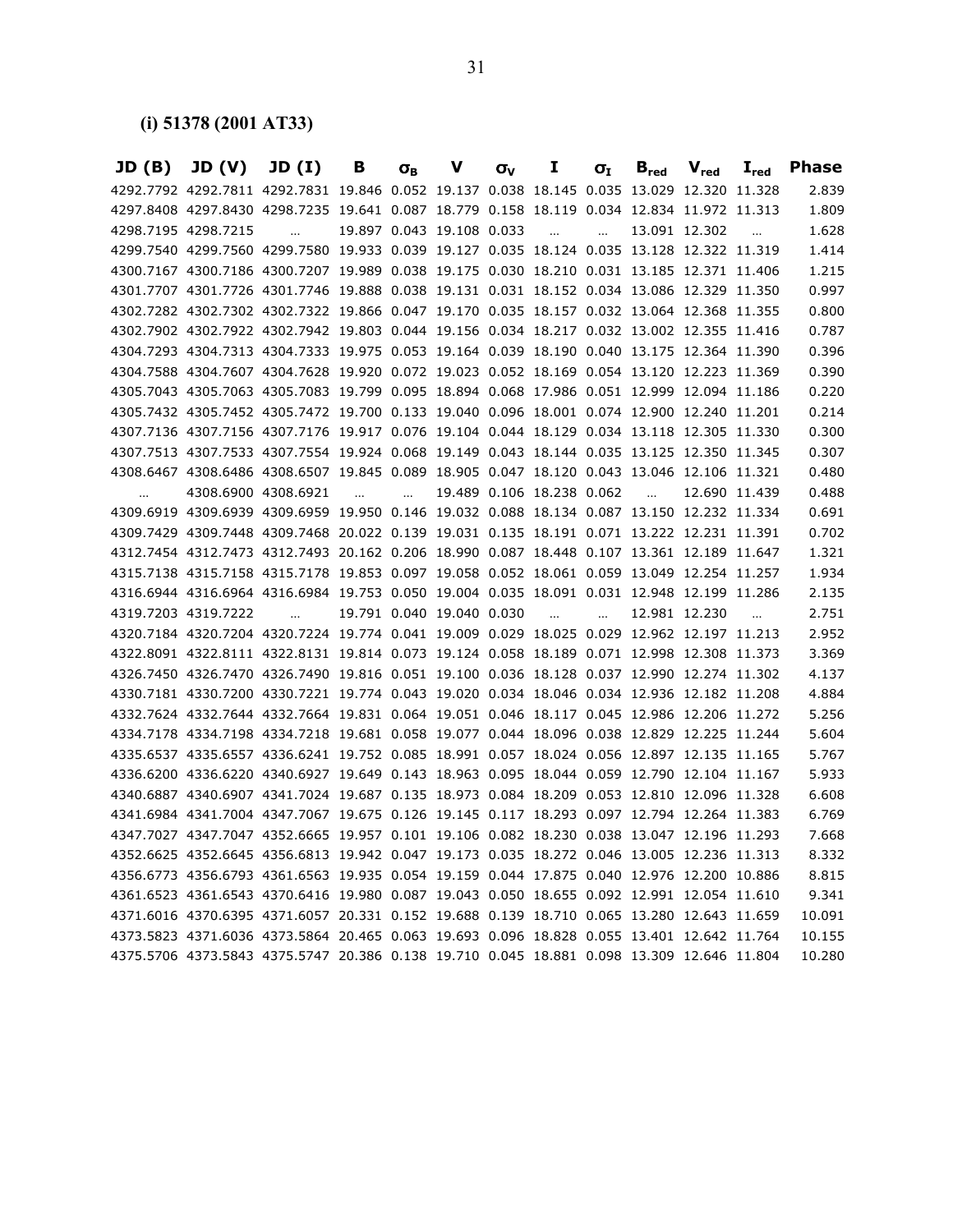|                   |           |                    |                  |                | <b>Linear Fit</b> |                  |                 | <b>Hapke Fit</b> |                |          |          |  |  |
|-------------------|-----------|--------------------|------------------|----------------|-------------------|------------------|-----------------|------------------|----------------|----------|----------|--|--|
|                   | $N_{obs}$ | $\sigma_{\rm sys}$ | S                | $\mathbf{m}_0$ | $\chi^2$          | $S_{\leq 2}$     | $S_{\geq 5}$    | $\mathbf{m}_0$   | $h_c$          | $B_{C0}$ | $\chi^2$ |  |  |
| 588 Achilles      | 38        | 0.02               | $0.04 \pm 0.01$  | 8.41           | 36.5              | $0.05 \pm 0.02$  | $0.04 \pm 0.02$ | $8.40 \pm 0.01$  | $10.3 \pm 0.5$ |          | 44.9     |  |  |
| 1208 Troilus      | 12        | 0.02               | $0.05 \pm 0.02$  | 9.08           | 10.1              | $0.06 \pm 0.03$  | $\cdots$        | $9.08 \pm 0.01$  | $7.4 \pm 0.5$  |          | 10.5     |  |  |
| 4348 Poulydamas   | 9         | 0.08               | $0.09 \pm 0.04$  | 9.75           | 7.1               | $0.04 \pm 0.09$  | $\cdots$        | $9.74 \pm 0.03$  | $4.7 \pm 1.0$  |          | 11.8     |  |  |
| 6998 Tithonus     | 11        | 0.06               | $0.06 \pm 0.02$  | 11.66          | 9.4               | $0.09 \pm 0.07$  | $\cdots$        | $11.65 \pm 0.02$ | $8.0 \pm 1.5$  |          | 9.0      |  |  |
| 8317 Eurysaces    | 104       | 0.09               | $0.06 \pm 0.01$  | 11.33          | 102.2             | $0.00 \pm 0.02$  | $0.04 \pm 0.01$ | $11.27 \pm 0.01$ | $4.5 \pm 0.4$  |          | 105.9    |  |  |
| 12126 (1999 RM11) | 14        | 0.09               | $0.05 \pm 0.02$  | 10.36          | 12.1              | $0.05 \pm 0.11$  | $\cdots$        | $10.36 \pm 0.02$ | $8.7 \pm 1.5$  |          | 13.3     |  |  |
| 13323 (1998 SQ)   | 54        | 0.09               | $0.04 \pm 0.01$  | 11.30          | 54.1              | $0.08 \pm 0.04$  | $0.04 \pm 0.01$ | $11.27 \pm 0.01$ | $7.8 \pm 1.0$  |          | 52.7     |  |  |
| 24506 (2001 BS15) | 41        | 0.08               | $0.05 \pm 0.01$  | 11.00          | 39.7              | $0.00 \pm 0.02$  | $0.07 \pm 0.02$ | $11.00 \pm 0.01$ | $8.4 \pm 1.1$  |          | 43.8     |  |  |
| 51378 (2001 AT33) | 35        | 0.12               | $-0.02 \pm 0.01$ | 12.23          | 33.1              | $-0.01 \pm 0.06$ | $0.00 \pm 0.01$ | $\cdots$         | $\cdots$       | $\cdots$ | $\cdots$ |  |  |

**Table 3. Summary of Phase Curve Fits**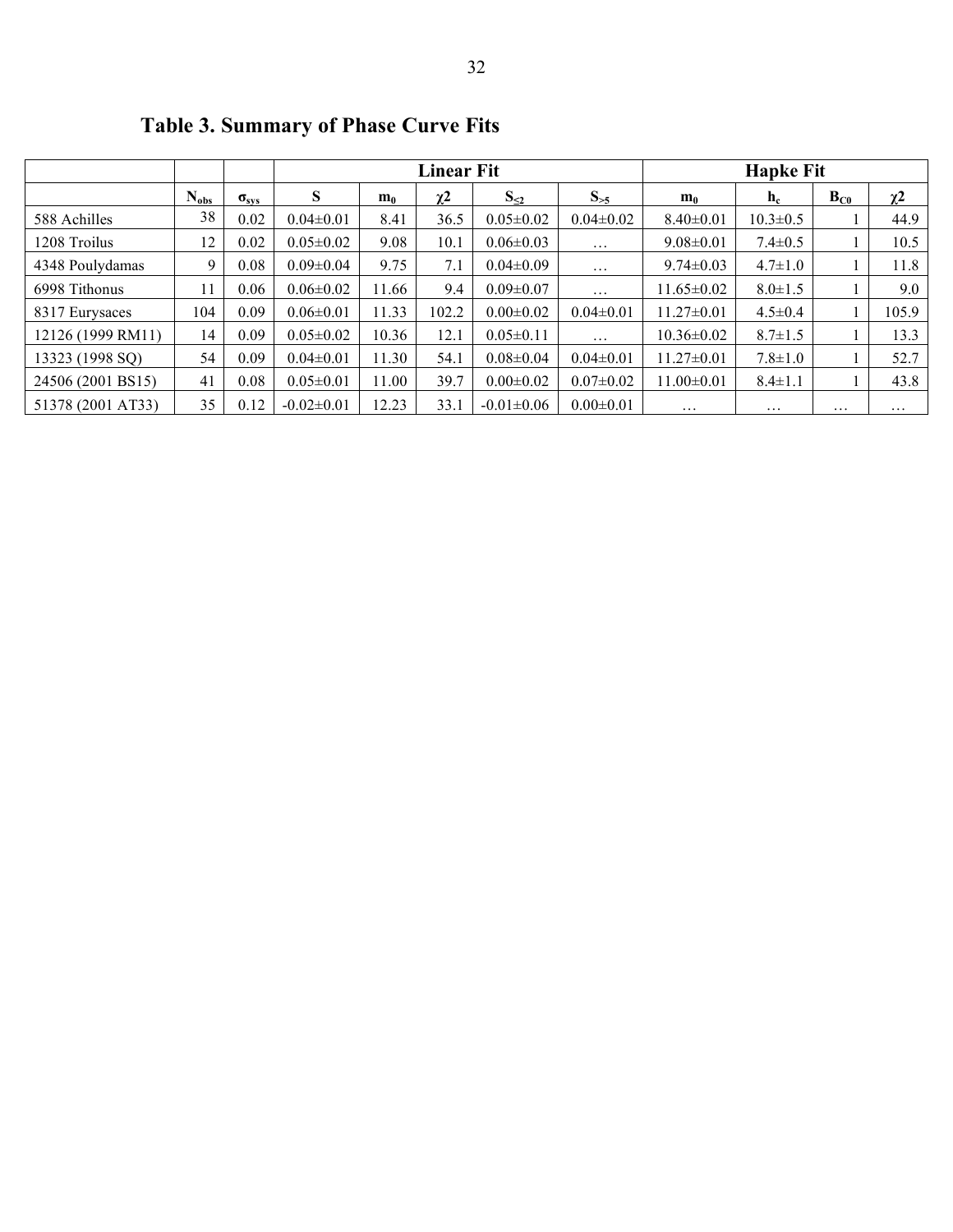|                            | $S_{<2}$ (mag/°) | $N_{\leq 2}$ | ref | $S_{>5}$ (mag/°) | $N_{>5}$ | ref | $B-R$ (mag) | ref            | albedo $(\% )$ | ref |
|----------------------------|------------------|--------------|-----|------------------|----------|-----|-------------|----------------|----------------|-----|
| <b>Small/Gray Bodies</b>   |                  |              |     |                  |          |     |             |                |                |     |
| Trojans                    | $0.00 - 0.09$    | 8            |     | $0.04 - 0.07$    | 5        |     | $1.0 - 1.5$ | $\overline{4}$ | $3 - 6$        | 8   |
| Gray Centaurs              | $0.01 - 0.17$    | 8            | 2   | .                |          |     | $1.0 - 1.4$ | 5              | $3-6$          | 9   |
| Gray SDOs                  | 0.18             |              | 2   | .                |          |     | $1.1 - 1.6$ | 5              | $3 - 7$        | 9   |
| Dead Comet                 |                  |              |     |                  |          |     | $1.0 - 1.5$ | 6              | $2 - 9$        | 8   |
| Candidates                 | .                |              |     | .                |          |     |             |                |                |     |
| <b>Transition Bodies</b>   |                  |              |     |                  |          |     |             |                |                |     |
| <b>Active Centaurs</b>     | 0.18             |              | 2   | $\cdots$         |          |     | $1.0 - 1.4$ | 5              | $4 - 7$        | 9   |
| Active Comet Nuclei        | $\cdots$         |              |     | $\cdots$         |          |     | $0.9 - 1.6$ | 7,12           | $2 - 6$        | 7   |
| <b>Small/Red Bodies</b>    |                  |              |     |                  |          |     |             |                |                |     |
| <b>Red Centaurs</b>        | 0.18             |              | 2   | $\cdots$         |          |     | $1.7 - 2.0$ | 7              | $7 - 18$       | 9   |
| <b>KBOs</b>                | $0.10 - 0.25$    | 13           | 2   | $\cdots$         |          |     | $1.5 - 2.0$ | 7              | $6 - 16$       | 9   |
| <b>Main Belt Asteroids</b> |                  |              |     |                  |          |     |             |                |                |     |
| D Class (non-Trojan)       | .                |              |     | .                |          |     | $1.4 - 1.5$ | 11             | $4-6$          | 11  |
| P Class                    | $0.075 - 0.113$  | 4            | 3   | 0.039-0.044      | 4        | 3   | $1.2 - 1.5$ | 11             | $2 - 7$        | 11  |
| C Class                    | $0.065 - 0.127$  | 9            | 3   | 0.039-0.046      | 9        | 3   | $1.2 - 1.6$ | 10             | $3-9$          | 11  |
| M Class                    | 0.145-0.197      | 6            | 3   | $0.029 - 0.036$  | 6        | 3   | $1.3 - 1.5$ | 10             | $7 - 30$       | 11  |
| S Class                    | 0.151-0.196      | 9            | 3   | $0.024 - 0.032$  | 9        | 3   | $1.5 - 2.0$ | 10             | $4 - 50$       | 11  |
| E Class                    | 0.084-0.138      | 4            | 3   | 0.018-0.022      | 4        | 3   | $1.1 - 1.5$ | 10             | 16-55          | 11  |

**Table 4. Comparison of Trojan Surface Properties with Other Bodies**

References: (1) This work, not including 51378 (2001 AT33), which had an anomalous slope; (2) Schaefer et al. (2009a); (3) derived from individual fit parameters for each asteroid as reported in Belskaya and Shevchenko (2000); (4) Fornasier et al. (2007); (5) Tegler et al. (2003); (6) Jewitt (2002); (7) Lamy et al. (2004); (8) Fernandez et al. (2003); (9) Stansberry et al. (2008); (10) B-R values are calculated from the R/B values in Zellner (1979) using the formula B-R = 2.5 log  $(R/B) + (B-R)_{sun}$ , with a value for  $(B-R)_{sun}$  of 1.19; (11) Compiled from the JPL Small-Body Database (http://ssd.jpl.nasa.gov/sbdb query.cgi#x), with R/B values taken from Chapman and Gaffey (1979); B-R values were calculated as in (10); (12) Lamy and Toth (2009).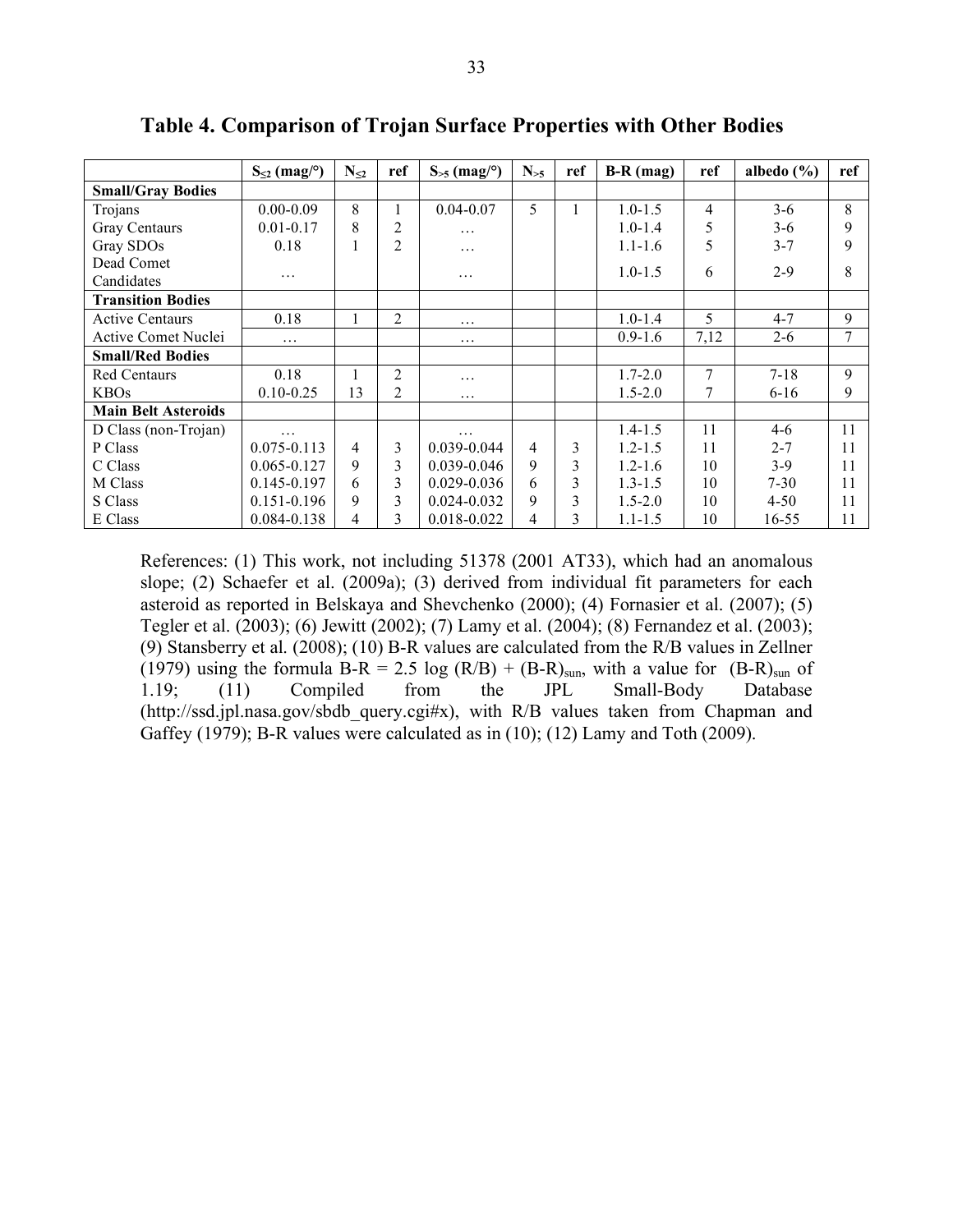

**Figure 1.** This phase curve for 588 Achilles is representative of all nine Trojan phase curves. It is a plot of the average reduced magnitude  $(m_{avg})$  versus the solar phase angle (α). The gray line represents the best linear fit, and the black line represents the best Hapke fit model. For Achilles, we have 38 magnitudes that consist of averages of our nearly-simultaneous B-, V-, and I-band magnitudes with corrections to a solar distance and geocentric distance of 1 AU. The one-sigma error bars plotted are the combined uncertainty from the measurement errors added in quadrature with an arbitrary systematic error ( $\sigma_{sys}$ , 0.02 mag in this case).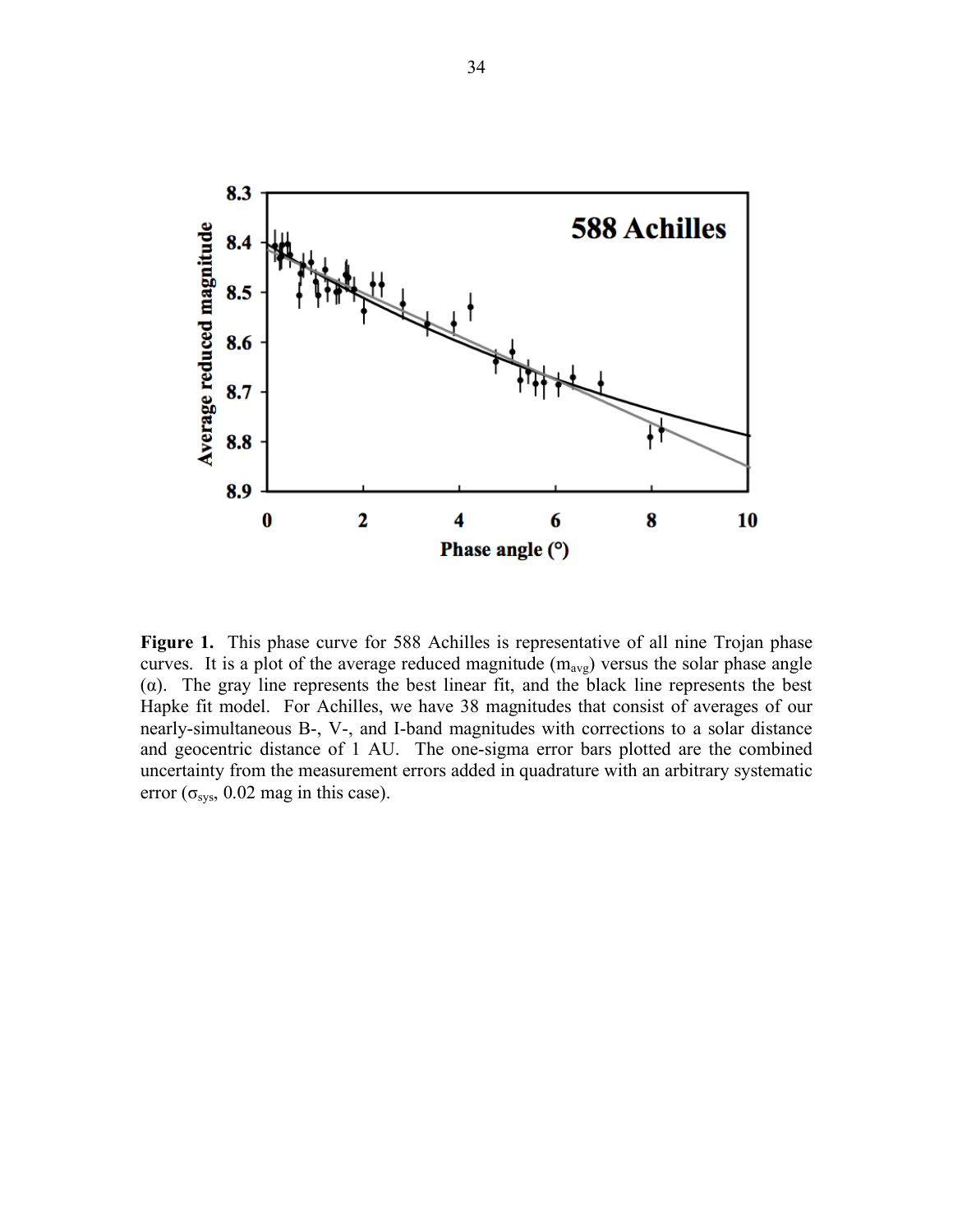

**Figure 2.** This phase curve for 1208 Troilus is the poorest-sampled in phase of our program. Nevertheless, the slope is well-measured, with a one-sigma uncertainty of  $\pm 0.02$  mag/°. This slope is far larger than is possible by shadow-hiding alone, proving that coherent backscattering dominates in the opposition surge for this body.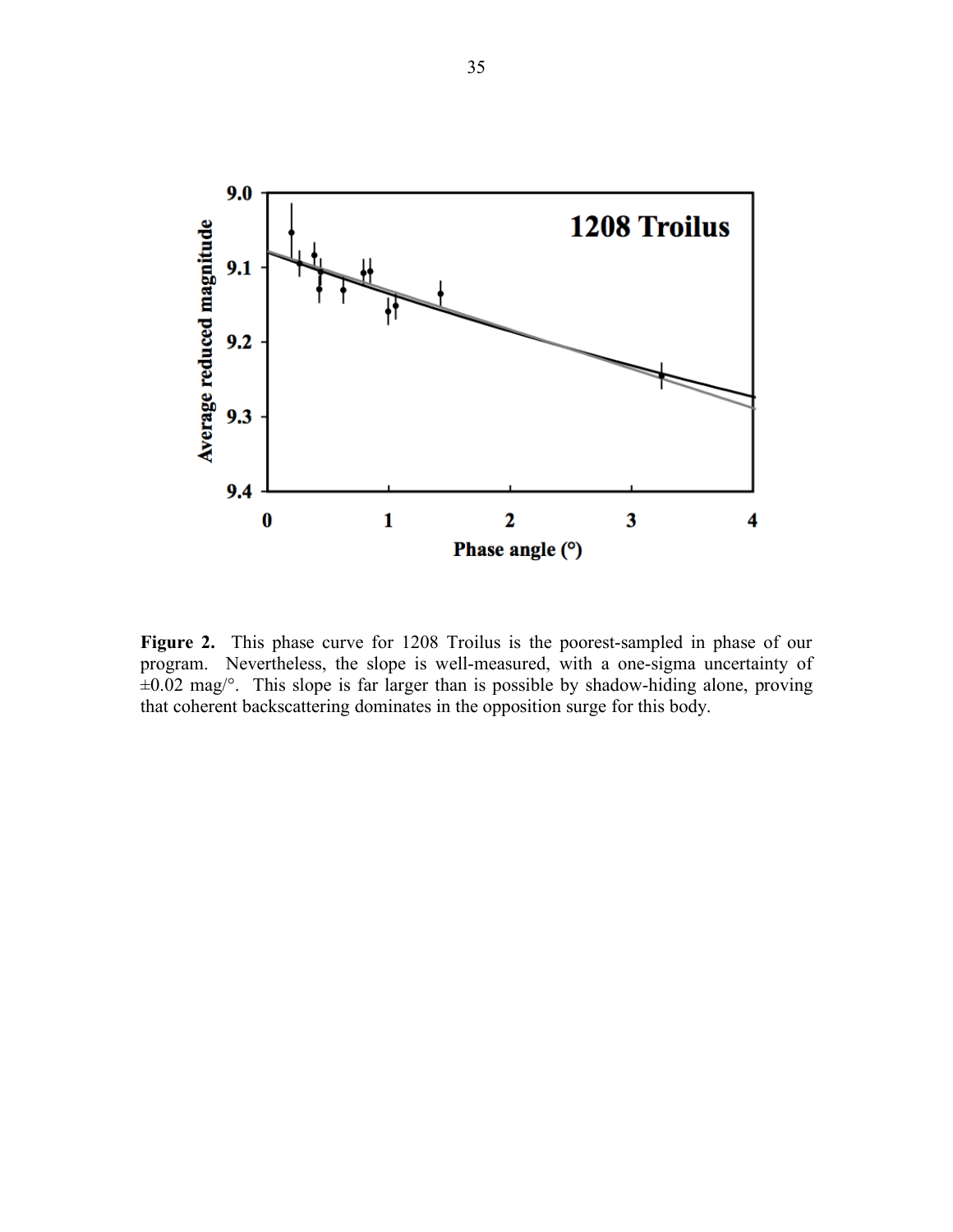

**Figure 3.** This phase curve for 4348 Poulydamas is easily consistent with a simple empirical linear fit. The linear model fits well  $(\chi^2=7.1)$  and the Hapke model fits less well ( $\chi^2$ =11.8). This difference in  $\chi^2$  shows that the linear fit is preferred at the 2-sigma confidence level. Almost all of this difference is caused by the one point at high phase angle where the Hapke model just can't get the value low enough due to the physical constraint that  $B_{C0} \leq 1$ .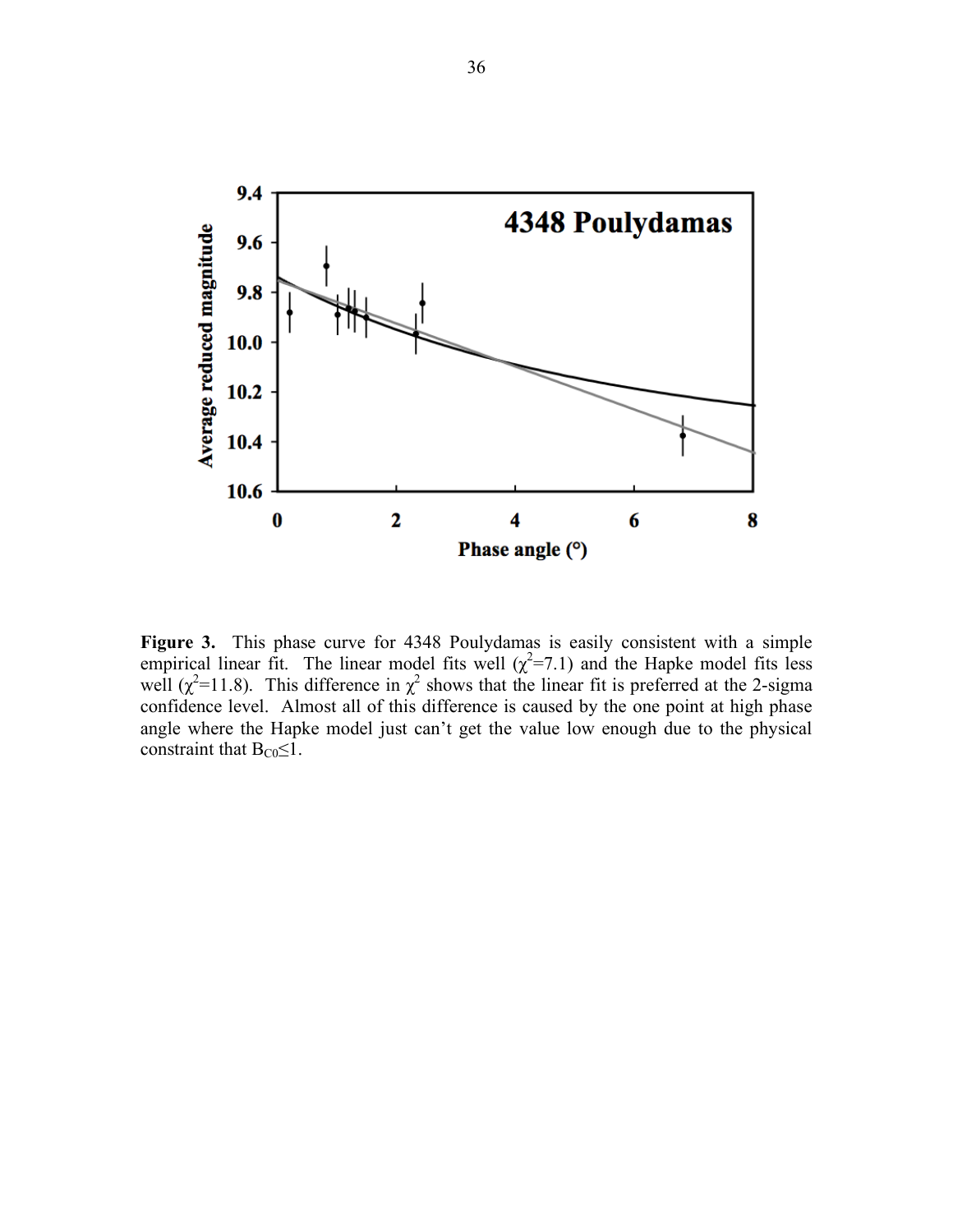

**Figure 4.** The phase curve of 6998 Tithonus appears to have a lot of scatter. With the given error bars, we see that nine out of eleven points are in agreement with either model to within one sigma. But this is illusory, because the quoted error bars have had an arbitrary uncertainty of  $\sigma_{sys}$ =0.06 mag added in quadrature to the evaluated measurement errors. Therefore, apparently there is an extra variance in our data for Tithonus that has a typical scatter of 0.06 mag. We think that the most likely cause for this extra variance is uncorrected rotational modulation.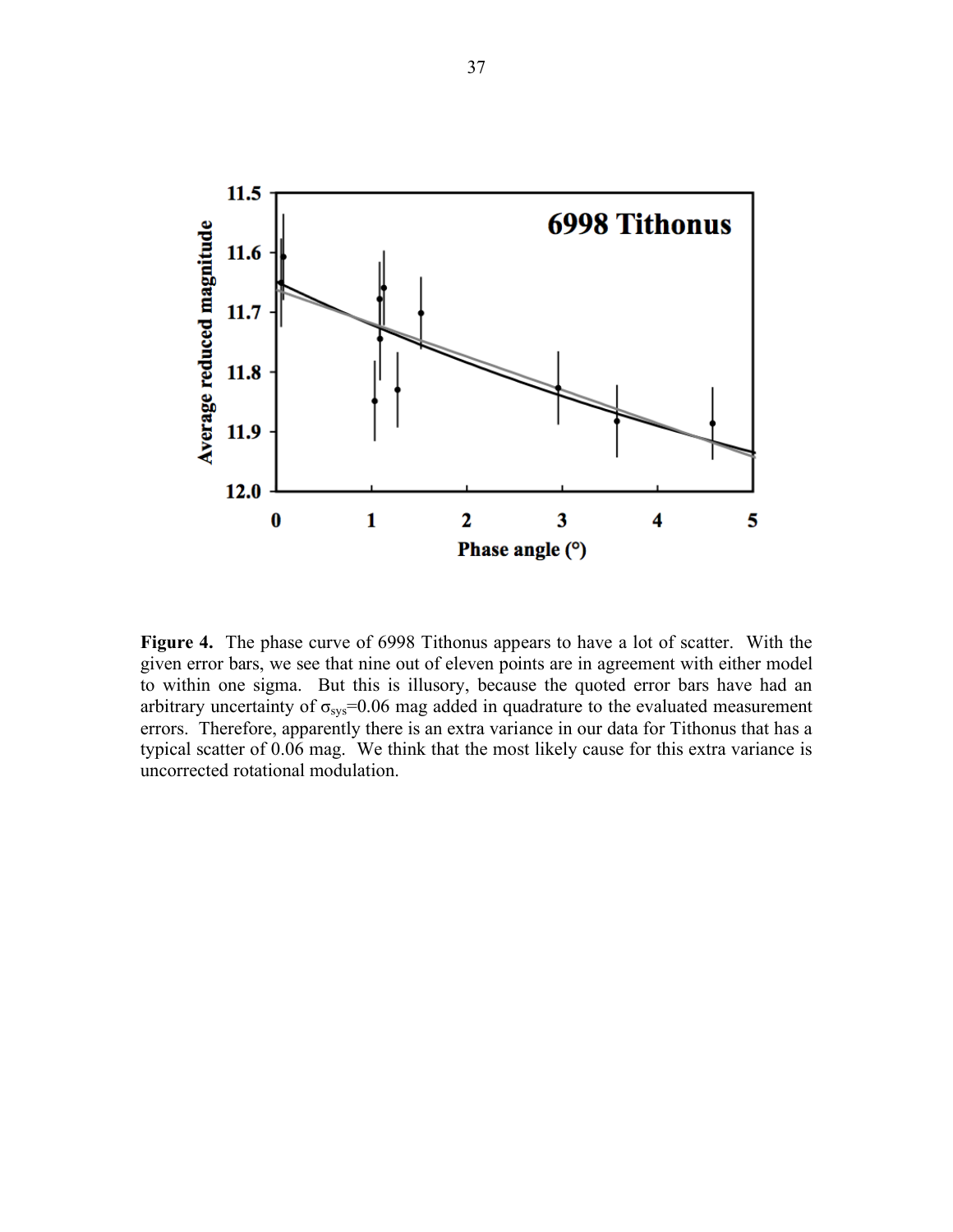

Figure 5. This phase curve for 8317 Eurysaces is constructed from two observing seasons (in 2006 and 2007) including 228 individual magnitude measurements (in B, V, and I) averaged together to for 104 points. This is our best-sampled phase curve. Even so, we could not pull out a rotational period with any confidence, primarily because our observing cadence was optimized for phase curves rather than rotational curves.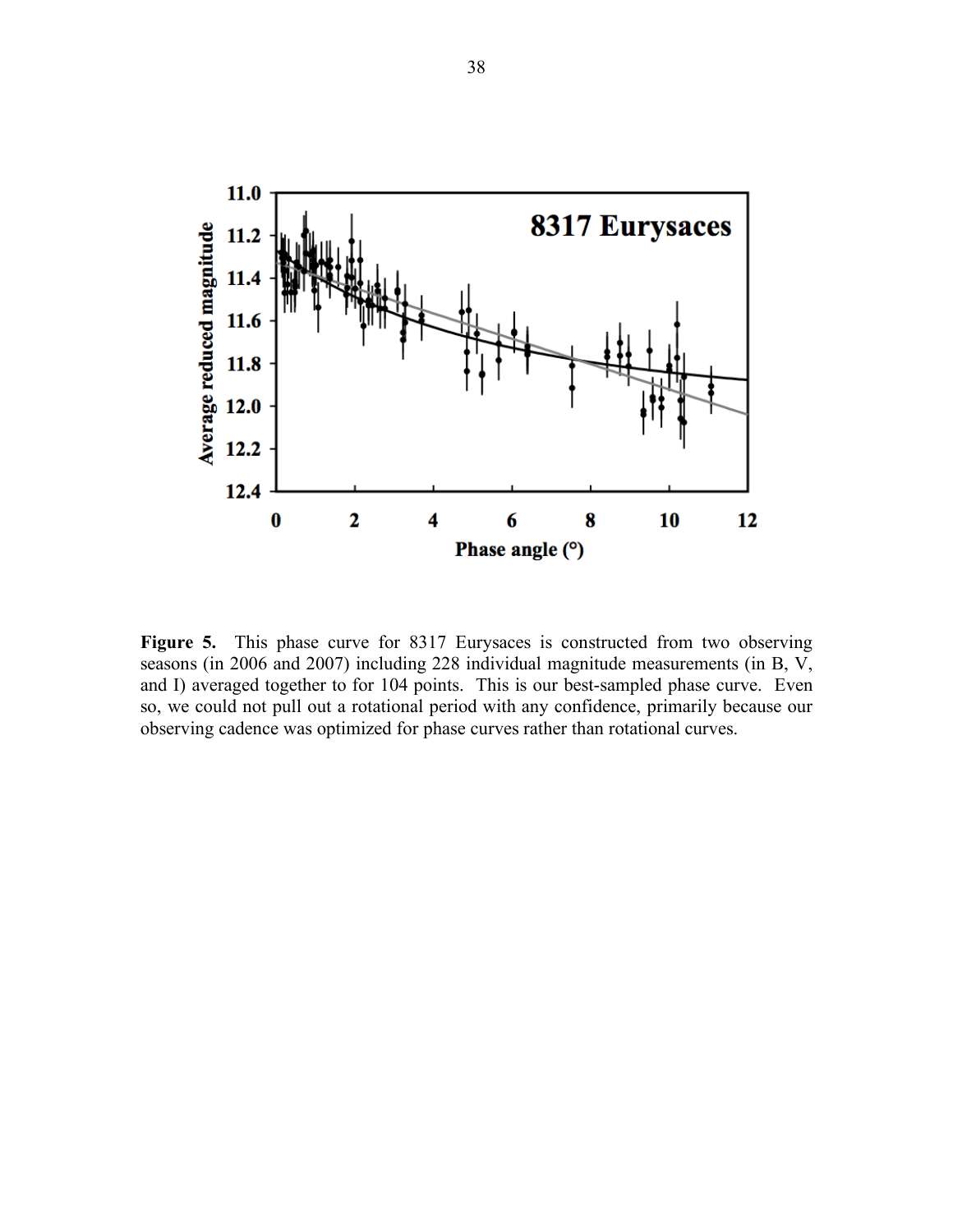

Figure 6. This phase curve of 12126 (1999 RM11) shows no significant difference between the linear and Hapke models. Indeed, all of our phase curves have no significant difference (at better than a 3-sigma confidence level) in  $\chi^2$  between the two models. This is to say that all our phase curves are adequately described by a simple straight line with no apparent curvature.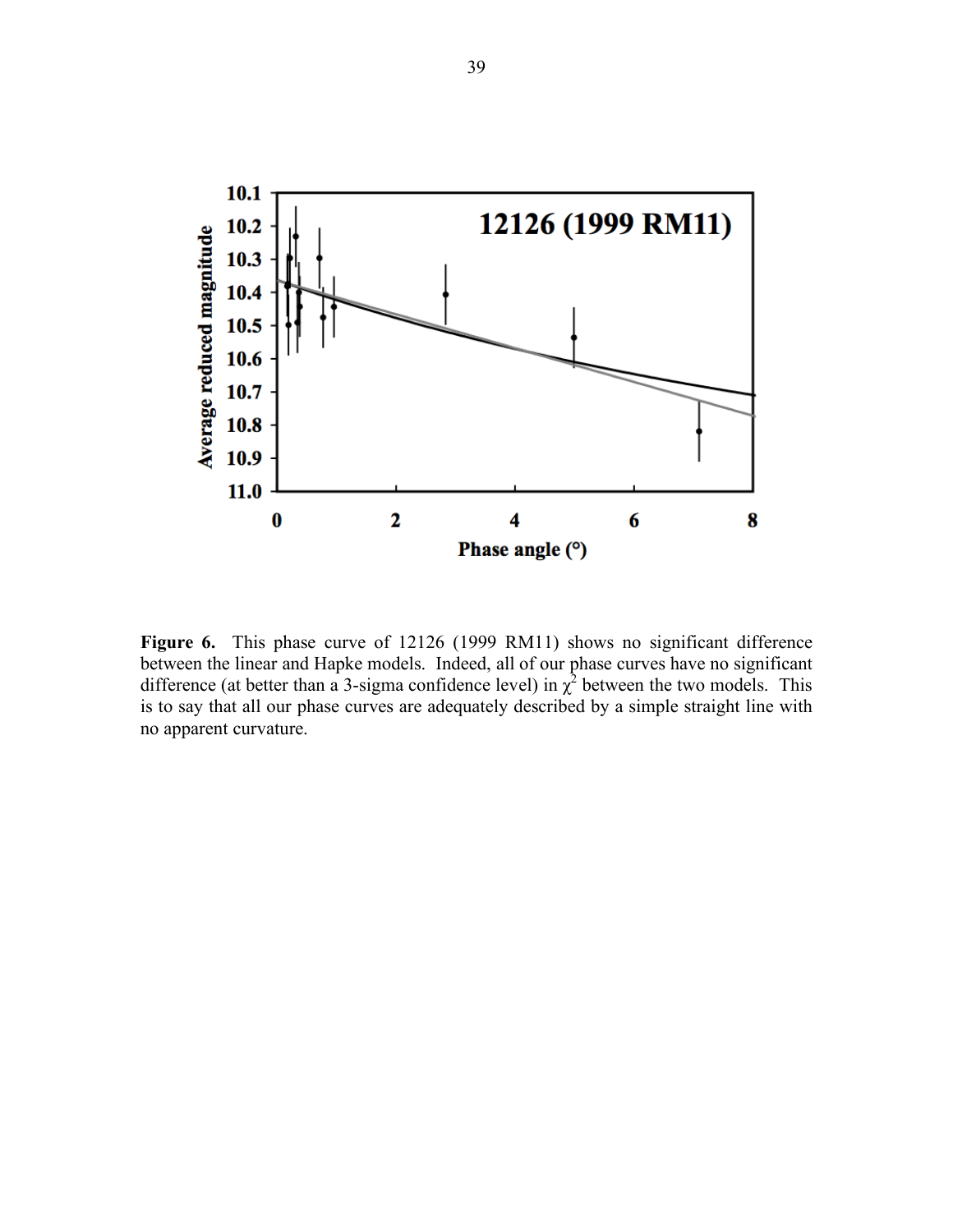

**Figure 7.** Again, in the phase curve for 13323 (1998 SQ) we see no significant difference here between the linear fit and the Hapke fit.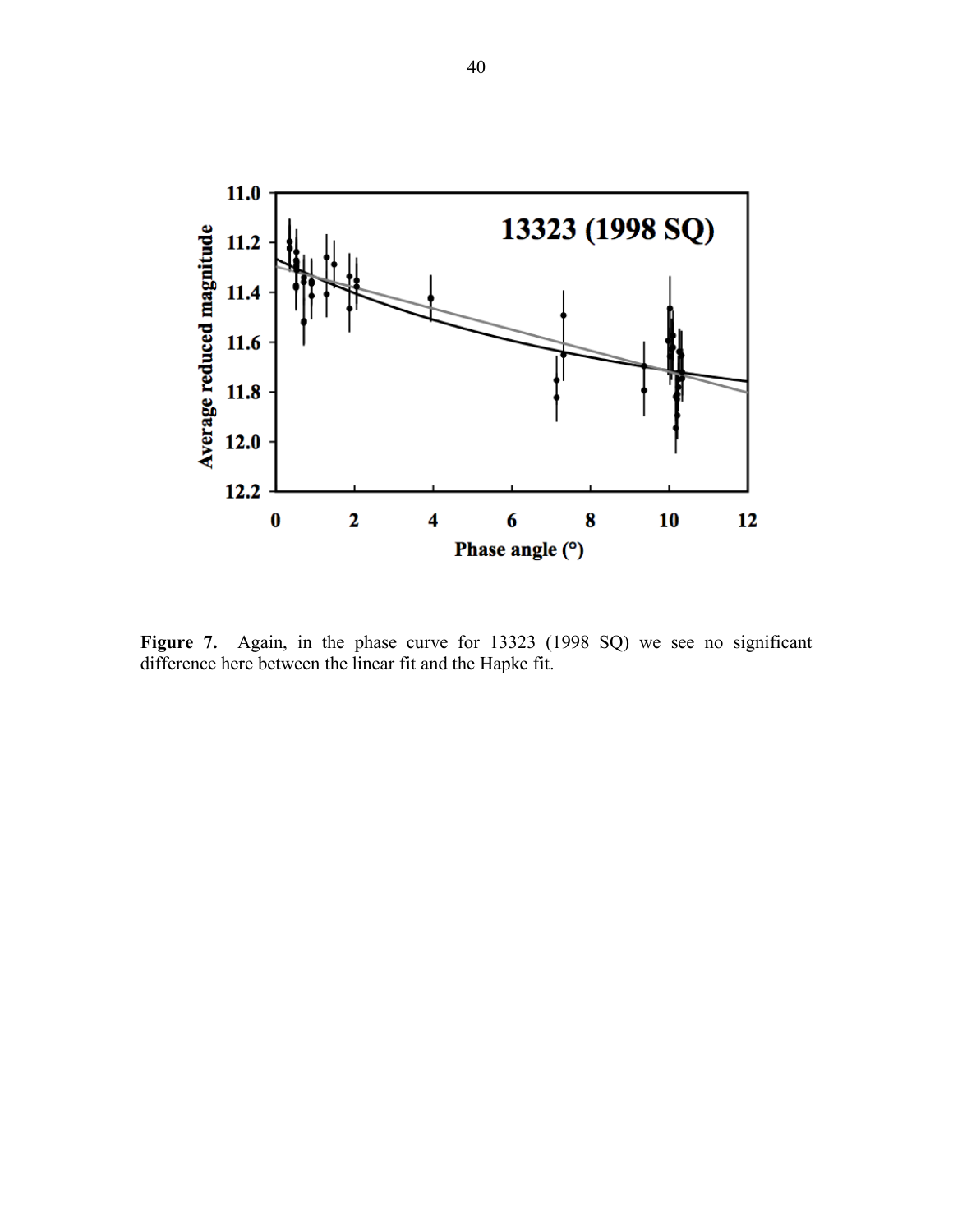

**Figure 8.** This phase curve for 24506 (2001 BS15) shows a small preference for the linear fit ( $\chi^2$ =39.7) over the Hapke model ( $\chi^2$ =43.8). Just as for 4348 Poulydamas (see Figure 3), the difference in  $\chi^2$  arises almost solely from the one high-phase point. Again, the reason why the Hapke model cannot better fit that point is the physical constraint that  $B_{C0} \leq 1$ .